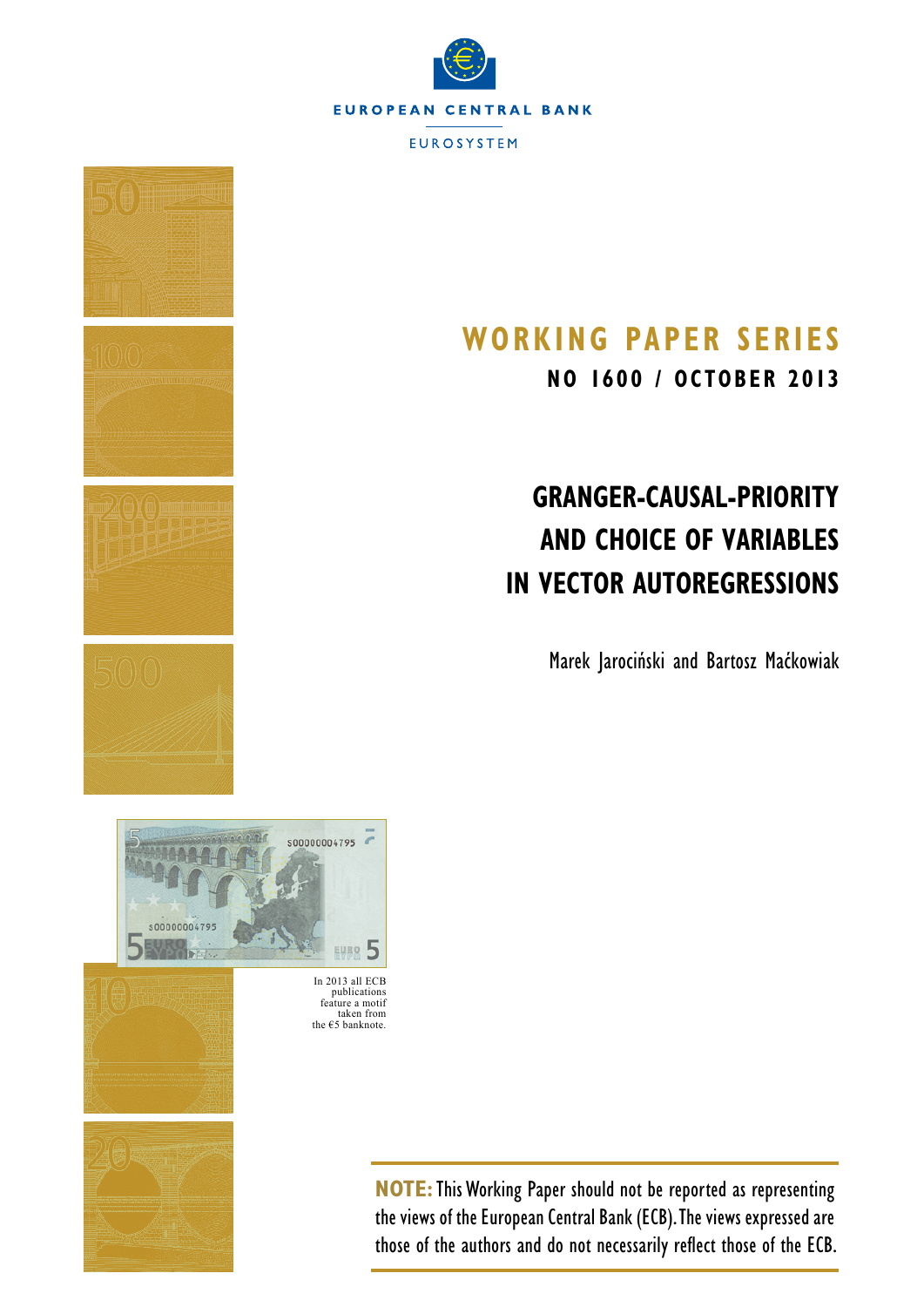#### **Acknowledgements**

We thank for helpful comments Gianni Amisano, Fabio Canova, Marco Del Negro, John Geweke, Domenico Giannone, David Madigan, Giorgio Primiceri, Frank Schorfheide, Chris Sims, Ellis Tallman, Tao Zha, and seminar and conference participants. We thank Giovanni Nicolo for excellent research assistance. The views expressed in this paper are solely those of the authors and do not necessarily reflect the views of the European Central Bank.

#### **Marek Jarociński**

[European Central Bank](http://www.ecb.europa.eu/home/html/index.en.html)

#### **Bartosz Maćkowiak**

[European Central Bank](http://www.ecb.europa.eu/home/html/index.en.html) and [CEPR](http://www.cepr.org/); e-mail: [bartosz.mackowiak@ecb.europa.eu](mailto:bartosz.mackowiak%40ecb.europa.eu?subject=)

#### **© European Central Bank, 2013**

| Address        | Kaiserstrasse 29, 60311 Frankfurt am Main, Germany  |
|----------------|-----------------------------------------------------|
| Postal address | Postfach 16 03 19, 60066 Frankfurt am Main, Germany |
| Telephone      | $+496913440$                                        |
| Internet       | http://www.ecb.europa.eu                            |
| Fax            | $+496913446000$                                     |
|                |                                                     |

All rights reserved.

| ISSN                   | 1725-2806 (online)           |
|------------------------|------------------------------|
| <b>EU Catalogue No</b> | $QB-AR-13-097-EN-N$ (online) |

Any reproduction, publication and reprint in the form of a different publication, whether printed or produced electronically, in whole or in part, is permitted only with the explicit written authorisation of the ECB or the authors.

This paper can be downloaded without charge from http://www.ecb.europa.eu or from the Social Science Research Network electronic library at http://ssrn.com/abstract\_id=2340402.

Information on all of the papers published in the ECB Working Paper Series can be found on the ECB's website, [http://www.ecb.](http://www.ecb.europa.eu/pub/scientific/wps/date/html/index.en.html) [europa.eu/pub/scientific/wps/date/html/index.en.html](http://www.ecb.europa.eu/pub/scientific/wps/date/html/index.en.html)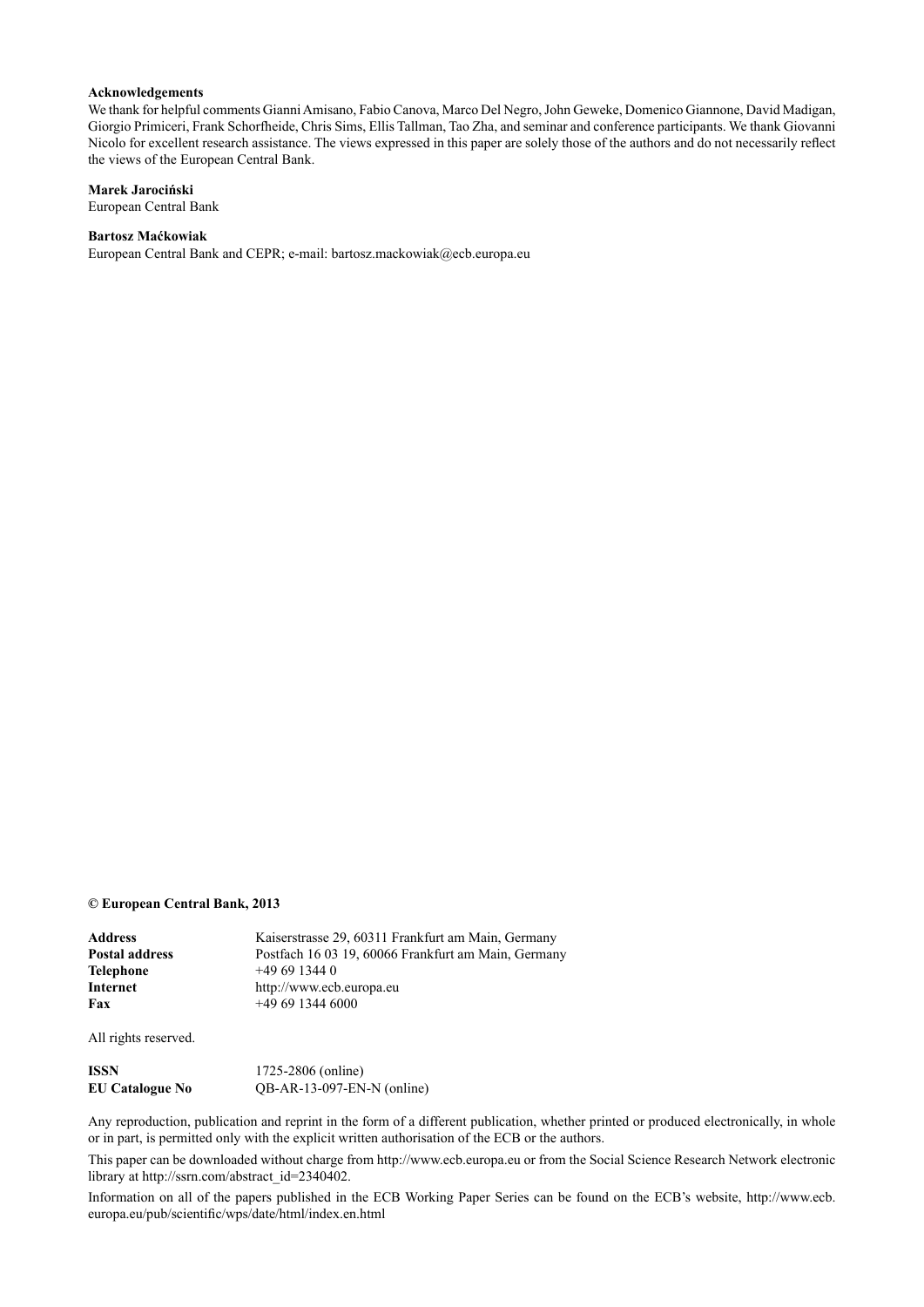#### Abstract

A researcher is interested in a set of variables that he wants to model with a vector autoregression and he has a dataset with more variables. Which variables from the dataset to include in the VAR, in addition to the variables of interest? This question arises in many applications of VARs, in prediction and impulse response analysis. We develop a Bayesian methodology to answer this question. We rely on the idea of Granger-causal-priority, related to the well-known concept of Granger-noncausality. The methodology is simple to use, because we provide closed-form expressions for the relevant posterior probabilities. Applying the methodology to the case when the variables of interest are output, the price level, and the short-term interest rate, we find remarkably similar results for the United States and the euro area.

Keywords: Vector autoregression, structural vector autoregression, Granger-causalpriority, Granger-noncausality, Bayesian model choice. (JEL: C32, C52, E32.)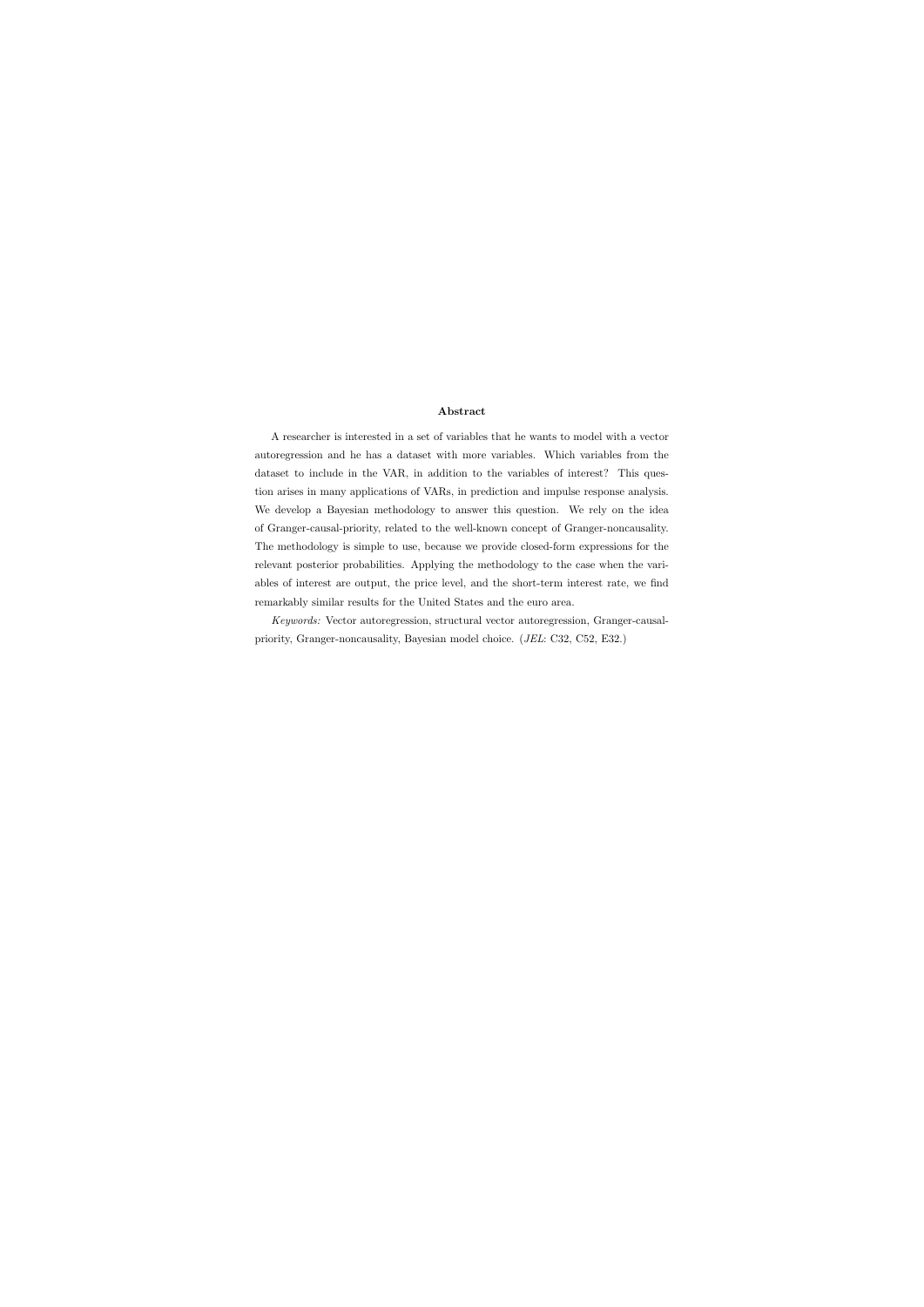#### **Non-technical summary**

The *theory* of econometrics usually takes a model as given. But an important element in the *practice* of econometrics is model specification, or model choice. In econometrics applied to macroeconomic data the dominant model since Sims (1980) has been the vector autoregression (VAR). VARs have been widely used, including at central banks and other policy institutions, for forecasting as well as for studying the effects of economically interpretable shocks such as changes in monetary policy. The crucial aspect of model specification in the context of VARs is the *choice of variables*. If a modeller wants to forecast or to compute the impulse response of a variable *y* with a VAR, which other variables should the modeller include in the VAR? For example, if the variable *y* is the consumer price level, think of what a large number of variables might matter in forecasting and computing the impulse responses of *y*! Then think of checking all combinations of this large number of variables! Although assessing *how much a given variable matters* taking into account all combinations of variables seems like a gargantuan task, this paper develops a methodology to do precisely that. The methodology is both formal – in the sense that we will explain – and *very simple*. We write "very simple" because the output of the methodology for any variable in the modeller's dataset is *a single number* between zero and one – think of this number as a probability – that summarises how much this particular variable matters in modelling the variable of interest *y*.

The methodology is formal in the sense that it adheres to the following principle of Bayesian statistics: To compare or evaluate models, one needs to examine the *out-of-sample* predictive performance of the models. Model A is better than model B if and only if model A forecasts better out-of-sample than model B. We implement this principle of Bayesian statistics in the following way. First, we specify a restriction on the data generating process that connects to variable choice. This restriction is called Granger-causal-priority and appears in unpublished work by Sims (2010) and Todd and Doan (2010). Granger-causal-priority is related to the well-known idea of Granger-noncausality, but it accounts better for the presence of multiple variables in a VAR. Second, we develop tools for inference concerning Granger-causal-priority. The key ingredient is that we derive an *analytical* expression for a Bayes factor, which is a function of out-of-sample predictive performance, and that lets one evaluate the posterior probability of Granger-noncausality and the posterior probability of Granger-causal-priority.

To see how the methodology that we propose works, we investigate which variables belong in a quarterly VAR with real GDP, the price level, and the short-term interest rate. We perform the exercise twice, for the United States and for the euro area. In each exercise we consider thirty-eight macroeconomic and financial variables. The findings turn out to be remarkably similar between the United States and the euro area. Both in the United States and in the euro area we find that the following variables are most likely to belong in the VAR with real GDP, the price level, and the shortterm interest rate: (i) survey-based indicators of economic sentiment and activity, (ii) a component of real GDP, the change in inventories, (iii) interest rates on government debt and private debt, and (iv) the price of oil.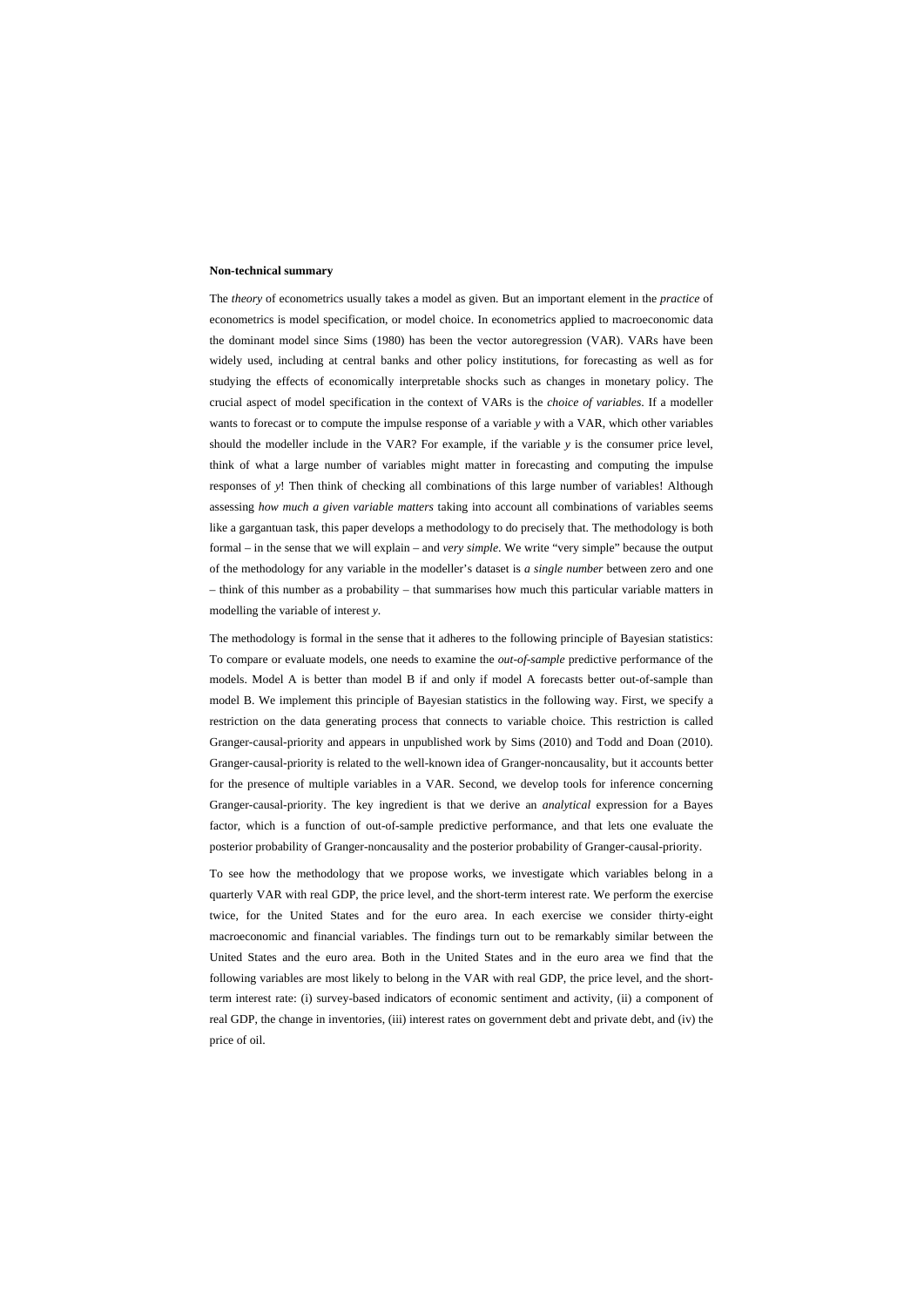## 1 Introduction

The theory of econometrics usually takes a model as given. But an important element in the practice of econometrics is model specification, as stressed by Leamer (1978). A key question in the specification of a vector autoregression (VAR) – the dominant model in econometrics applied to macroeconomic data – is which variables to include in the VAR. We highlight two features of the vast literature on VARs in macroeconomics started by Sims (1980). First, almost all applications in the literature involve small or medium-sized VARs. In other words, many variables that economists have data on are left out.<sup>1</sup> Second, the choice of which variables to include in a VAR occurs informally, based on the researcher's prior or an informal specification search. This paper is concerned with formal choice of variables in VARs. We discuss a concept – a restriction on a data generating process – that is tightly linked with variable choice in VARs. Furthermore, we show how to use data to evaluate the plausibility of this restriction in a simple way.

Consider a researcher with an a priori interest in a set of variables  $y_i$ . The researcher wants to predict  $y_i$  with a VAR ("a reduced-form VAR") or to compute impulse responses of  $y_i$  to structural shocks ("a structural VAR"). The researcher has data on a set of variables y that includes the variables of interest, i.e.,  $y_i \subset y$ , but also includes other variables  $y_j$ ,  $y_j \equiv y \setminus y_i$ . Let  $y_j \subseteq y_j$  be a subset of the other variables. The questions that we study in this paper are: (i) Does  $y_j$  belong in the VAR to be used to predict  $y_i$ ? (ii) Does  $y_j$  belong in the VAR to be used to compute impulse responses of  $y_i$  to structural shocks? We develop a methodology to answer both questions. The methodology relies on two ingredients: a restriction on a data generating process and tools for inference.

We observe that it is natural to think of variable choice as a restriction on the data generating process followed by all variables in the dataset. Suppose that the set of all variables we have data on,  $y$ , follows a VAR process. Then the decisive restriction on the data generating process for a researcher asking "Does  $y_j$  belong in the VAR with  $y_i$ ?" is

 $1$ Let us give some examples. The original version of the classic VAR model for forecasting the U.S. economy developed by Robert Litterman used six variables: the Treasury-bill rate, M1, the GNP deflator, real GNP, real investment, and the unemployment rate. See Sims (1993), who studies a nine-variable extension of Litterman's model. Sims and Zha (2006), p.60, write that they employ six variables "commonlyused" in the VAR literature on the effects of monetary policy: a commodity price index, M2, the federal funds rate, real GDP, the personal consumption expenditure price index, and the unemployment rate. The classic VAR analysis of the effects of technology shocks in Gal´ı (1999) uses two variables, labor productivity and hours worked. One can give many other examples. As we discuss below, recently VARs have been applied to large datasets following Bandbura et al. (2010).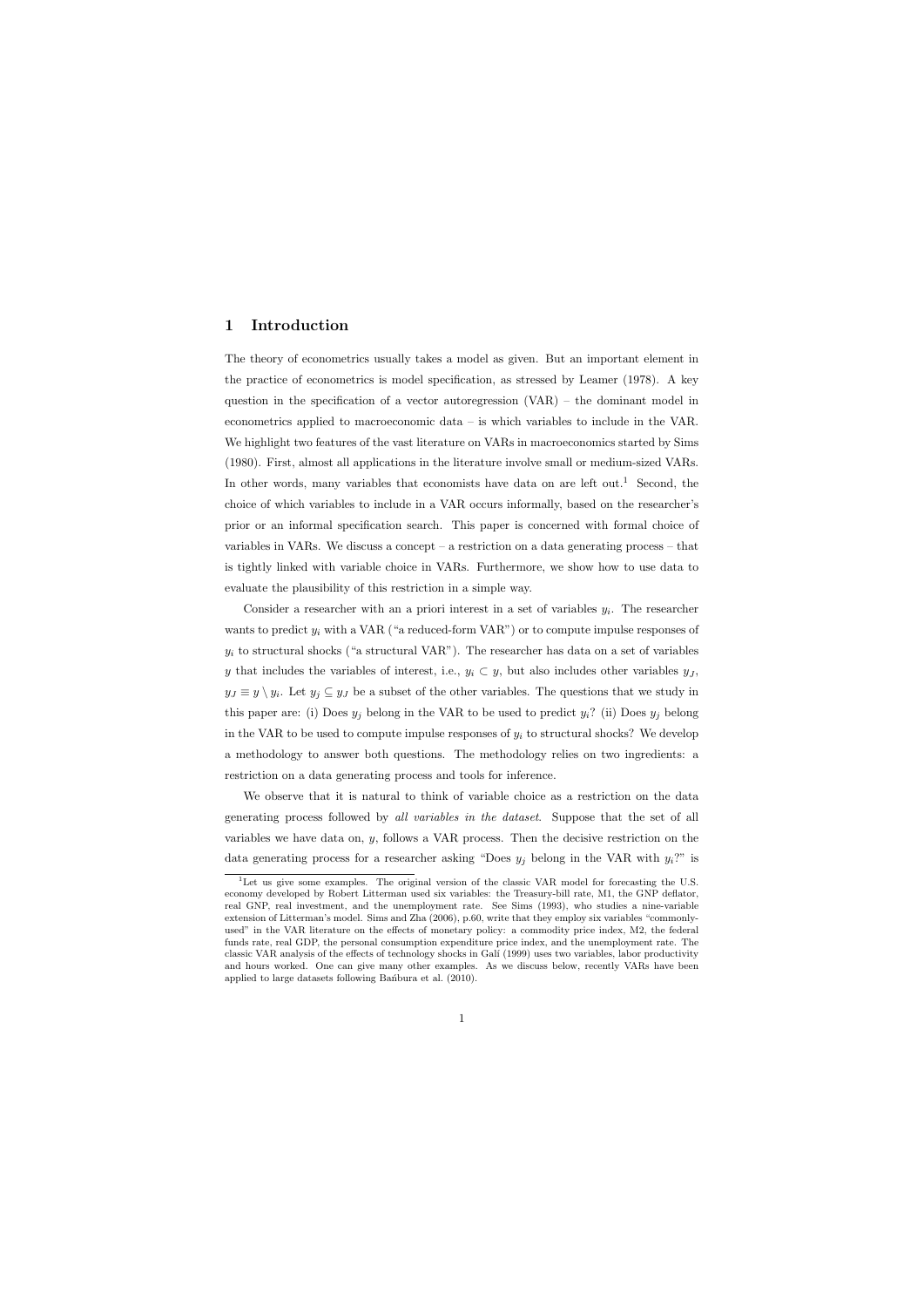Granger-causal-priority. While Granger-causal-priority is not a new concept, we believe that it is unfamiliar to most economists.<sup>2</sup> Granger-causal-priority is related to the wellknown idea of Granger-noncausality, but it accounts better for the presence of variables other than  $y_i$  and  $y_j$  in the VAR. In the paper we define Granger-causal-priority formally and we describe how it differs from Granger-noncausality. Importantly, we explain why it is Granger-causal-priority that is tightly linked with variable choice in VARs.

The key point is that Granger-causal priority is central to sufficiency results for variable choice in VARs. If  $y_i$  is Granger-causally-prior to  $y_j$ , the forecasts of  $y_i$  obtained from a VAR with all variables y are *equal* to the forecasts of  $y_i$  obtained from a smaller VAR that omits  $y_j$ . In this sense  $y_j$  does not belong in the VAR to be used to predict  $y_i$ . Furthermore, we show that if  $y_i$  is Granger-causally-prior to  $y_j$  and an additional assumption holds, the impulse response of  $y_i$  to a structural shock of interest obtained from a VAR with all variables y is equal to the impulse response of  $y_i$  to that shock obtained from a smaller VAR that omits  $y_j$ . In this sense  $y_j$  does not belong in the VAR to be used to compute impulse responses of  $y_i$  to structural shocks.

In practice, based on a finite sample, we cannot know if  $y_i$  is Granger-causally-prior to  $y_j$ . We need tools for inference. We adopt the Bayesian approach to inference, in part because Bayesian VARs are popular in empirical work. As Bayesians, we can infer the probability that  $y_i$  is Granger-causally-prior to  $y_j$  given data. Furthermore, we can make an optimal decision, i.e., choose variables optimally, given data. We begin by working out a *closed-form* expression for the posterior probability of a Granger-noncausality restriction assuming that the VAR is Gaussian and the prior is conjugate.<sup>3</sup> We then derive a *closed-form* expression for the posterior probability that  $y_i$  is Granger-causally-prior to  $y_j$ . This result is important, because it implies that a researcher can evaluate the posterior probability of Granger-causalpriority quickly and accurately. Finally, we illustrate how after specifying a loss function, a researcher can make an optimal variable choice, i.e., the variable choice minimizing the posterior expected loss.

"Evaluating the posterior probability that  $y_i$  is Granger-causally-prior to  $y_j$ " is the same thing as "comparing the marginal likelihoods of VAR models of y with and without the re-

 $2$ The concept of Granger-causal-priority appears in unpublished work by Sims (2010) and Doan and Todd (2010).

<sup>&</sup>lt;sup>3</sup>We also assume that the prior in the VAR with a Granger-noncausality restriction is consistent with the prior in the unrestricted VAR, in a sense that we make precise.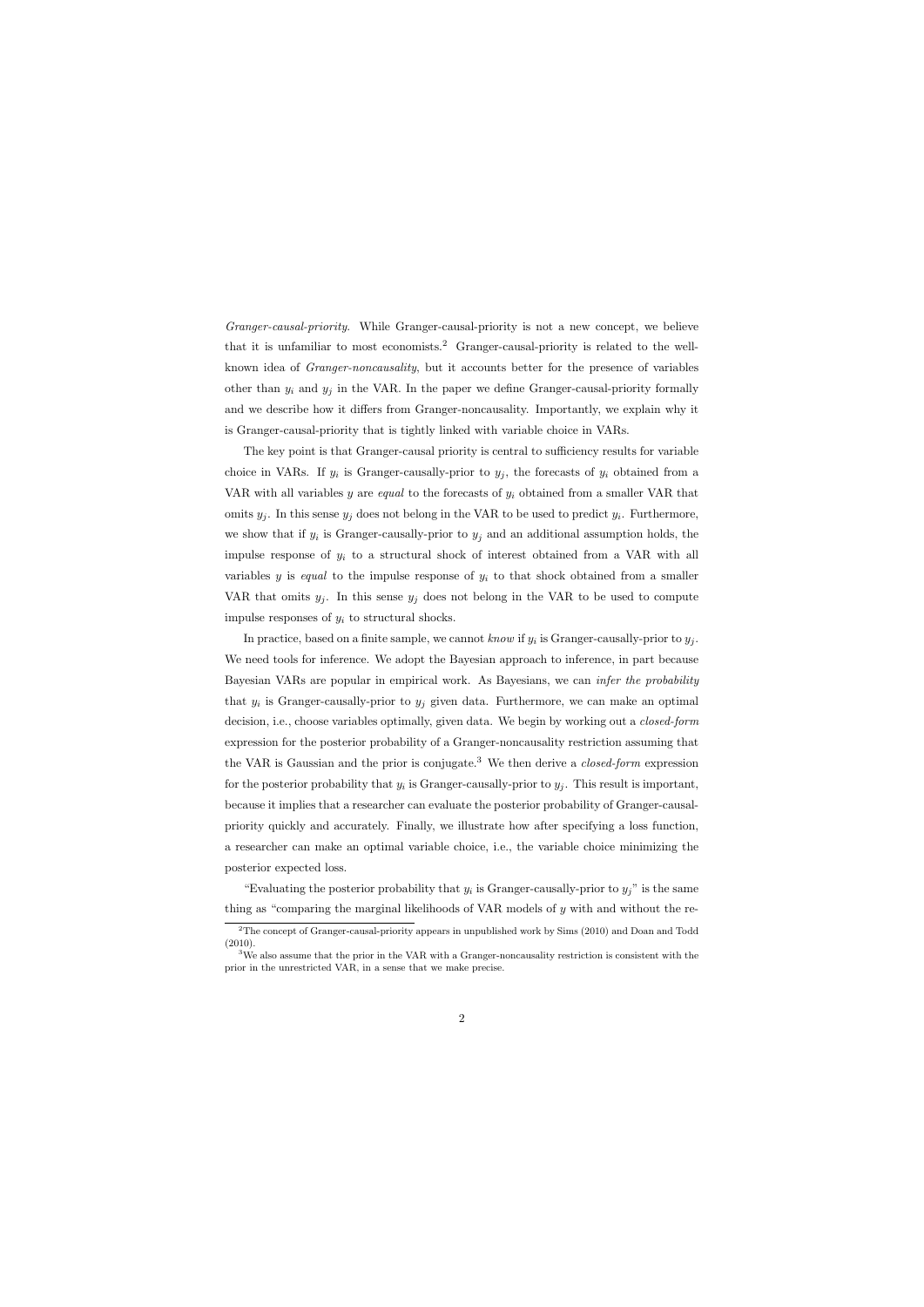striction that  $y_i$  is Granger-causally-prior to  $y_j$ ." As an alternative approach to variable choice in VARs, one can imagine eschewing marginal likelihood and computing the predictive density score of  $y_i$  implied by different VARs. In the paper we compare the two approaches conceptually.

To see how the methodology that we propose works, we investigate which variables belong in a quarterly VAR with real GDP, the price level, and the short-term interest rate. We perform the exercise twice, for the United States and for the euro area. In each exercise we consider thirty-eight macroeconomic and financial variables. The findings turn out to be remarkably similar between the United States and the euro area. Both in the United States and in the euro area we find that the following variables are most likely to belong in the VAR with real GDP, the price level, and the short-term interest rate: (i) survey-based indicators of economic sentiment and activity, (ii) a component of real GDP, the change in inventories, (iii) interest rates on government debt and private debt, and (iv) the price of oil.

We do not intend to argue that variable choice must occur formally in each application of VARs. We do want to suggest that: (i) variable choice can occur formally in a straightforward way, and (ii) even when choice of variables is informal, it is useful to know what assumptions are implicit and to what extent these assumptions are supported by the data. Moreover, we think that the question which variables to include in a macroeconomic time series model became more important after the financial crisis of 2008-2009.<sup>4</sup>

Our work makes contact with several strands of literature.

An important line of research is concerned with fitting linear time series models (VARs, factor models, and factor-augmented VARs) to *large* datasets.<sup>5</sup> We do not deprecate this line of research and we see our work as complementary. We believe that in some situations it is attractive to fit a VAR to a *subset* of the variables in one's dataset. The reason, we think, is that most economists prefer using the minimal means to get their points across, and most audiences and readers want to understand in simplest possible terms "where results come from." This reason explains why most applications of VARs involve variable choice.

In Bayesian statistics there is a controversy over whether or not to engage in model choice, and variable choice is an instance of model choice. There is also a related disagree-

<sup>4</sup>This point is made by Sims (2013) who argues that "we don't have a standard list of variables" now.

 ${}^{5}$ See, e.g., Ban´bura et al. (2010) in the case of VARs, Forni et al. (2000) and Stock and Watson (2002) in the case of factor models, and Bernanke et al. (2005) in the case of factor-augmented VARs.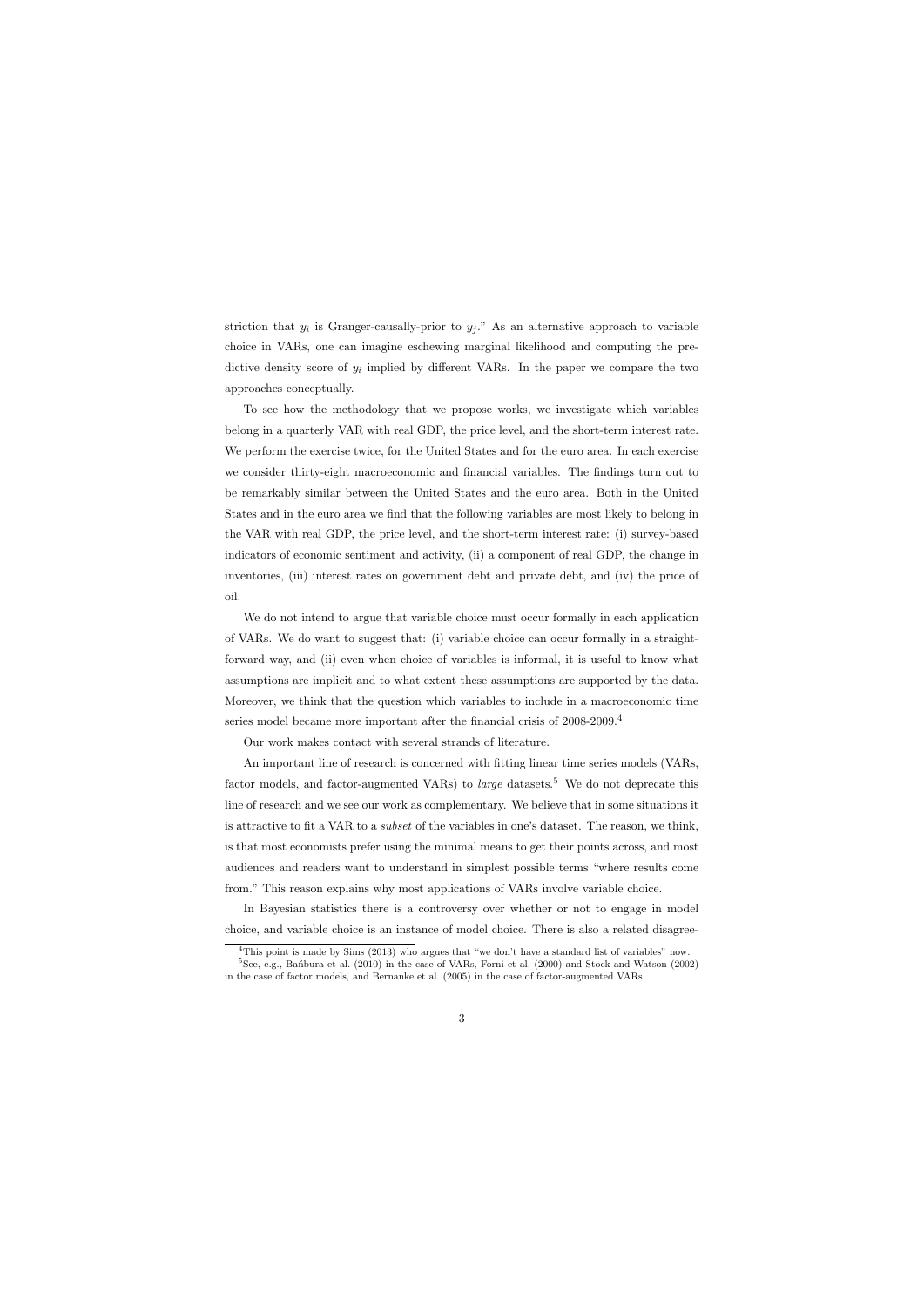ment about whether point-null hypothesis testing is worthwhile. We agree with Robert (2001) who argues in favor of model choice and variable choice as well as in favor of pointnull hypothesis testing, though we are aware that others, cited by him, are skeptical.<sup>6</sup>

The methodology that we propose can guide the development of dynamic stochastic general equilibrium  $(DSGE)$  models.<sup>7</sup> For example, a vast literature extends the simple New Keynesian model by adding one variable or multiple variables. By "the simple New Keynesian model" we mean the well-known three-equation DSGE model that makes predictions about output, the price level (or inflation), and the short-term interest rate. We choose the same three variables as the variables of interest (i.e., as the elements of  $y_i$ ) when we apply our methodology to data. Our findings suggest that if a researcher is interested in explaining the dynamics of output, the price level, and the short-term interest rate, then adding to the simple New Keynesian model survey data on expectations, inventories, interest rates on government debt and on private debt, or the price of oil is most likely to improve that model. The same findings can also be helpful to a researcher who wants to fit a statistical model that is computationally demanding – and therefore must be fit to at most a medium-sized dataset – and asks which variables will be most useful in that model.

The literature on fundamentalness, initiated by Hansen and Sargent (1991) and Lippi and Reichlin (1993), studies if structural shocks are fundamental, i.e., if one can obtain structural shocks from current and past values of data. In this literature it is known that failure to include in a VAR a variable that Granger-causes the included variables is a sufficient condition for nonfundamentalness. See Giannone and Reichlin (2006) and Forni and Gambetti (2012). The methodology that we develop identifies the minimal set of variables sufficient to eliminate this kind of nonfundamentalness.

The analytical expression for the posterior probability of a Granger-noncausality restriction that we derive is of independent interest. Since Granger (1969) and Sims (1972) there has been a significant interest in testing Granger-noncausality and, since Sims (1980), often in VARs. Tests of Granger-noncausality have been performed using the frequentist likelihood ratio test, even in Bayesian VARs, or using the Schwarz criterion which gives

<sup>&</sup>lt;sup>6</sup>One alternative to model choice is model averaging. While we do not engage in model averaging in this paper, a researcher interested in model averaging will find useful the closed-form expressions for the posterior probability of Granger-noncausality and the posterior probability of Granger-causal-priority that we derive.

<sup>7</sup>An important application of VARs in macroeconomics has been to guide the development of DSGE models. See, e.g., Christiano et al. (2005) and Altig et al. (2011).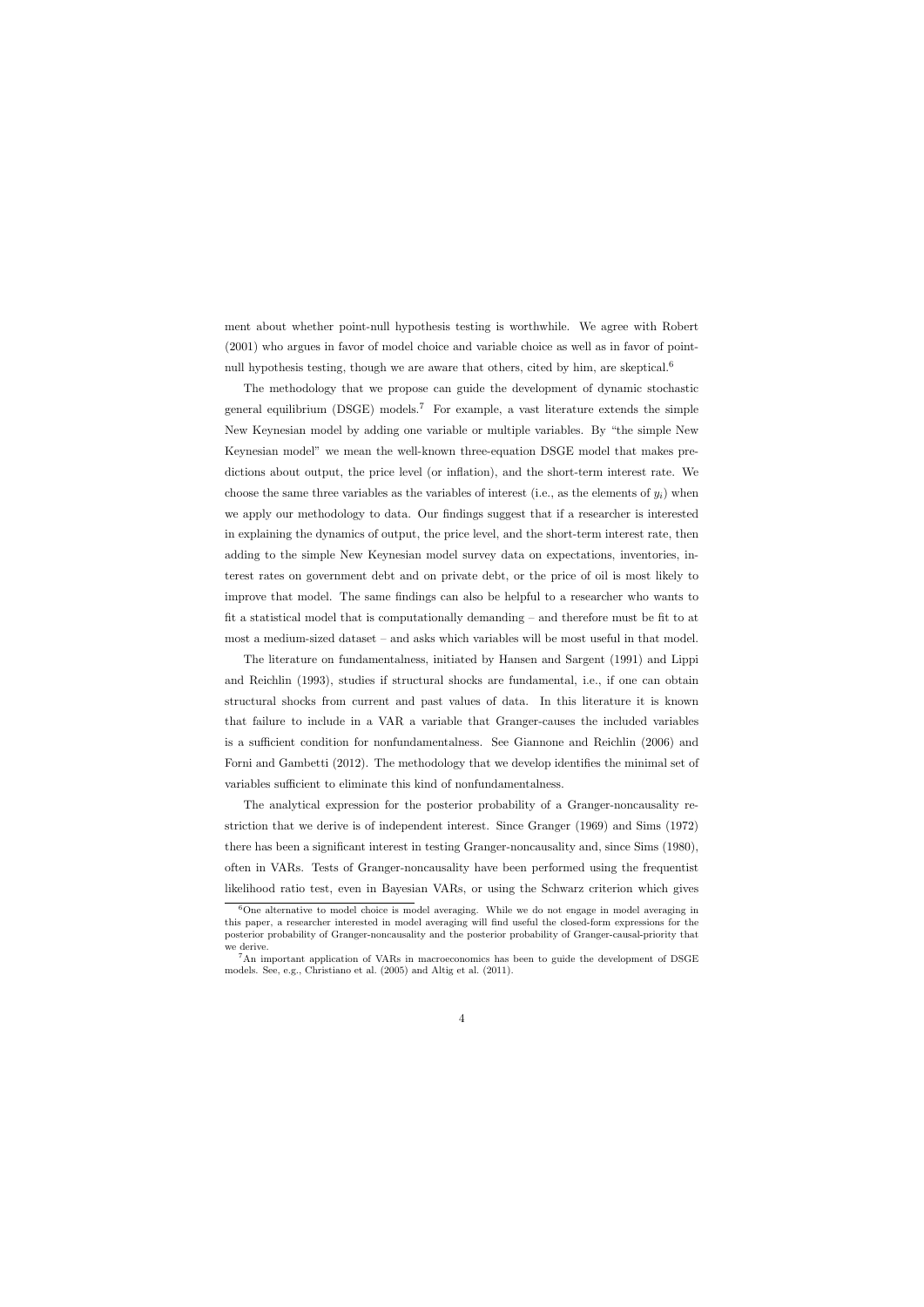only an asymptotic approximation to a Bayesian test.<sup>8</sup> The properties of the likelihood ratio test of a zero restriction in a Bayesian VAR with an informative prior are unclear. Formal Bayesian tests have been possible in principle, though essentially unused in practice because they require cumbersome Monte Carlo.<sup>9</sup> Our analytical result allows to test Granger-noncausality in a standard Bayesian VAR without resorting to Monte Carlo.<sup>10</sup>

A growing literature initiated by George et al. (2008) studies Bayesian VARs with zero restrictions that are a priori independent across coefficients. By contrast, we are concerned with zero restrictions that apply to appropriate sets of coefficients. Furthermore, this literature aims at inference using a set of VARs with many different patterns of zero restrictions, via model averaging, whereas we are interested in variable choice.

Section 2 defines Granger-causal-priority and explains the relationship between Grangercausal-priority and the two questions that we study in this paper. Section 3 derives a closed-form expression for the posterior probability of Granger-noncausality in a Gaussian VAR with a conjugate prior. Section 4 shows how to evaluate the posterior probability of Granger-causal-priority. In Section 5 we apply the methodology to data. Section 6 discusses the concept of marginal likelihood, central to our methodology, comparing it with the predictive density score and with two other objects. Section 7 concludes.

## 2 Relation between Granger-causal-priority and choice of variables

This section defines Granger-causal-priority and explains the relationship between Grangercausal-priority and the two questions that we study in this paper.

Throughout the paper we assume that the set of variables  $y$  follows a VAR:

$$
y(t) = \gamma + B(L) y(t - 1) + u(t),
$$
\n(1)

where  $y(t)$  denotes y in period  $t = 1, ..., T, \gamma$  is a constant term,  $B(L)$  is a matrix polynomial

 ${}^{8}$ For instance, Cushman and Zha (1997) use the likelihood ratio test and Maćkowiak (2007) uses the Schwarz criterion. Both papers use Bayesian VARs.

<sup>&</sup>lt;sup>9</sup>For example, one can use the Gibbs sampler developed by Waggoner and Zha (2003) to sample from the posterior density of the parameters of a VAR with a Granger-noncausality restriction and then use the method of Chib (1995) to compute from the Gibbs output the marginal likelihood implied by that VAR.

 $10Z$ ha (1999) studies Bayesian inference in a structural VAR with recursive restrictions, but he does not consider testing such restrictions.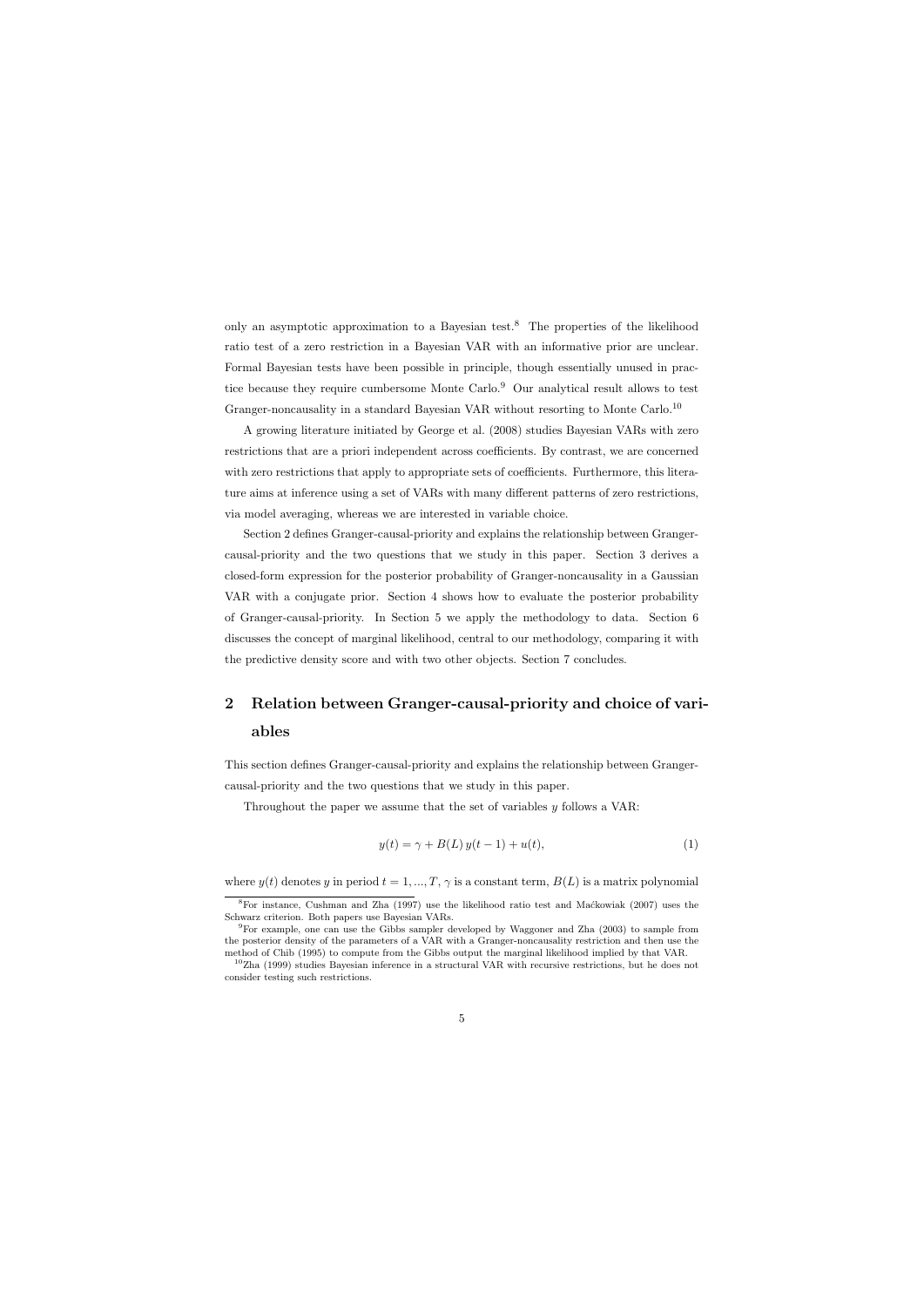in the lag operator of order  $P-1$ ,  $P \geq 1$ , and  $u(t)$  is a Gaussian vector with mean zero and variance-covariance matrix  $\Sigma$  conditional on  $y(t - s)$  for all  $s \geq 1$ . We denote with N the number of variables in y.

In this section we assume that the parameters of this data generating process are known, i.e., the values of  $\gamma$ ,  $B(p)$  for all  $p = 1, ..., P$ , and  $\Sigma$  are known. In the subsequent sections we consider inference. We then assume that a dataset with  $T + P$  observations of y is available.

#### 2.1 Granger-noncausality and Granger-causal-priority

Before defining Granger-causal-priority, it is helpful to recall the related, familiar concept of Granger-noncausality. Granger (1969) proposed that a variable  $z$  causes a variable  $x$  if the variable  $z$  helps predict the variable  $x$ . He formalized this idea in terms of the variance of the prediction error one period ahead. We state Granger's definition in the way in which it has been used in the VAR literature. Consider  $y_i$  and  $y_j$ , non-overlapping subvectors of  $y$ .

**Definition 1 Granger-noncausality:** In the VAR given in equation  $(1)$ ,  $y_j$  does not Granger-cause  $y_i$  if the coefficients on all lags of  $y_j$  in the equations with  $y_i$  on the left-hand side are equal to zero,  $B_{ij}(L) = 0$ .

The likelihood ratio test, which relies on an asymptotic  $\chi^2$  statistic, is a well-known frequentist test of the restriction  $B_{ij}(L) = 0.11$  In Section 3 we show how a Bayesian econometrician can evaluate the posterior probability of this restriction in a simple way.

Let us turn to Granger-causal-priority. The next definition, which we think is unfamiliar to most economists, appears in unpublished work by Sims (2010) and Doan and Todd (2010).

**Definition 2 Granger-causal-priority:** In the VAR given in equation  $(1)$ ,  $y_i$  is Grangercausally-prior to  $y_i$  if it is possible to partition all the variables in y into two subsets,  $y_1$ and  $y_2$ , such that  $y_i \subseteq y_1$ ,  $y_j \subseteq y_2$ , and  $y_2$  does not Granger-cause  $y_1$ .

 $11$ See, e.g., Hamilton (1994), Chapter 11.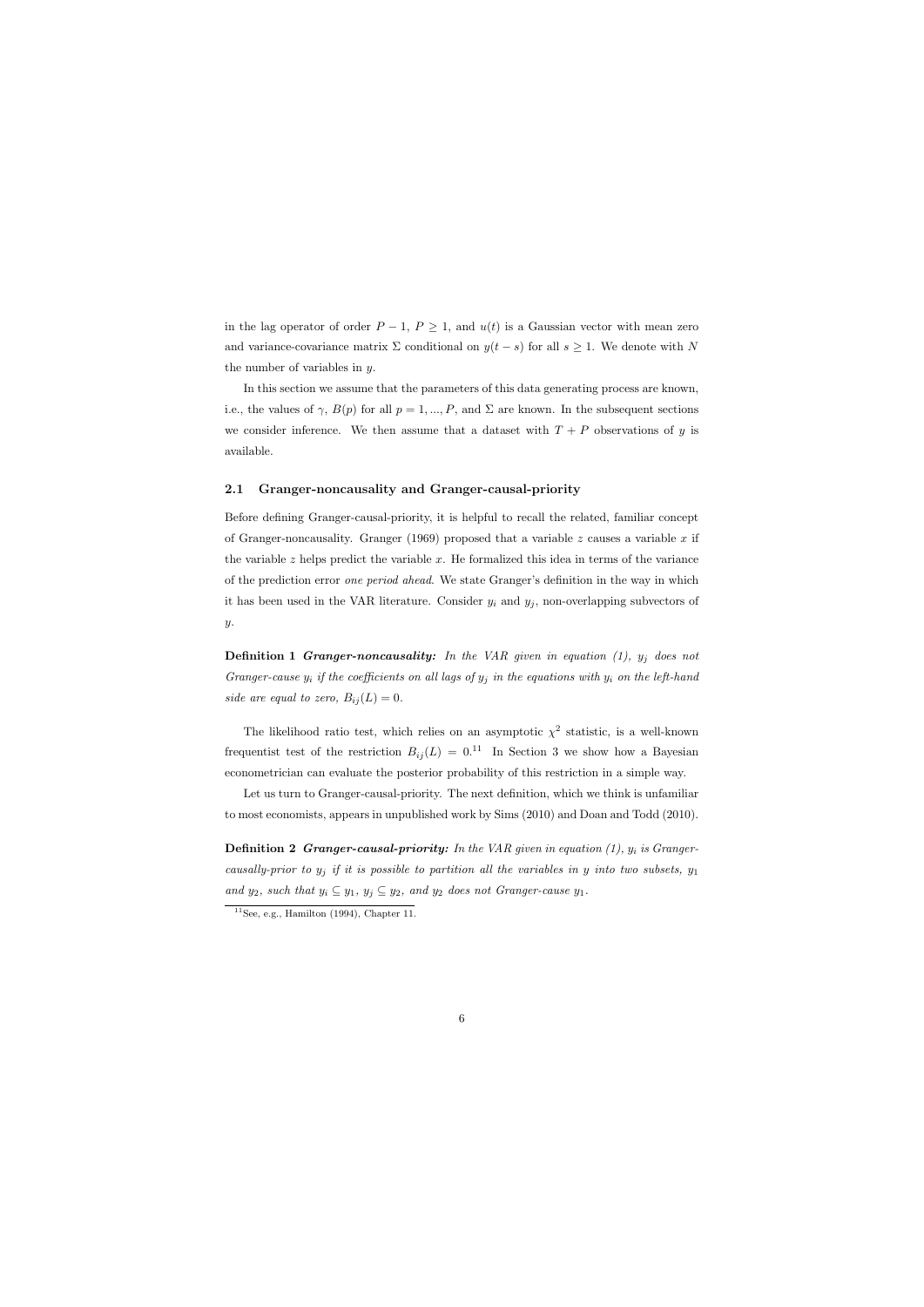This definition states that  $y_i$  is Granger-causally-prior to  $y_j$  in VAR (1) if the VAR has the following recursive form:

$$
y_i \to \begin{pmatrix} y_1(t) \\ y_2(t) \end{pmatrix} = \begin{pmatrix} \gamma_1 \\ \gamma_2 \end{pmatrix} + \begin{pmatrix} B_{11}(L) & B_{12}(L) \\ B_{21}(L) & B_{22}(L) \end{pmatrix} \begin{pmatrix} y_1(t-1) \\ y_2(t-1) \end{pmatrix} + \begin{pmatrix} u_1(t) \\ u_2(t) \end{pmatrix}
$$
  
*with*  $B_{12}(L) = 0$ . (2)

Granger-causal-priority requires a stronger restriction than Granger-noncausality. If there are other variables in y in addition to  $y_i$  and  $y_j$ , the set of coefficients in  $B_{ij}(L)$ is a *strict subset* of the set of coefficients in  $B_{12}(L)$ . In the special case when y consists only of  $y_i$  and  $y_j$ , the two restrictions are equivalent. Consider an example. Suppose that  $y = \{x, w, z\}, x, w$ , and z are scalars,  $y_i = x, y_j = z$ , and y follows the VAR

$$
\begin{pmatrix} x(t) \\ w(t) \\ z(t) \end{pmatrix} = \begin{pmatrix} B_{xx} & B_{xw} & B_{xz} \\ B_{wx} & B_{ww} & B_{wz} \\ B_{zx} & B_{zw} & B_{zz} \end{pmatrix} \begin{pmatrix} x(t-1) \\ w(t-1) \\ z(t-1) \end{pmatrix} + u(t).
$$

If  $B_{xz} = 0$ ,  $x(t+1) = B_{xx}x(t) + B_{xw}w(t) + u_1(t+1)$  and thus z does not Granger-cause x. However,  $x(t + 2) = \ldots + B_{xw}B_{wz}z(t) + \ldots$ , i.e., the two-period-ahead forecast of x depends on the current value of z so long as  $B_{xw}B_{wz} \neq 0$ . If  $B_{xw}B_{wz} \neq 0$ , z helps predict  $x$  two periods ahead *indirectly*, through the effect of  $z$  on the third variable in the system,  $w^{12}$  To account for indirect effects, Dufour and Renault (1998) refine Granger's definition by defining Granger-noncausality at a horizon  $h \geq 1$ . In their terminology, z does not Granger-cause x at horizon  $h = 2$  if  $B_{xz} = 0$  and  $B_{xw}B_{wz} = 0$ . Dufour and Renault show that Granger-causal-priority, which they call "the separation condition," is a sufficient condition for Granger-noncausality at all horizons. In our example, x is Granger-causallyprior to z if either  $B_{xz} = B_{xw} = 0$  or  $B_{xz} = B_{wz} = 0$ . In either case, our example VAR becomes recursive as in equation (2) with  $x \subseteq y_1$  and  $z \subseteq y_2$ . Dufour and Renault also find a necessary-and-sufficient condition for Granger-noncausality at all horizons in a VAR of any dimension. This condition is very complex and thus difficult to test in practice.

Next, we explain how Granger-causal-priority informs the two questions that we study in this paper.

 $12$ This point is made by Lütkepohl (1993).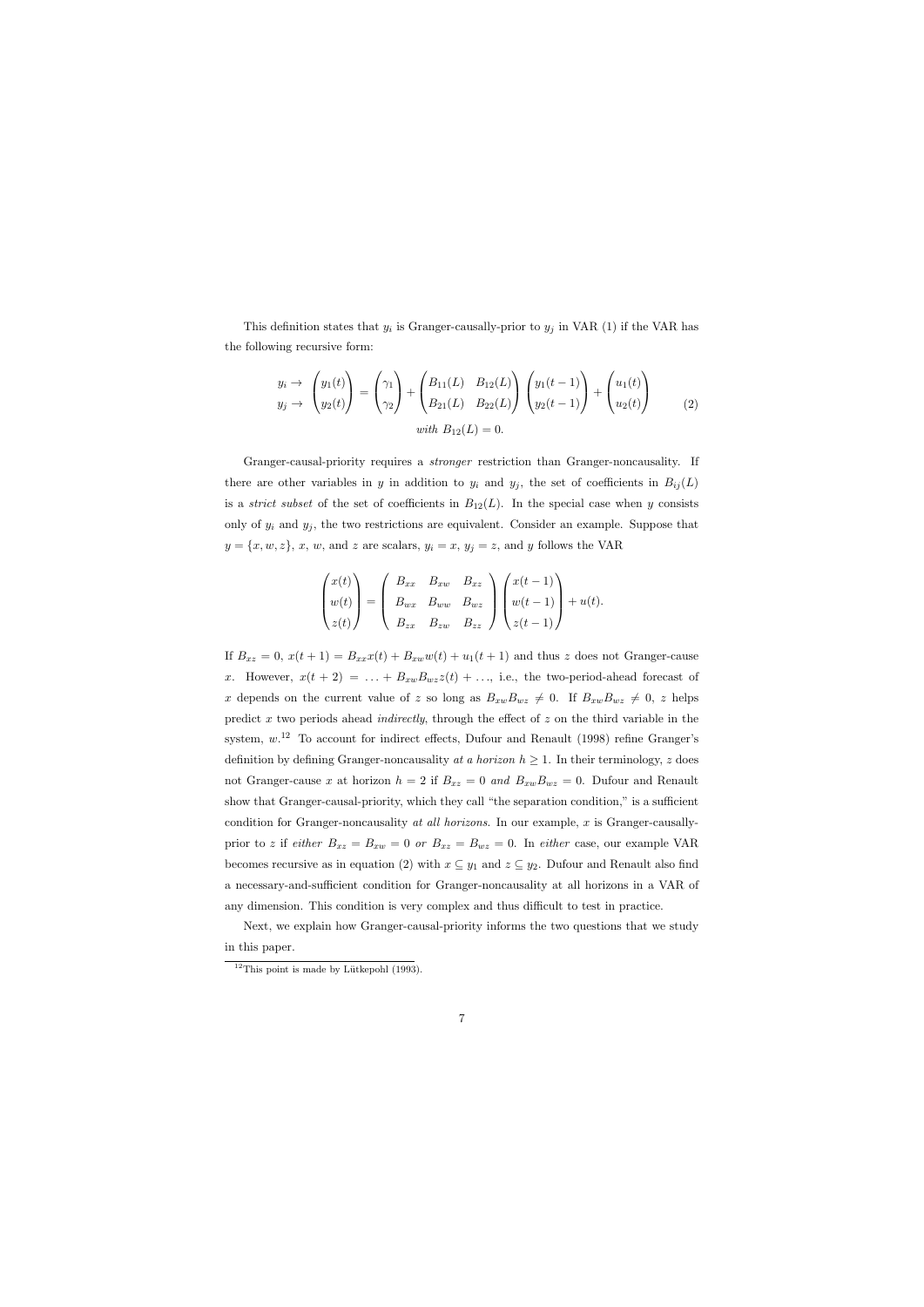#### 2.2 Granger-causal-priority and forecasting  $y_i$  with a VAR that omits  $y_j$

Consider a researcher who wants to predict  $y_i$ . The following result is available.<sup>13</sup> Suppose that  $y_i$  is Granger-causally-prior to  $y_j$ , i.e., there exists an appropriate partition of y into  $y_1$  and  $y_2$  with  $B_{12}(L) = 0$ . Then the forecasts of  $y_i$  obtained with VAR (1) are equal at all horizons to the forecasts of  $y_i$  obtained with the VAR

$$
y_1(t) = \gamma_1 + B_{11}(L) y_1(t-1) + u_1(t), \tag{3}
$$

where the variance-covariance matrix of  $u_1(t)$  is  $\Sigma_{11}$ , the appropriate submatrix of  $\Sigma$ . By "the forecasts are equal" we mean that, for given parameters  $\gamma$ ,  $B(p)$  for all  $p = 1, ..., P$ , and  $\Sigma$  and for given data  $y(t - P + 1), ..., y(t)$ , the predictive density of  $y_i(t + h)$  for any horizon  $h \geq 1$  implied by model (2) is equal to the predictive density of  $y_i(t + h)$  implied by model  $(3)$ . Consequently, any point forecasts are also equal.<sup>14</sup>

This result has the following implication for variable choice. If  $y_i$  is Granger-causallyprior to  $y_j$ , the researcher can omit  $y_j$  (as well as all other variables in  $y_2$ ) from the VAR to be used to forecast  $y_i$  and the forecasts of  $y_i$  do not change. Thus if  $y_i$  is Granger-causallyprior to  $y_j$ ,  $y_j$  does not belong in the VAR to be used to forecast  $y_i$ .

Let us emphasize that to justify omitting  $y_j$  we need Granger-causal-priority; Grangernoncausality does not suffice. Granger-noncausality, i.e.,  $B_{ij}(L) = 0$  in model (1), does not imply that the forecasts of  $y_i$  obtained with model (1) are equal to the forecasts of  $y_i$ obtained with a smaller VAR that omits  $y_j$  except in the following two special cases: (i) if y consists only of  $y_i$  and  $y_j$ ,<sup>15</sup> or (ii) if we want to forecast  $y_i$  only one period ahead.

Suppose that  $y_i$  is not Granger-causally-prior to  $y_j$ . Recall that Granger-causal-priority of  $y_i$  to  $y_j$  is a sufficient condition for  $y_j$  not to affect the forecasts of  $y_i$  at any horizon; it is not a necessary condition. Therefore, the absence of Granger-causal-priority of  $y_i$  to  $y_j$ does not imply that  $y_j$  must affect the forecasts of  $y_i$ . Since testing the necessary condition is difficult, we think that a simple and prudent rule is to include  $y_j$  in the VAR to be used

to forecast  $y_i$ .

<sup>&</sup>lt;sup>13</sup>The proof is straightforward.

<sup>&</sup>lt;sup>14</sup>In this section we assume that the parameters of the data generating process are known. Below we discuss intuitive priors implying that the posterior predictive density of  $y_i(t + h)$  (i.e., the predictive density that incorporates the uncertainty about the parameters) is the same in model (3) as in model (2). See Section 3.2 and Appendix B.

<sup>&</sup>lt;sup>15</sup>Recall that in this special case Granger-noncausality is equivalent to Granger-causal-priority.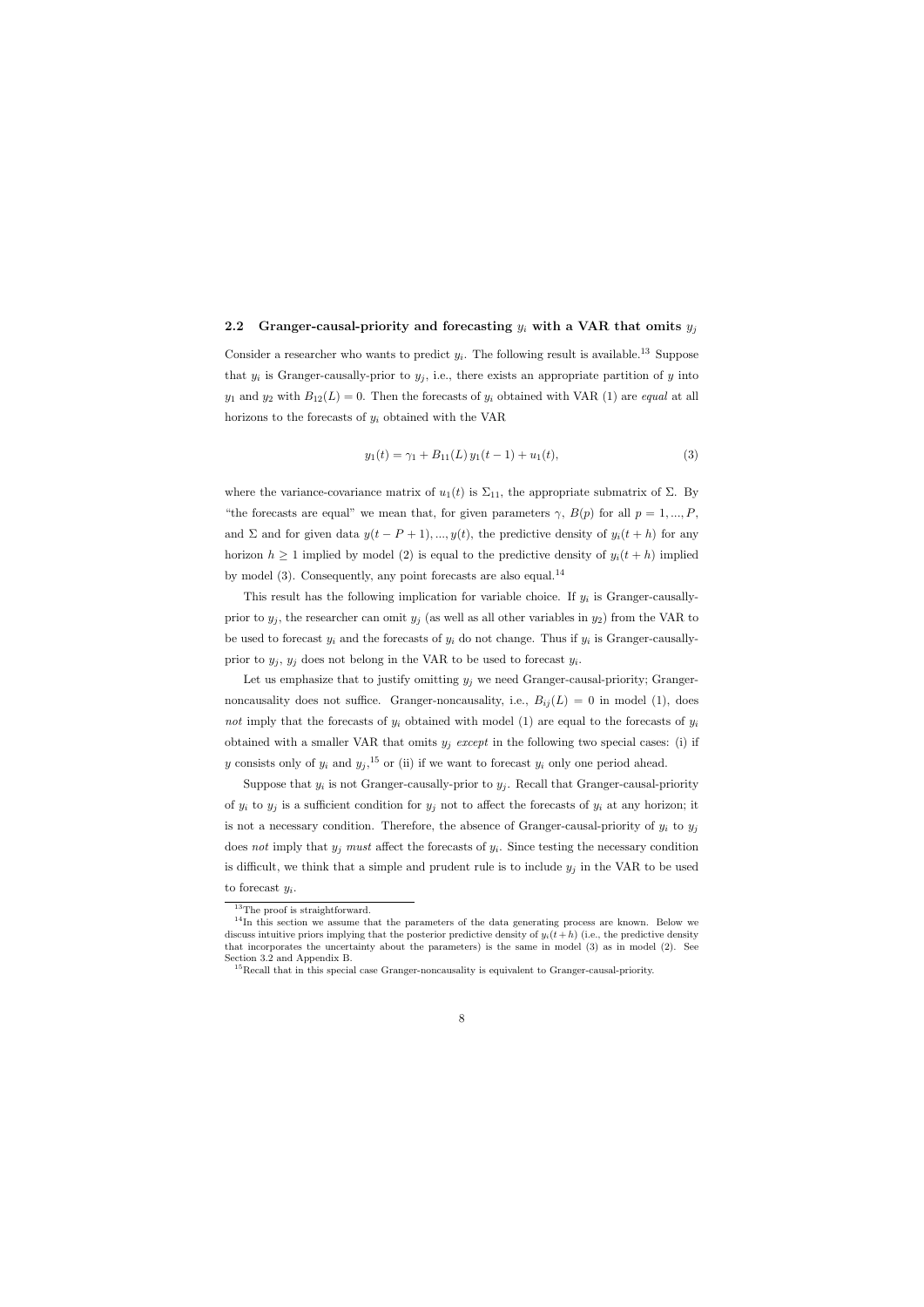## 2.3 Granger-causal-priority and impulse responses of  $y_i$  from a VAR that omits  $y_i$

Consider a researcher who wants to compute impulse responses of  $y_i$  to structural shocks. Let  $\varepsilon$  denote the structural shocks that generate the variation in y. We assume that the researcher is interested in the impulse response of  $y_i$  to a subset of the structural shocks  $\varepsilon_k \subset \varepsilon$ . Under what conditions is the impulse response of  $y_i$  to  $\varepsilon_k$  obtained from model (1) equal to the impulse response of  $y_i$  to  $\varepsilon_k$  obtained from model (3)? In a nutshell, the answer is that in addition to Granger-causal-priority we require a particular zero restriction on the contemporaneous impulse response of y to  $\varepsilon$ . Let us give the details.

Recursive substitution in model (1) implies that  $y(t) = \delta + D(L) u(t)$ , where  $\delta$  is a constant term and  $D(L)$  is a matrix polynomial in the lag operator of order infinity. We assume that there exists a matrix  $C(0)$  such that  $u(t) = C(0) \varepsilon(t)$  and  $C(0)C(0)' = \Sigma$ , where  $\varepsilon(t)$  is a Gaussian vector with mean zero and variance-covariance matrix identity conditional on  $y(t - s)$  for all  $s \ge 1$ . In words, we assume that one can obtain the structural shocks  $\varepsilon$ from current and past values of the data y. In the language of the literature initiated by Hansen and Sargent (1991) and Lippi and Reichlin (1993), we assume that  $\varepsilon$  is fundamental for y. We return to the issue of fundamentalness below. Given the assumption that  $\varepsilon$  is fundamental for y, we can write the impulse response of y to  $\varepsilon$  as  $C(L)$ , where  $C(L)$  is a matrix polynomial in the lag operator of order infinity such that  $C(L) = D(L) C(0)$ . The impulse response of  $y_i$  to  $\varepsilon_k$  is given by  $C_{ik}(L)$ , i.e., the intersection of rows i and columns k of  $C(L)$ . Corollary 1 to Proposition 1 shows under what conditions the impulse response  $C_{ik}(L)$  is a function only of  $B_{11}(L)$  and  $\Sigma_{11}$  (i.e.,  $C_{ik}(L)$  is not a function of the other elements of  $B(L)$  and  $\Sigma$ ).

Proposition 1 Consider the VAR given in equation (1) and the impulse response of y to  $\varepsilon$  given by  $C(L)$ . Suppose that: (i) one can partition y into two subsets,  $y_1$  and  $y_2$ , such that  $y_2$  does not Granger-cause  $y_1$ , and (ii) there exists a set of  $N_q$  variables  $y_q \subseteq y_1$  that respond contemporaneously only to  $N_q$  structural shocks  $\varepsilon_q \subset \varepsilon$ . Then the impulse response of  $y_1$  to  $\varepsilon_q$ ,  $C_{1q}(L)$ , is a function only of  $B_{11}(L)$  and  $\Sigma_{11}$ .

Proof. See Appendix A. ■

Proposition 1 has the following implication for variable choice.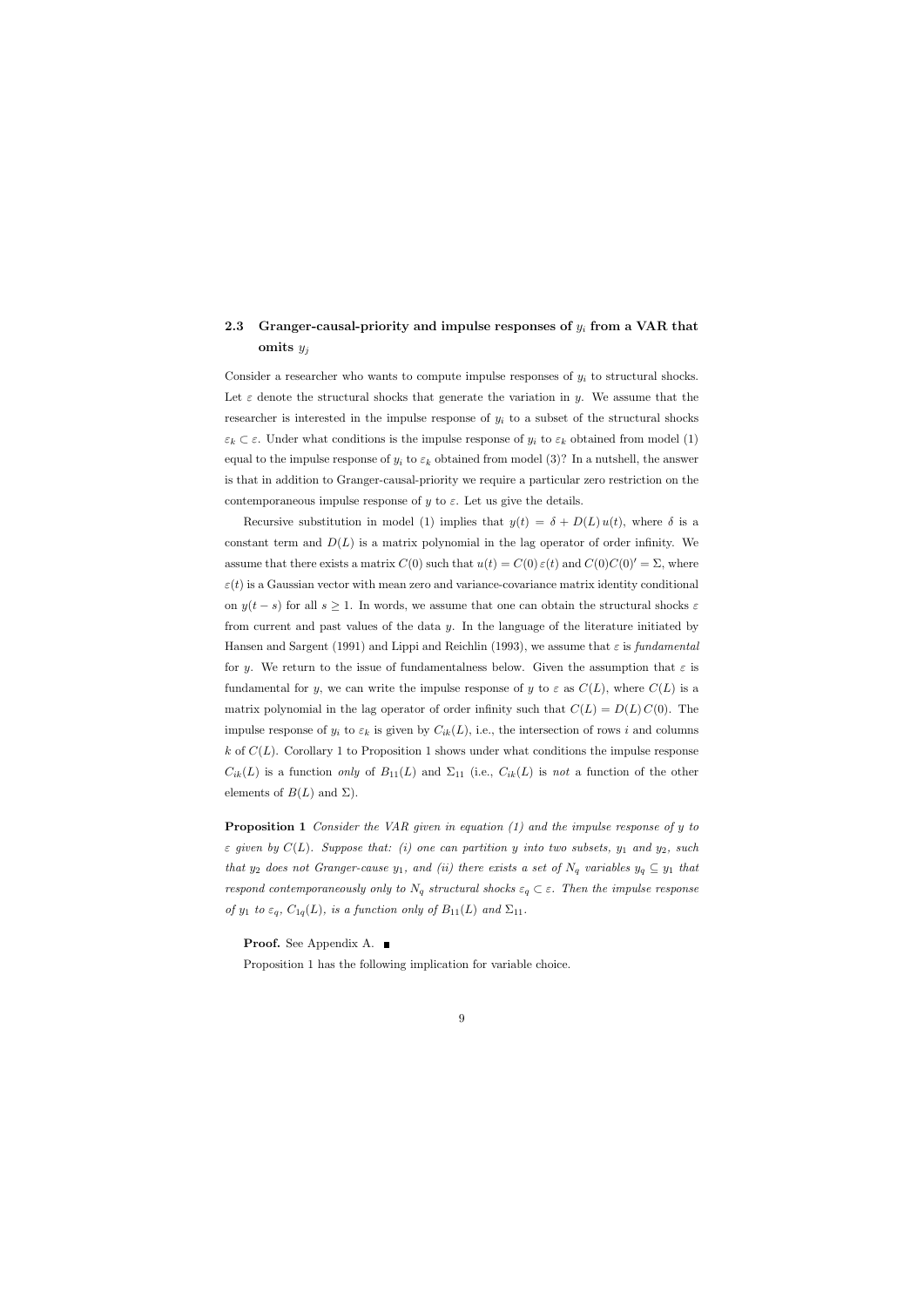**Corollary 1** If  $y_i$  is Granger-causally-prior to  $y_j$  and assumption (ii) holds with  $\varepsilon_k \subseteq \varepsilon_q$ , the researcher can omit  $y_j$  (as well as all other variables in  $y_2$ ) from the VAR to be used to compute the impulse response of  $y_i$  to  $\varepsilon_k$  and the impulse response does not change. Thus if  $y_i$  is Granger-causally-prior to  $y_j$  and assumption (ii) holds with  $\varepsilon_k \subseteq \varepsilon_q$ ,  $y_j$  does not belong in the VAR to be used to compute the impulse response of  $y_i$  to  $\varepsilon_k$ .

Corollary 1 is obtained simply by setting  $y_i \subseteq y_1, y_j \subseteq y_2$ , and  $\varepsilon_k \subseteq \varepsilon_q$  in Proposition 1. Setting  $y_i \subseteq y_1$  and  $y_j \subseteq y_2$  in Proposition 1 means that  $y_i$  is Granger-causally-prior to y<sub>j</sub>. Setting  $\varepsilon_k \subseteq \varepsilon_q$  in Proposition 1 means that a subset of the variables in y<sub>1</sub> of size  $N_q$ respond contemporaneously only to  $N_q$  structural shocks including the structural shocks of interest. The impulse response of  $y_i$  to  $\varepsilon_k$ ,  $C_{ik}(L)$ , is then a function only of  $B_{11}(L)$  and  $\Sigma_{11}$ .

We make the following remarks about Proposition 1 and Corollary 1.

The case of  $N_q = N_1$ . Let  $N_1$  denote the number of variables in  $y_1$ . If  $N_q = N_1$ , Proposition 1 simplifies. In particular, if  $N_q = N_1$ , by Proposition 1 we can write  $y(t)$  as

$$
\begin{pmatrix} y_1(t) \\ y_2(t) \end{pmatrix} = \delta + \begin{pmatrix} C_{11}(L) & 0 \\ C_{21}(L) & C_{22}(L) \end{pmatrix} \begin{pmatrix} \varepsilon_1(t) \\ \varepsilon_2(t) \end{pmatrix}, \tag{4}
$$

where  $\varepsilon_1 = \varepsilon_q$ . The impulse response of y to  $\varepsilon$ ,  $C(L)$ , has a block of zeros corresponding to the impulse response of  $y_1$  to  $\varepsilon_2$ . In words, if  $y_2$  does not Granger-cause  $y_1$  (assumption (i)) and  $y_1$  responds contemporaneously only to  $N_1$  structural shocks,  $\varepsilon_1$  (a special case of assumption (ii)),  $y_1$  responds only to the  $N_1$  structural shocks  $\varepsilon_1$  at any horizon. By Corollary 1, if  $y_i$  is Granger-causally-prior to  $y_j$  and the number of structural shocks that affect  $y_1$  contemporaneously is equal to the number of variables in  $y_1$ ,  $y_j$  does not belong in the VAR to be used to compute the impulse response of  $y_i$  to  $\varepsilon_k$ .

We find the assumption that  $N_q = N_1$  natural, because this assumption is related to a standard assumption in the structural VAR literature. In the structural VAR literature, it is standard to assume that the number of structural shocks that affect the variables being modeled is equal to the number of the variables being modeled. For example, the typical researcher who computes impulse responses from a VAR with  $N_1$  variables, like model (3), assumes that the variation in  $y_1$  is generated by  $N_1$  structural shocks.<sup>16</sup>

<sup>&</sup>lt;sup>16</sup>This assumption is seldom explicit in the structural VAR literature. In a classic paper, Sims (1986) makes this assumption explicit when he writes in footnote 7 that his identification "requires (...) that the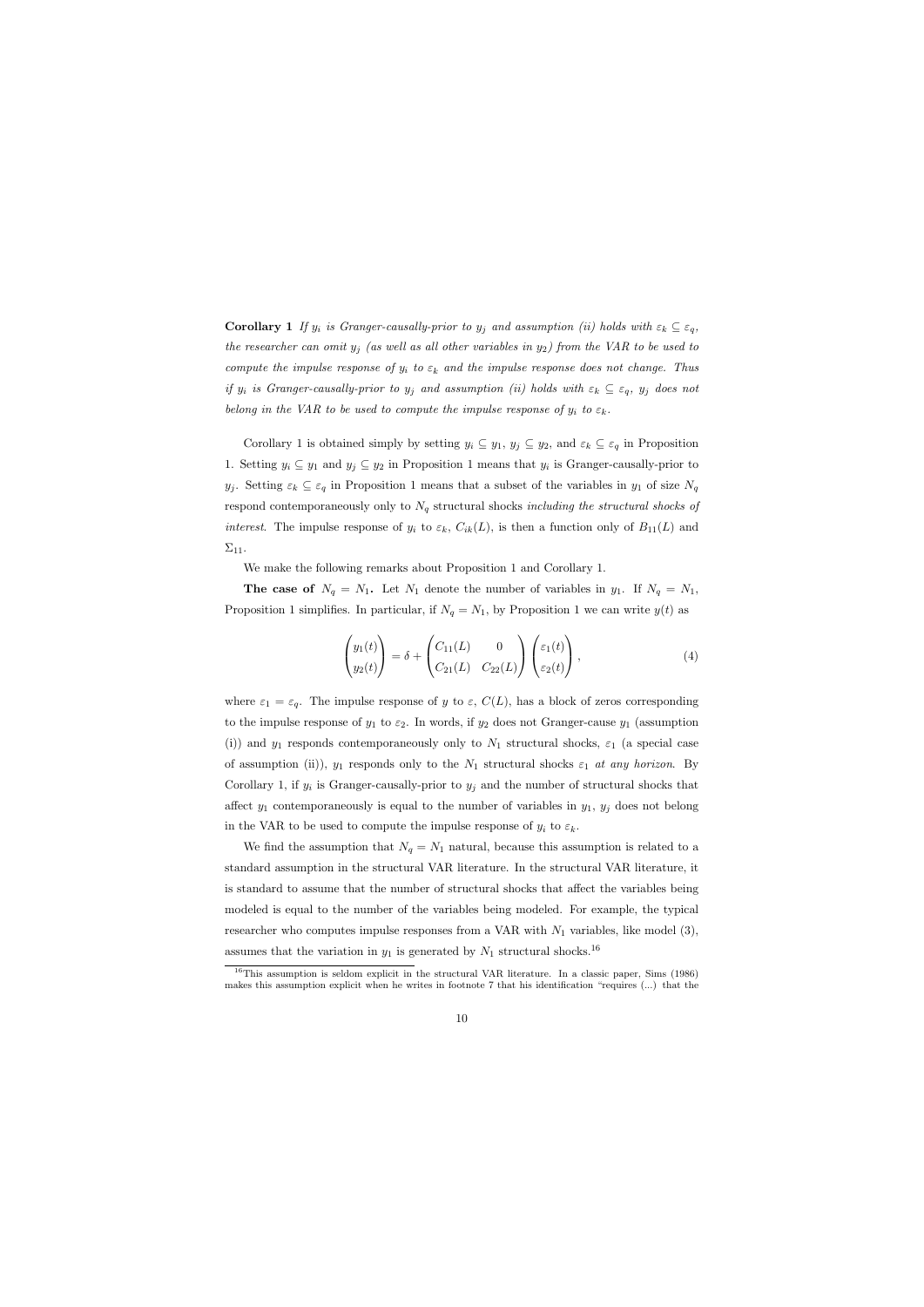The case of  $N_q \leq N_1$ . If  $N_q \leq N_1$ ,  $y_1$  responds to all N structural shocks, i.e., the impulse response of y to  $\varepsilon$ ,  $C(L)$ , does not have a block of zeros as in equation (4). Nevertheless, Proposition 1 guarantees that a VAR with only  $N_1$  variables  $y_1$  suffices to compute the impulse response of  $y_1$  to  $\varepsilon_q$ ,  $C_{1q}(L)$ . By Corollary 1 this VAR suffices to compute the object of interest, the impulse response of  $y_i$  to  $\varepsilon_k C_{ik}(L)$ .

The case  $N_q \leq N_1$  is important because it applies among others to recursiveness, perhaps the most popular identification approach in the structural VAR literature. Consider the recursive identification in the classic analysis of monetary policy in Christiano et al. (1999). Suppose that  $y_i$  consists of the variable controlled directly by monetary policy (e.g., the short-term interest rate), all variables that enter the reaction function of the central bank contemporaneously, and any other variables that the researcher is interested in. The variables that enter the reaction function of the central bank contemporaneously are ordered first, the variable controlled by monetary policy is ordered second, and the variables that do not enter the reaction function of the central bank contemporaneously are ordered third. Let  $y_q$  denote the variables that enter the reaction function of the central bank contemporaneously and the variable controlled directly by monetary policy.<sup>17</sup> Consider a variable  $y_j, y_j \notin y_i$ . Does  $y_j$  belong in the VAR to be used to compute the impulse response of  $y_i$ to monetary policy shocks? The recursive identification has the feature that  $y_q$  responds contemporaneously only to  $N_q$  structural shocks, where  $N_q$  denotes the number of variables in  $y_q$ . Therefore Proposition 1 applies. In particular, if  $y_i$  is Granger-causally-prior to  $y_j$ ,  $y_j$ does not belong in the VAR to be used to compute the impulse response of  $y_i$  to monetary policy shocks under the identification of Christiano et al. (1999). The researcher can omit  $y_j$  and the impulse responses to monetary policy shocks are unaffected. Note that Grangercausal-priority plus the recursive identification suffice. One does not have to assume that the number of variables in the VAR match the number of structural shocks.

Identification. Typically a researcher knows a priori, e.g., based on an economic theory, that a particular variable is necessary for identification of a structural shock that the researcher is interested in. For instance, a researcher interested in identification of news shocks may hold the view that an indicator of economic sentiment is necessary for identification. We assume that if a researcher knows a priori that a variable is necessary for identification of a structural shock that the researcher is interested in, the researcher has

number of variables in the model match the number of behavioral disturbances (...)."

<sup>&</sup>lt;sup>17</sup>Note that  $y_i$  consists of  $y_q$  and any other variables that the researcher is interested in.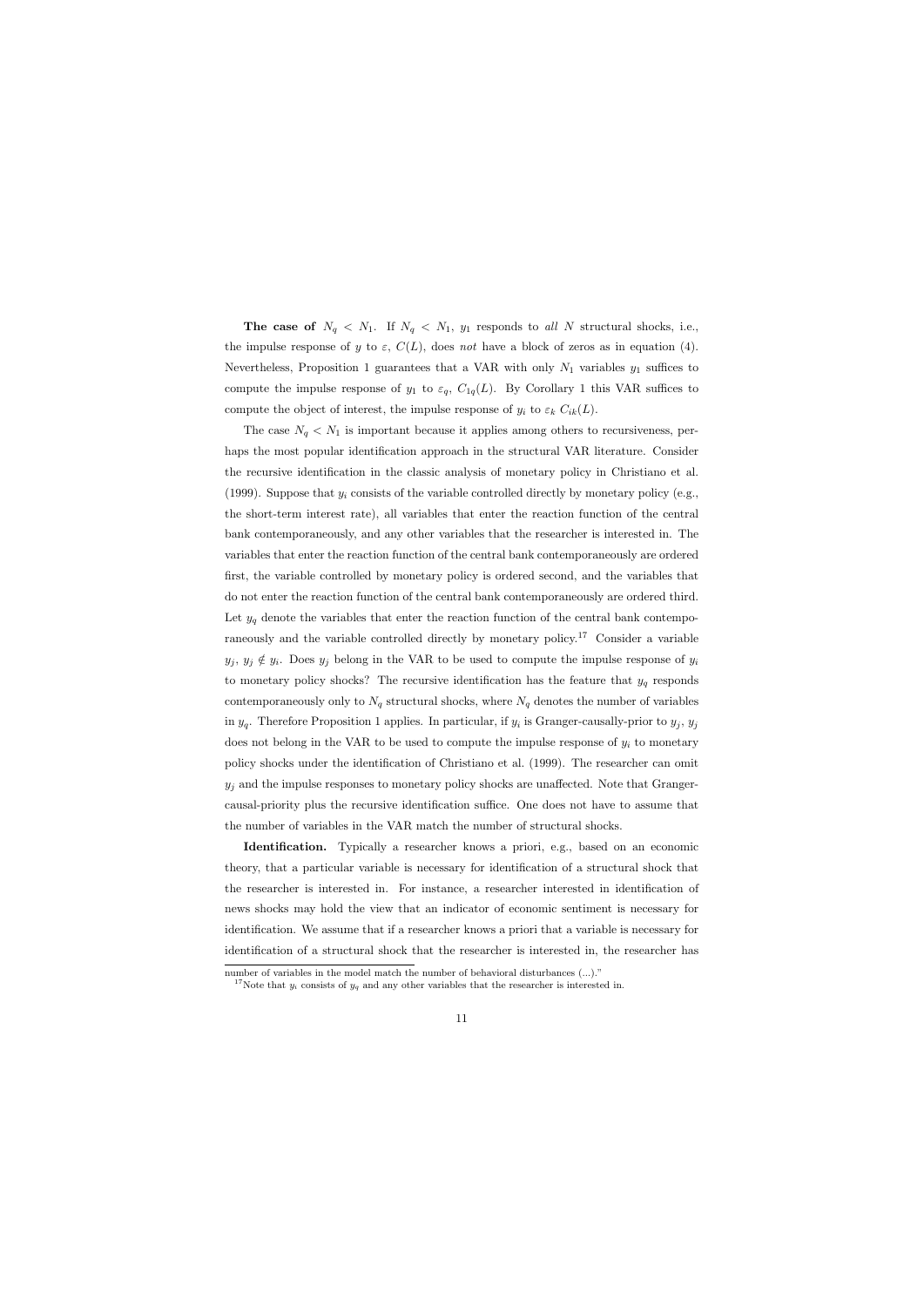included this variable in  $y_i$ . Which variables are necessary for identification is applicationspecific. The conditions that one needs to check in connection with identification are given in Rubio-Ramirez et al. (2010).

**Fundamentalness.** Suppose that  $y_i$  is not Granger-causally-prior to  $y_j$ . In the literature on fundamentalness it is known that failure to include in a VAR a variable that Granger-causes the included variables is a sufficient condition for nonfundamentalness. See, e.g., Giannone and Reichlin (2006), Proposition 1. Therefore, if  $y_i$  is not Granger-causallyprior to  $y_j$  and one omits  $y_j$  from model (3),  $\varepsilon_1$  is nonfundamental for  $y_1$ . Nonfundamentalness need not affect all structural shocks. It may happen that the impulse response of  $y_i$  to a subset of  $\varepsilon_1$  can still be computed from model (3). Nevertheless, we think that a simple and prudent rule is to include  $y_j$  in the VAR to be used to compute impulse responses of  $y_i$ .

### 2.4 Connecting the concept of Granger-causal-priority to data

Let us summarize the relation between Granger-causal-priority and the choice of variables. If  $y_i$  is Granger-causally-prior to  $y_j$ , the forecasts of  $y_i$  obtained from a VAR with all variables y are equal to the forecasts of  $y_i$  obtained from a smaller VAR that omits  $y_j$ . In this sense  $y_j$  does not belong in the VAR to be used to forecast  $y_i$ . Furthermore, if  $y_i$  is Granger-causally-prior to  $y_j$  and an additional assumption holds, the impulse response of  $y_i$  to a structural shock of interest obtained from a VAR with all variables y is equal to the impulse response of  $y_i$  to that shock obtained from a smaller VAR that omits  $y_j$ . In this sense  $y_j$  does not belong in the VAR to be used to compute impulse responses of  $y_i$  to structural shocks.

The principles stated in the previous paragraph guide the choice of variables so long as we know, for each  $y_j \in y_j$ , if  $y_i$  is Granger-causally-prior to  $y_j$  or not. In reality, we cannot know if  $y_i$  is Granger-causally-prior to  $y_j$  or not. As Bayesians, we can *infer the probability* that  $y_i$  is Granger-causally-prior to  $y_j$  given data. We show how to do it in Sections 3 and 4, thereby connecting the concept of Granger-causal-priority to data.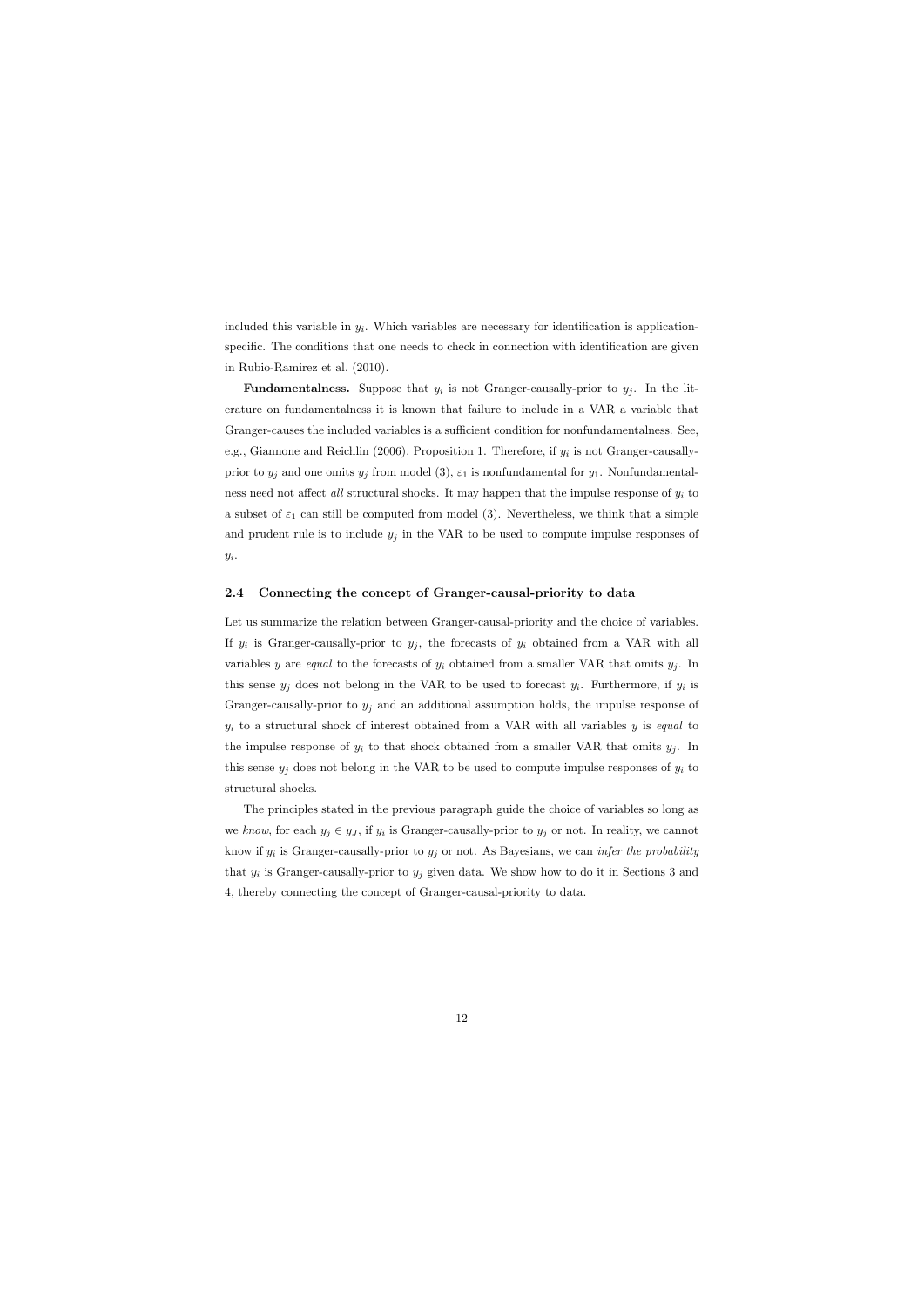## 3 Granger-noncausality: a closed-form Bayes factor

We turn to inference. In this section we consider a Bayesian econometrician who wants to evaluate the posterior odds in favor of a hypothesis of Granger-noncausality.<sup>18</sup> The posterior odds are equal to the prior odds multiplied by the Bayes factor in favor of the hypothesis. We derive a *closed-form* expression for the Bayes factor in favor of Grangernoncausality in a Gaussian VAR with a conjugate prior. This result is of independent interest, because researchers often test Granger-noncausality. We use this result in the next section to evaluate the posterior probability of Granger-causal-priority.

Suppose that y follows the VAR given in equation (1). Let B be the  $K \times N$  matrix of stacked coefficients,  $B = (B(1), ..., B(P), \gamma)'$ , where  $K = NP + 1$  is the number of righthand side variables in each equation in the VAR. The likelihood of the data implied by this VAR, conditional on initial observations, is

$$
p(Y|B, \Sigma) = (2\pi)^{-NT/2} |\Sigma|^{-T/2} \exp\left(-\frac{1}{2} \text{tr}(Y - XB)'(Y - XB)\Sigma^{-1}\right),
$$

where

$$
Y_{XN} = \begin{pmatrix} y(1)' \\ y(2)' \\ \vdots \\ y(T)' \end{pmatrix} \text{ and } \frac{X}{T \times K} = \begin{pmatrix} y(0)' & y(-1)' & \dots & y(1-P)' & 1 \\ y(1)' & y(0)' & \dots & y(2-P)' & 1 \\ \vdots & \vdots & \vdots & \vdots & \vdots \\ y(T-1)' & y(T-2)' & \dots & y(T-P)' & 1 \end{pmatrix}.
$$

Consider a zero restriction on a subset of coefficients in this VAR. The restriction has the form that in each affected equation the coefficients of the same right-hand side variables are restricted. Formally, let  $\alpha$  denote the indexes of a subset of the equations. Let  $\beta$  denote the indexes of a subset of the right-hand side variables. Consider the restriction

$$
B_{\beta\alpha} = \mathbf{0},\tag{5}
$$

where  $B_{\beta\alpha}$  denotes the matrix consisting of the intersection of rows  $\beta$  and columns  $\alpha$  of the matrix B and 0 denotes the matrix of zeros of the same size as  $B_{\beta\alpha}$ . Note that a Granger-noncausality restriction is a special case of restriction (5).

<sup>&</sup>lt;sup>18</sup>As is well known, reporting the posterior odds in favor of a hypothesis is equivalent to reporting the posterior probability of that hypothesis.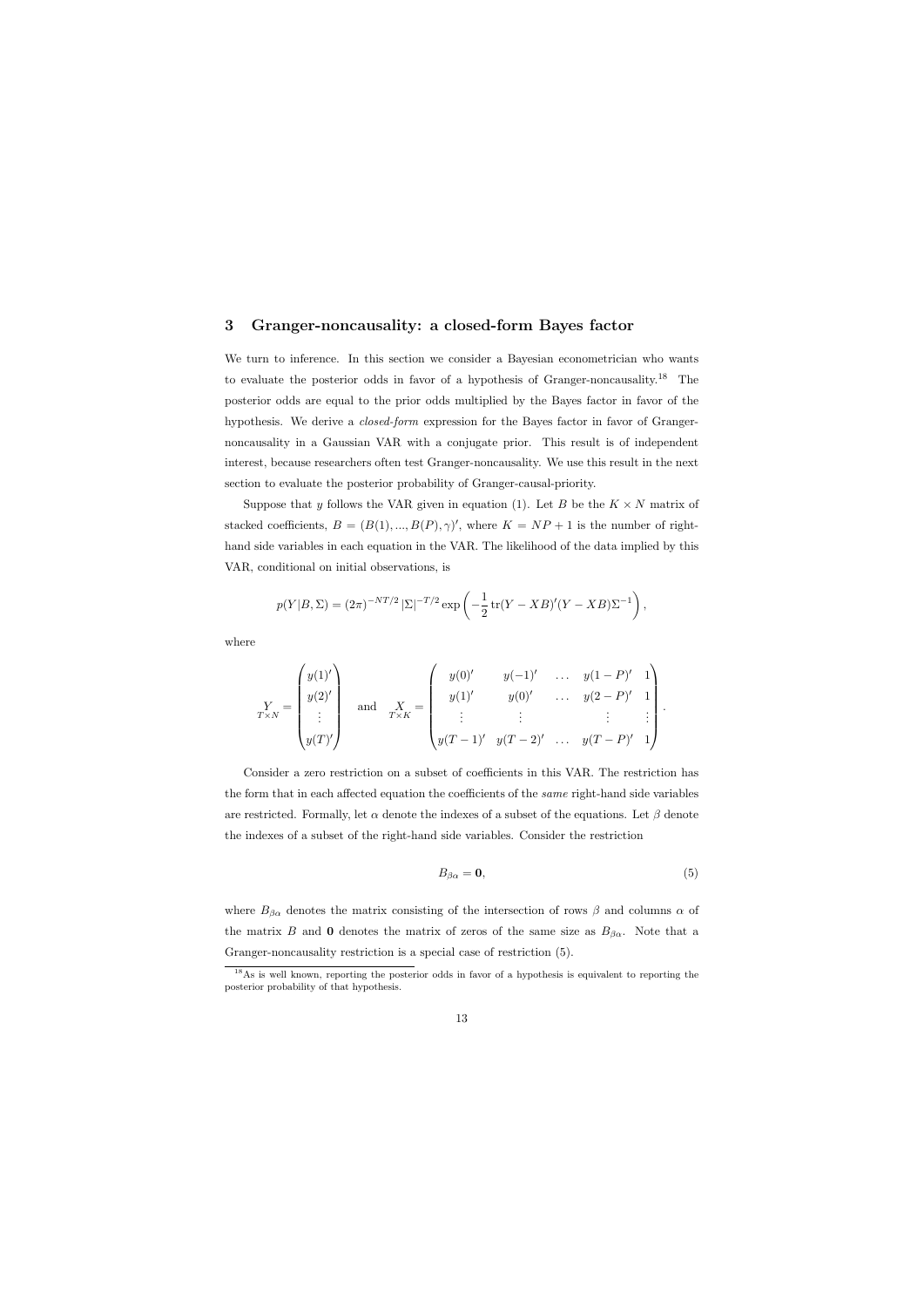We turn to the specification of the prior in the unrestricted VAR and the prior in the restricted VAR.

## 3.1 Unrestricted VAR: conjugate prior and posterior

Let  $\omega^U$  denote the unrestricted VAR. We assume that the prior density of B and  $\Sigma$  in the unrestricted VAR,  $p(B, \Sigma | \omega^U)$ , is conjugate and proper:

$$
p(B, \Sigma | \omega^U) \propto |\Sigma|^{-(\tilde{\nu} + K + N + 1)/2} \exp\left(-\frac{1}{2} \operatorname{tr}(\tilde{Y} - \tilde{X}B)'(\tilde{Y} - \tilde{X}B)\Sigma^{-1}\right),\tag{6}
$$

where  $\tilde{\nu} > N - 1$ ,  $\tilde{Y}$  and  $\tilde{X}$  are hyperparameters of appropriate dimensions, and  $\tilde{X}'\tilde{X}$  and  $\tilde{Y}'(I - \tilde{X}(\tilde{X}'\tilde{X})^{-1}\tilde{X}')\tilde{Y}$  are nonsingular. Note that the standard prior used in the VAR literature, the prior of Sims and Zha (1998) consisting of a modified Minnesota prior and additional dummy observations, is a special case of prior (6).

Expression (6) is a kernel of a normal-inverted-Wishart density. It is straightforward to show that

$$
p(B, \Sigma | \omega^U) = p(B | \Sigma, \omega^U) p(\Sigma | \omega^U) = \mathcal{N}\left(\text{vec } \tilde{B}, \Sigma \otimes \tilde{Q}\right) \mathcal{IW}\left(\tilde{S}, \tilde{\nu}\right),\tag{7}
$$

where  $N$  denotes the multivariate normal density,  $\mathcal{IW}$  denotes the inverted Wishart density,

$$
\tilde{B} = (\tilde{X}'\tilde{X})^{-1}\tilde{X}'\tilde{Y}, \quad \tilde{Q} = (\tilde{X}'\tilde{X})^{-1}, \text{ and } \tilde{S} = (\tilde{Y} - \tilde{X}\tilde{B})'(\tilde{Y} - \tilde{X}\tilde{B}).
$$

Furthermore, the posterior density of B and  $\Sigma$ ,  $p(B, \Sigma | Y, \omega^U)$ , satisfies

$$
p(B, \Sigma | Y, \omega^U) = p(B | \Sigma, Y, \omega^U) p(\Sigma | Y, \omega^U) = \mathcal{N}\left(\text{vec } \bar{B}, \Sigma \otimes \bar{Q}\right) \mathcal{IW}\left(\bar{S}, \bar{\nu}\right),\tag{8}
$$

where

$$
\bar{B} = (\bar{X}'\bar{X})^{-1}\bar{X}'\bar{Y}, \quad \bar{Q} = (\bar{X}'\bar{X})^{-1}, \quad \bar{S} = (\bar{Y} - \bar{X}\bar{B})'(\bar{Y} - \bar{X}\bar{B}),
$$

$$
\bar{X} = \begin{pmatrix} \tilde{X} \\ X \end{pmatrix}, \quad \bar{Y} = \begin{pmatrix} \tilde{Y} \\ Y \end{pmatrix}, \text{ and } \bar{\nu} = \tilde{\nu} + T.
$$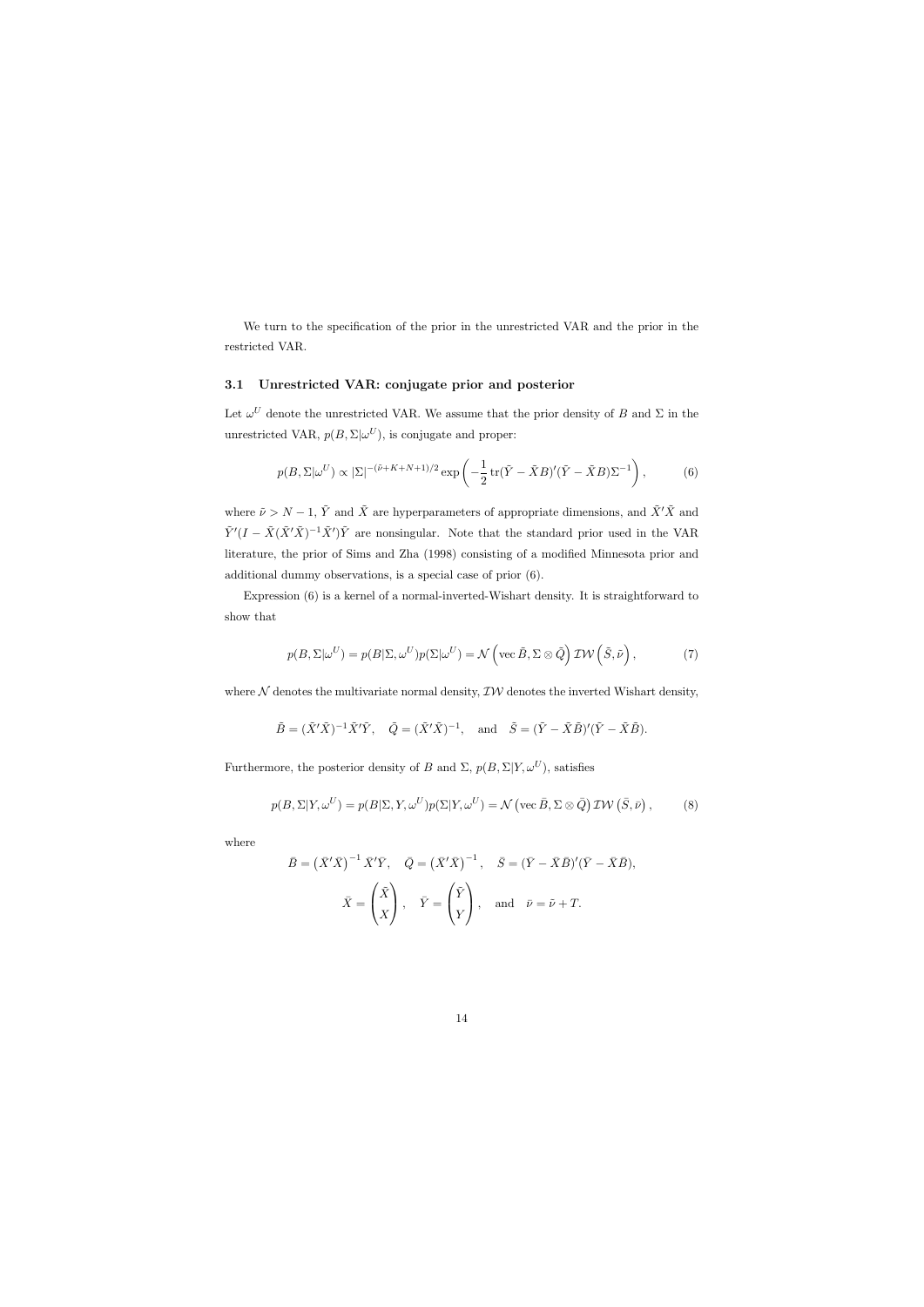#### 3.2 Prior in the restricted VAR

Let  $\omega^R$  denote the restricted VAR. Let  $B_{(\beta\alpha)}$  denote the vector collecting all coefficients in B other than the coefficients in  $B_{\beta\alpha}$ . We assume that the prior density of  $B_{(\beta\alpha)}$  and  $\Sigma$  in the restricted VAR,  $p(B_{(\beta\alpha)}, \Sigma | \omega^R)$ , satisfies

$$
p(B_{(\beta\alpha)}, \Sigma | \omega^R) = p(B_{(\beta\alpha)}, \Sigma | \omega^U, B_{\beta\alpha} = \mathbf{0}).
$$
\n(9)

Equation (9) states that the prior in the restricted model is equal to the prior in the unrestricted model conditional on the restriction. We think that assumption (9) is the most natural assumption one can make concerning the prior in model  $\omega^R$  given a prior in model  $\omega^U$ . Consider a researcher who holds prior  $p(B, \Sigma | \omega^U)$ . Suppose that this researcher obtains a new piece of information: the researcher learns that  $B_{\beta\alpha} = 0$ . Following the rules of probability, the researcher will update his or her prior precisely using equation (9). In addition to having this intuitive appeal, assumption (9) helps us derive a closed-form expression for the Bayes factor in favor of Granger-noncausality. See Section 3.3. We do not see how one can derive a closed-form expression for this Bayes factor without assumption (9).

The prior density in the restricted VAR defined in equation (9),  $p(B_{(\beta\alpha)}, \Sigma | \omega^R)$ , is a conditional density of the normal-inverted-Wishart density  $p(B, \Sigma | \omega^U)$ . While  $p(B_{(\beta \alpha)}, \Sigma | \omega^R)$ itself is not normal-inverted-Wishart, some marginal densities of  $p(B_{(\beta\alpha)}, \Sigma | \omega^R)$  are normalinverted-Wishart and have intuitive properties. As an example, Appendix B shows that the marginal density of the parameters of the equations indexed by  $\alpha$  (i.e., the restricted equations) is normal-inverted-Wishart. Furthermore, this density's intuitive properties are pointed out. In particular, suppose that model  $\omega^R$  is a VAR with Granger-causal-priority given in equation (2) with a prior satisfying equation (9). Then the posterior predictive density of  $y_1$  in model (2) is the same as the posterior predictive density of  $y_1$  in model (3) with a standard prior.

#### 3.3 Closed-form Bayes factor

We are ready to state and prove the main result of this section: The Bayes factor in favor of restriction (5) can be expressed in closed-form.

Let  $p(Y|\omega^R)$  denote the marginal likelihood of the data implied by the restricted model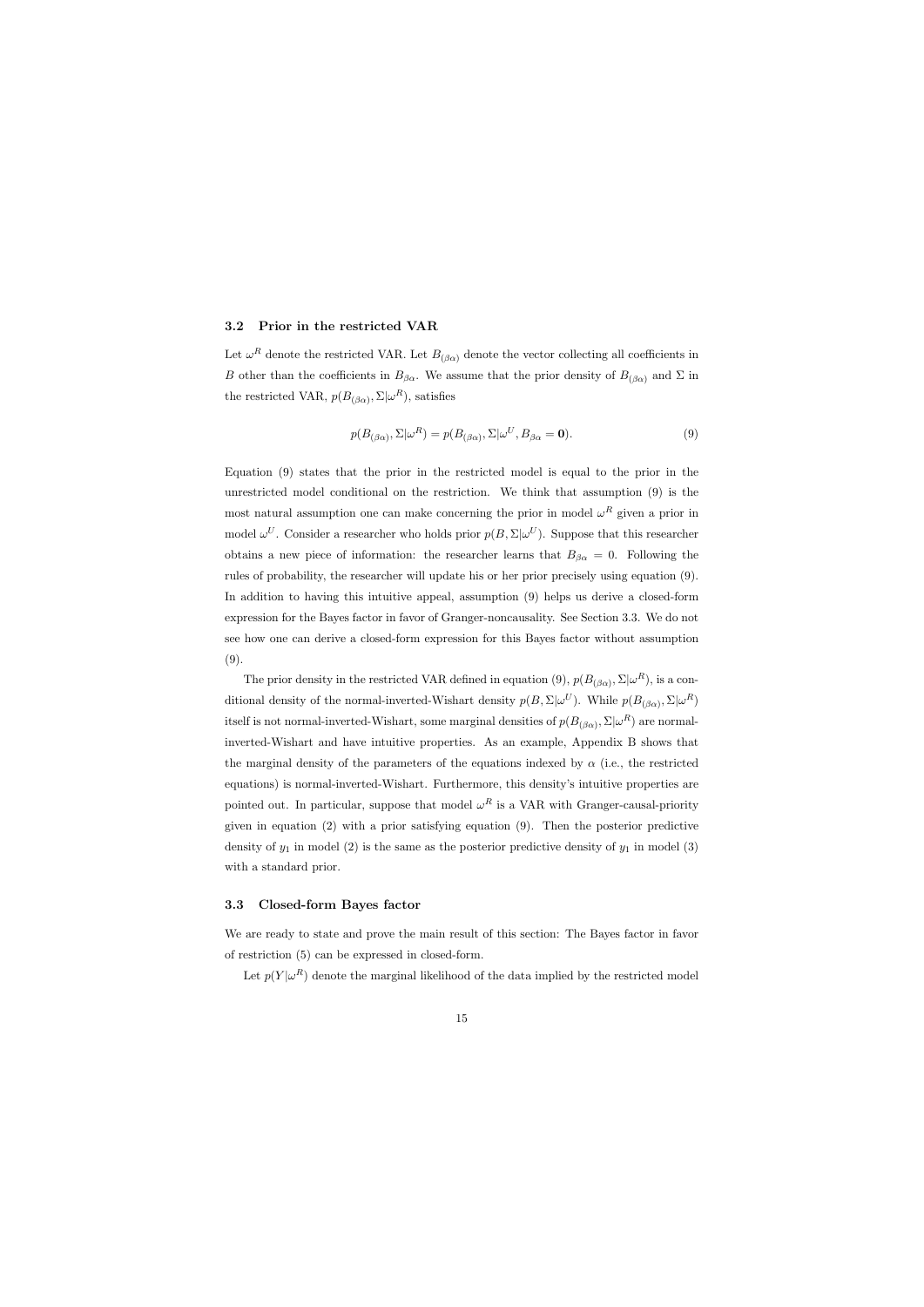$\omega^R$ . Let  $p(Y|\omega^U)$  denote the marginal likelihood of the data implied by the unrestricted model  $\omega^U$ .

**Proposition 2** The Bayes factor in favor of model  $\omega^R$ , defined in expressions (1), (5), and (9), relative to model  $\omega^U$ , defined in expressions (1) and (6), is given by

$$
\frac{p(Y|\omega^{R})}{p(Y|\omega^{U})} = \frac{\Gamma_{N_{\alpha}}\left(\frac{\bar{\nu}-N_{(\alpha)}+K_{\beta}}{2}\right)}{\Gamma_{N_{\alpha}}\left(\frac{\bar{\nu}-N_{(\alpha)}}{2}\right)} \frac{\Gamma_{N_{\alpha}}\left(\frac{\tilde{\nu}-N_{(\alpha)}}{2}\right)}{\Gamma_{N_{\alpha}}\left(\frac{\tilde{\nu}-N_{(\alpha)}+K_{\beta}}{2}\right)}
$$
\n
$$
\times \frac{\left|\bar{S}_{\alpha\alpha}\right|^{\frac{\tilde{\nu}-N_{(\alpha)}}{2}}\left|(\bar{Q}_{\beta\beta})^{-1}\right|^{\frac{N_{\alpha}}{2}}\left|\bar{S}_{\alpha\alpha}+\bar{B}_{\beta\alpha}'(\bar{Q}_{\beta\beta})^{-1}\bar{B}_{\beta\alpha}\right|^{-\frac{\tilde{\nu}-N_{(\alpha)}+K_{\beta}}{2}}
$$
\n
$$
\left|\tilde{S}_{\alpha\alpha}\right|^{\frac{\tilde{\nu}-N_{(\alpha)}}{2}}\left|(\tilde{Q}_{\beta\beta})^{-1}\right|^{\frac{N_{\alpha}}{2}}\left|\tilde{S}_{\alpha\alpha}+\tilde{B}_{\beta\alpha}'(\tilde{Q}_{\beta\beta})^{-1}\tilde{B}_{\beta\alpha}\right|^{-\frac{\tilde{\nu}-N_{(\alpha)}+K_{\beta}}{2}},\tag{10}
$$

where  $N_{\alpha}$  is the number of the restricted equations,  $N_{(\alpha)}$  is the number of the unrestricted equations,  $K_{\beta}$  is the number of the right-hand side variables whose coefficients are restricted, and  $\Gamma_N(\cdot)$  denotes the multivariate gamma function of dimension N,  $\Gamma_N(z)$  =  $\pi^{N(N-1)/4} \prod_{j=1}^N \Gamma(z + (1-j)/2).$ 

**Proof.** Step 1a: Given equation (7), the marginal prior density of  $B$  is matricvariate Student, which implies that the marginal prior density of  $B_{\beta\alpha}$  is also matricvariate Student. Step 1b: Given equation (8), the marginal posterior density of B is matricvariate Student, which implies that the marginal posterior density of  $B_{\beta\alpha}$  is also matricvariate Student. Steps 1a-1b as well as the parameters of the two densities of  $B_{\beta\alpha}$  follow directly from Bauwens et al. (1999), Appendix A.2.7. Step 2: The Savage-Dickey result of Dickey (1971) implies that if the prior in the restricted model  $\omega^R$  satisfies condition (9), the Bayes factor in favor of the restricted model  $\omega^R$  relative to the unrestricted model  $\omega^U$  is equal to the ratio of the marginal posterior density of  $B_{\beta\alpha}$  evaluated at  $B_{\beta\alpha} = \mathbf{0}$  to the marginal prior density of  $B_{\beta\alpha}$  evaluated at  $B_{\beta\alpha} = 0$ . Therefore, equation (10) is obtained as the ratio of the marginal posterior density of  $B_{\beta\alpha}$  from Step 1b evaluated at  $B_{\beta\alpha} = \mathbf{0}$  to the marginal prior density of  $B_{\beta\alpha}$  from Step 1a evaluated at  $B_{\beta\alpha} = 0.19$ 

Given Proposition 2, a researcher who wants to evaluate the posterior odds in favor of the hypothesis of Granger-noncausality can proceed as follows: (i) specify the prior odds

<sup>&</sup>lt;sup>19</sup>Thus there is no need to evaluate any density implied by the restricted model  $\omega^R$ ; only the two densities associated with the unrestricted model  $\omega^U$ , the marginal prior and the marginal posterior density of  $B_{\beta\alpha}$ , need to be evaluated.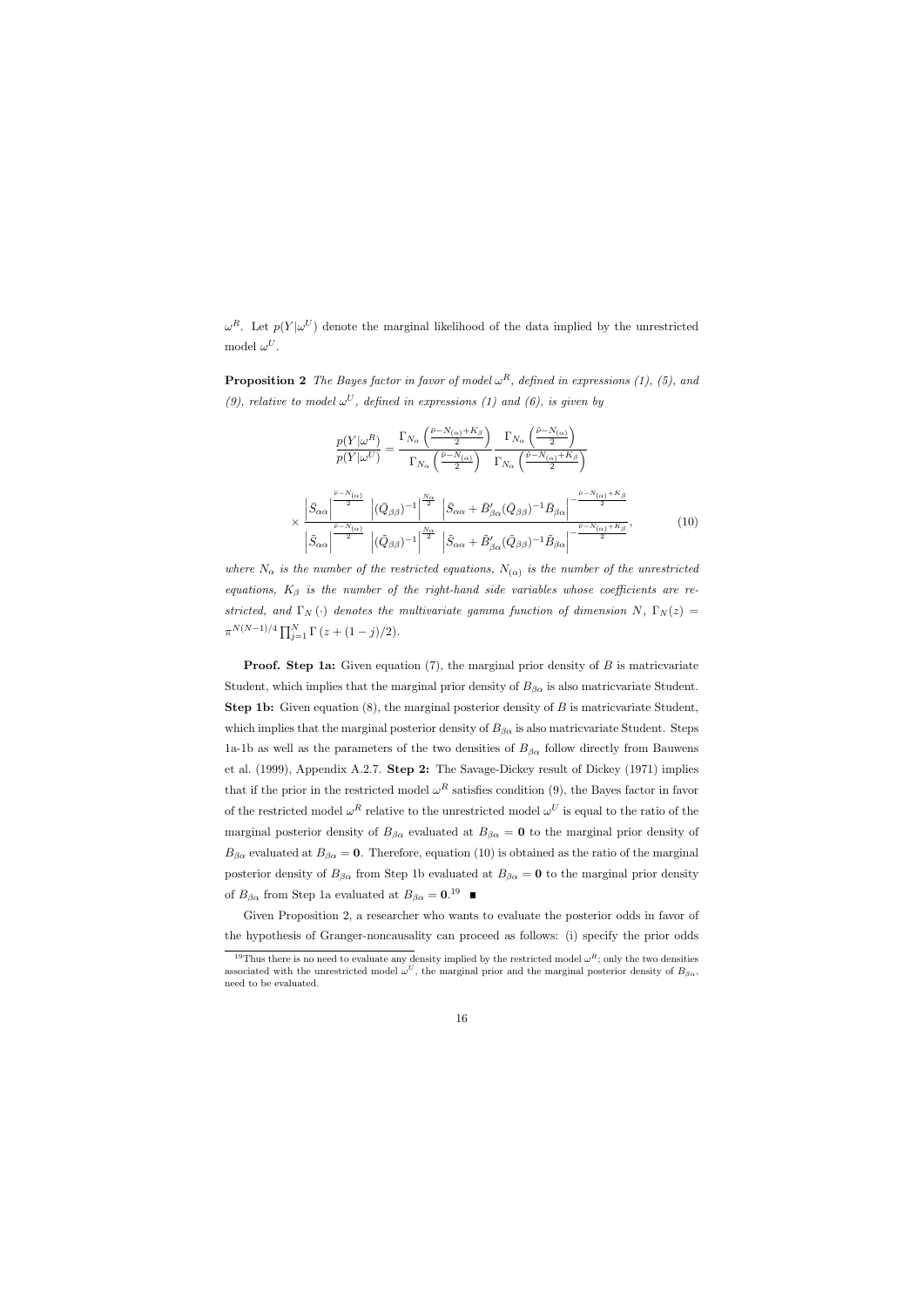in favor of model  $\omega^R$  relative to model  $\omega^U$ ; it is common to specify the prior odds to be uninformative, i.e., the prior odds equal to one; (ii) use equation (10) to compute the Bayes factor in favor of model  $\omega^R$  relative to model  $\omega^U$ ; and (iii) multiply the prior odds by the Bayes factor to obtain the posterior odds. The posterior odds in favor of model  $\omega^R$  relative to model  $\omega^U$  are the posterior odds in favor of the Granger-noncausality restriction.

In the next section we use Proposition 2 to evaluate the posterior probability of Grangercausal-priority.

## 4 Posterior probability of Granger-causal-priority

In this section we derive a *closed-form* expression for the posterior probability that  $y_i$  is Granger-causally-prior to  $y_i$ .

In Section 3 we evaluated the posterior probability of Granger-noncausality conditional on the set of models with two elements, the restricted model  $\omega^R$  and the unrestricted model  $\omega^U$ . By contrast, evaluating the posterior probability of Granger-causal-priority is complicated by the fact that there are multiple partitions of  $y$  consistent with Grangercausal-priority of  $y_i$  to  $y_j$ . In other words, there are *multiple restricted models* consistent with Granger-causal-priority of  $y_i$  to  $y_j$ .<sup>20</sup> Here we propose to evaluate the posterior probability of Granger-causal-priority conditional on the set of models  $\Omega$ . Let us define  $\Omega$ , explain how to evaluate the posterior probability of Granger-causal-priority conditional on  $\Omega$ , and discuss why it is sensible to evaluate the posterior probability of Granger-causal-priority conditional on  $\Omega$ .

**Definition 3** Let  $\Omega$  be the set of models such that: (i) each model in  $\Omega$  is a VAR of the form given in equation (1), (ii)  $\Omega$  includes the unrestricted VAR, (iii)  $\Omega$  includes all VARs with the restriction  $B_{12}(L) = 0$  for some partition of y into two subsets,  $y_1$  and  $y_2$ , such that  $y_i \subseteq y_1$ .

We continue to assume as in Section 3 that the prior in the unrestricted model in  $\Omega$  is conjugate and proper, i.e., satisfies expression (6), and the prior in each restricted model in

<sup>&</sup>lt;sup>20</sup>This is true in the realistic case when there are variables in y that belong neither to  $y_i$  nor to  $y_j$ . In our example in Section 2.1 there are two partitions of y consistent with Granger-causal-priority of  $y_i$  to  $y_j$ , i.e., there are two restricted models consistent with Granger-causal-priority of  $y_i$  to  $y_j$ .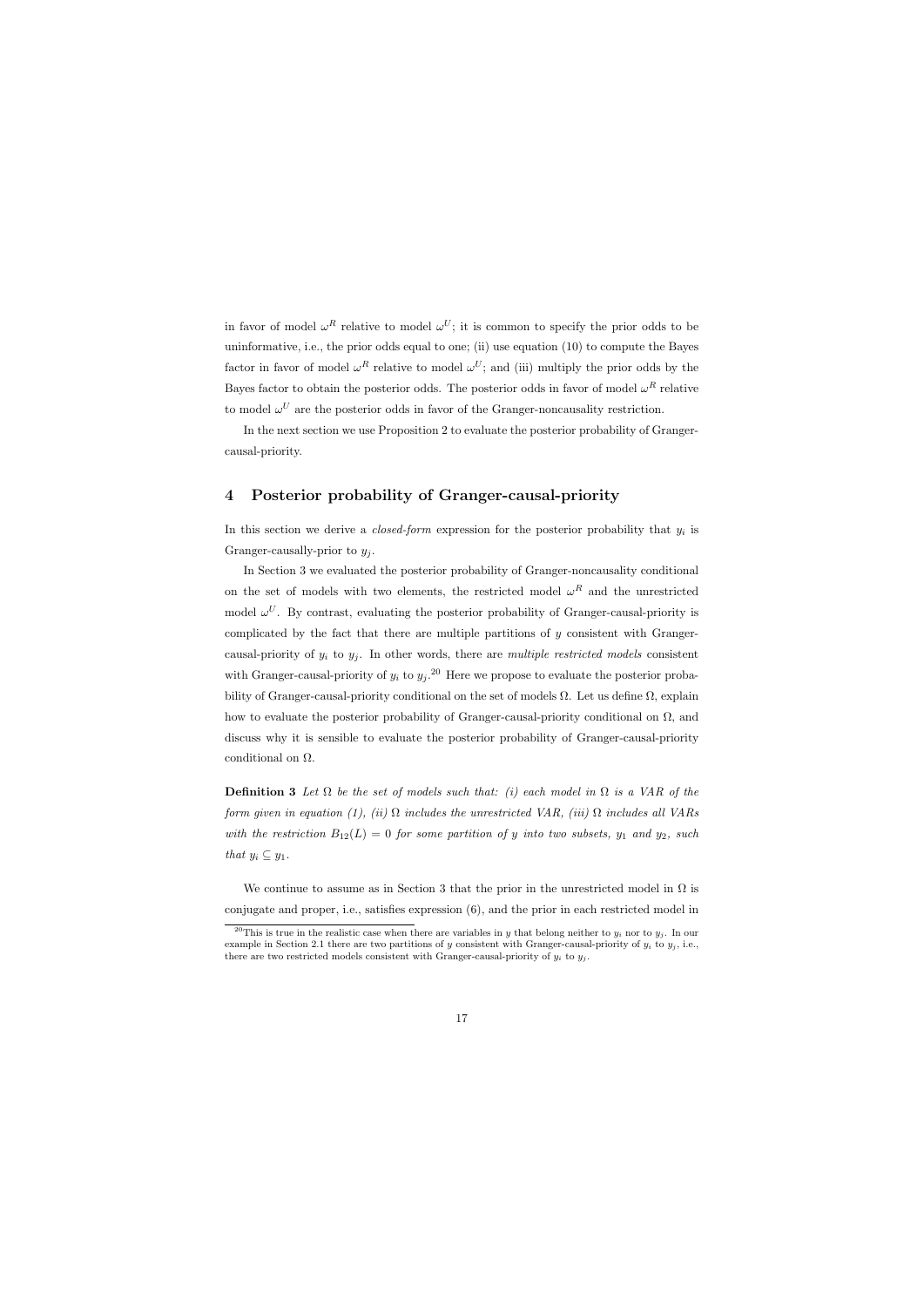$Ω$  satisfies condition (9) for appropriate  $α$  and  $β$ . Furthermore, we assume that all models in  $\Omega$  have equal prior probabilities.<sup>21</sup>

**Definition 4** Let  $\Omega^j$  be the subset of  $\Omega$  containing all models in which  $y_i$  is Grangercausally-prior to  $y_i$ .

We are ready to make the main point of this section: Evaluating the posterior probability that  $y_i$  is Granger-causally-prior to  $y_j$  conditional on  $\Omega$  is equivalent to evaluating the posterior probability of  $\Omega^j$  conditional on  $\Omega$ ,  $p(\Omega^j|Y,\Omega)$ . Furthermore,  $p(\Omega^j|Y,\Omega)$  can be expressed in closed-form. Namely,

$$
p(\Omega^{j}|Y,\Omega) = \frac{p(\Omega^{j}|Y)}{p(\Omega|Y)} = \frac{\sum_{\omega_{k}\in\Omega^{j}} p(\omega_{k}|Y)}{\sum_{\omega_{l}\in\Omega} p(\omega_{l}|Y)} = \frac{\sum_{\omega_{k}\in\Omega^{j}} p(Y|\omega_{k})p(\omega_{k})/p(Y)}{\sum_{\omega_{l}\in\Omega} p(Y|\omega_{l})p(\omega_{l})/p(Y)} = \frac{\sum_{\omega_{k}\in\Omega^{j}} p(Y|\omega_{k})}{\sum_{\omega_{l}\in\Omega} p(Y|\omega_{l})} = \frac{\sum_{\omega_{k}\in\Omega^{j}} p(Y|\omega_{k})/p(Y|\omega^{U})}{\sum_{\omega_{l}\in\Omega} p(Y|\omega_{l})/p(Y|\omega^{U})}.
$$
\n(11)

The first equality follows from the definition of conditional probability and the fact that  $\Omega^j \subset \Omega$ . The second equality follows from the definitions of  $\Omega$  and  $\Omega^j$ . The third equality follows from Bayes' law. The fourth equality follows from the assumption that the prior probability  $p(\omega)$  is equal for all models; thus the terms  $p(\omega_k)/p(Y)$  and  $p(\omega_l)/p(Y)$  are all equal to one another. The fifth equality follows after we divide the numerator and the denominator by  $p(Y|\omega^U)$ . The final expression is a ratio of two sums of Bayes factors, where each Bayes factor has the form given in Proposition 2. See equation (10). Thus, the posterior probability that  $y_i$  is Granger-causally-prior to  $y_j$  can be expressed in closed-form.

There are two advantages of evaluating the posterior probability of Granger-causalpriority conditional on  $\Omega$ , as proposed here. First, the posterior probability of Grangercausal-priority conditional on  $\Omega$  can be expressed in closed-form. By contrast, the posterior probability of Granger-causal-priority conditional on some other set of models may be difficult to evaluate. For example, in Section 5.4 we study one generalization of  $\Omega$  as a robustness check and this exercise is computationally very demanding. Second,  $\Omega$  is defined so as to treat the null hypothesis and the alternative hypothesis as symmetrically as possible.<sup>22</sup> In

<sup>&</sup>lt;sup>21</sup>It is a straightforward extension to consider the case when different models in  $\Omega$  have different prior probabilities.

 $^{22}$ It is always important to treat the null and the alternative symmetrically. For example, it is unappealing to specify that many models are consistent with the null, while few models are consistent with the alternative. This amounts to tilting the inference in favor of the null.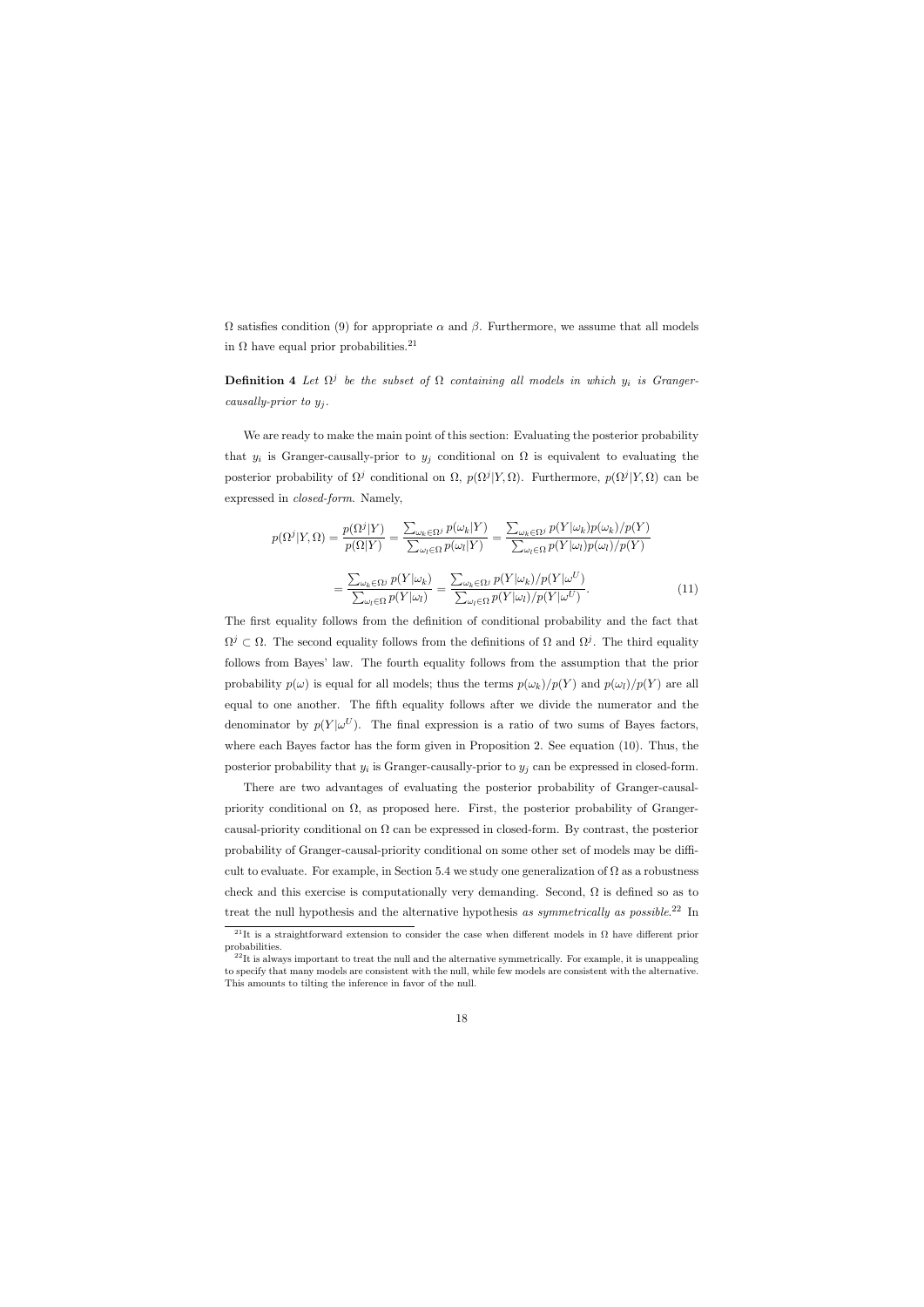particular, if  $y_j$  consists of a single variable (as in the empirical application in this paper),  $\Omega^j$  and its complement  $\Omega \setminus \Omega^j$  have equal size. To see this, note that  $\Omega$  contains  $2^{N_J}$  models, where  $N_J$  denotes the number of variables in  $y_J$ . Furthermore, if  $y_j$  consists of a single variable,  $\Omega^j$  contains  $2^{N_J-1}$  models and  $\Omega \setminus \Omega^j$  also contains  $2^{N_J-1}$  models. Thus, if  $y_j$  consists of a single variable, evaluating the posterior probability of Granger-causal-priority amounts to evaluating the posterior odds in favor of a subset of models against the alternative of a subset of models of *equal size*.

Given equation (11) and given that  $y_j$  contains a single variable, a researcher who wants to evaluate the posterior probability that  $y_i$  is Granger-causally-prior to  $y_j$  proceeds as follows. The researcher begins attaching a prior probability of 0.5 to  $y_i$  being Grangercausally-prior to  $y_j$ .<sup>23</sup> The researcher then revises the prior belief in light of the data, via equation (11), arriving at the posterior probability of  $y_i$  being Granger-causally-prior to  $y_i$ .

Let us emphasize the following standard property of posterior probability.<sup>24</sup> Asymptotically, the posterior probability that  $y_i$  is Granger-causally-prior to  $y_j$  converges to one if  $y_i$ is Granger-causally-prior to  $y_j$  and converges to zero if  $y_i$  is not Granger-causally-prior to  $y_j$ . In other words, (i) a single model in  $\Omega$  has a posterior probability of one asymptotically, and (ii) this model has in  $y_2$  all variables that  $y_i$  is Granger-causally-prior to and has in  $y_1$ all variables that  $y_i$  is not Granger-causally-prior to.

This property of posterior probability has an important implication. A researcher who evaluates the posterior probability that  $y_i$  is Granger-causally-prior to  $y_j$ , for each  $y_j \in y_j$ , asymptotically zeros in on the best model in  $\Omega$ , the model with a posterior probability of one. Let  $y_1^*$  denote  $y_1$  in this model and let  $y_2^*$  denote  $y_2$  in this model. By the properties of Granger-causal-priority given in Section 2, the researcher can omit all variables in  $y_2^*$ from the VAR to be used to predict  $y_i$  or to compute impulse responses of  $y_i$  to structural shocks.<sup>25</sup> Furthermore, we think that a simple and prudent rule is to retain all variables in  $y_1^*$  in the VAR to be used to predict  $y_i$  or to compute impulse responses of  $y_i$  to structural shocks.<sup>26</sup>

<sup>&</sup>lt;sup>23</sup>The prior probability is equal to 0.5 because: (i) all models in  $\Omega$  are assumed to have equal prior probabilities, and (ii)  $\Omega^j$  and its complement  $\Omega \setminus \Omega^j$  have equal size. If either (i) or (ii) fails to hold, the prior probability will in general be some number between one and zero other than 0.5. The prior probability then gets updated in the same way, except that if (i) fails to hold, a trivial modification of equation (11) is required.

 $^{24}$ See, e.g., Fernández-Villaverde and Rubio-Ramirez (2004).

 $^{25}$ More precisely, this decision is justified in the case of a structural VAR if an additional assumption, assumption (ii) in Proposition 1, holds.

 $26$ We make this argument at the end of Section 2.2 in the case of reduced-form VARs and at the end of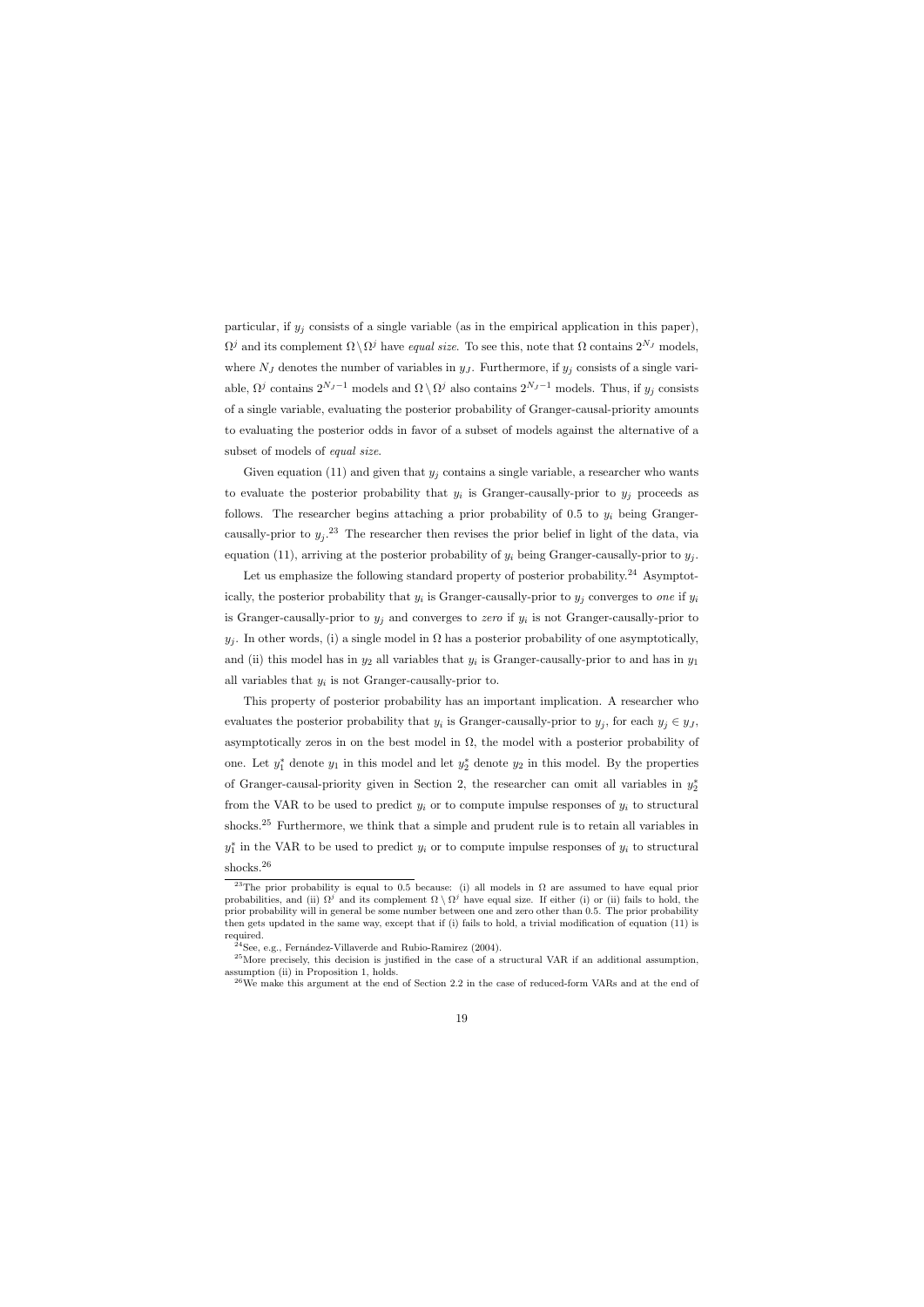Finally, we comment on computation. In principle, one can evaluate  $p(\Omega^{j}|Y,\Omega)$  exactly using expression (11). However, if  $N_J$  is a large number, a present-day computer may be too slow to calculate all sums in expression (11). In our application  $N_J$  is a large number:  $N_J = 38$ . See Section 5. Therefore, in our application we approximate  $p(\Omega^j | Y, \Omega)$  using the Markov chain Monte Carlo model composition algorithm of Madigan and York (1995). In Appendix D we explain how we implement this algorithm and assess its convergence. Here we emphasize that this algorithm is simple, fast and converges reliably. In our application, generating a Markov chain sufficient to produce reliable numerical approximations of all posterior probabilities, i.e.,  $p(\Omega^j | Y, \Omega)$  for all  $y_j \in y_j$ , takes about one hour on a standard personal computer.

## 5 Application

This section applies our methodology to data. In Section 5.1 we define  $y, y_i$ , and  $y_j$  in the data. We then state our prior (Section 5.2). In Section 5.3 we evaluate the posterior probability that  $y_i$  is Granger-causally-prior to  $y_j$ , for each  $y_j \in y_j$  in the data, using the methodology from Section 4. From the previous discussion, we know what would happen if we used this methodology *asymptotically*: The posterior probability that  $y_i$  is Grangercausally-prior to  $y_j$  would be equal to either one or zero *for each*  $y_j$ . We could then use the posterior probabilities and the properties of Granger-causal-priority stated in Section 2 to make a decision about variable choice. What are we to do if we use this methodology in a finite sample? One possibility is to make a decision informally using the results of Section 5.3. For instance, one can rank  $y_j$ 's according to the posterior probability that  $y_i$ is Granger-causally-prior to  $y_j$  and one can stipulate that a given  $y_j$  belongs in the VAR with  $y_i$  so long as this  $y_j$  is sufficiently well placed in the ranking; otherwise this  $y_j$  is to be omitted. Another possibility is to make a decision formally following Bayesian decision theory. This requires specifying a loss function, i.e., a function that assigns a numerical loss to every combination of actual variable choice and the correct variable choice, and minimizing the posterior expected  $loss<sup>27</sup>$  We pursue this approach in Section 5.4. We specify a loss function and choose a set of variables by minimizing the posterior expected

Section 2.3 in the case of structural VARs.

<sup>&</sup>lt;sup>27</sup>By the "correct variable choice" we mean the choice one would make in the case when one knew if  $y_i$  is Granger-causally-prior to  $y_j$  or not, for each  $y_j \in y_j$  (as opposed to having to infer from data the probability that  $y_i$  is Granger-causally-prior to  $y_j$ ).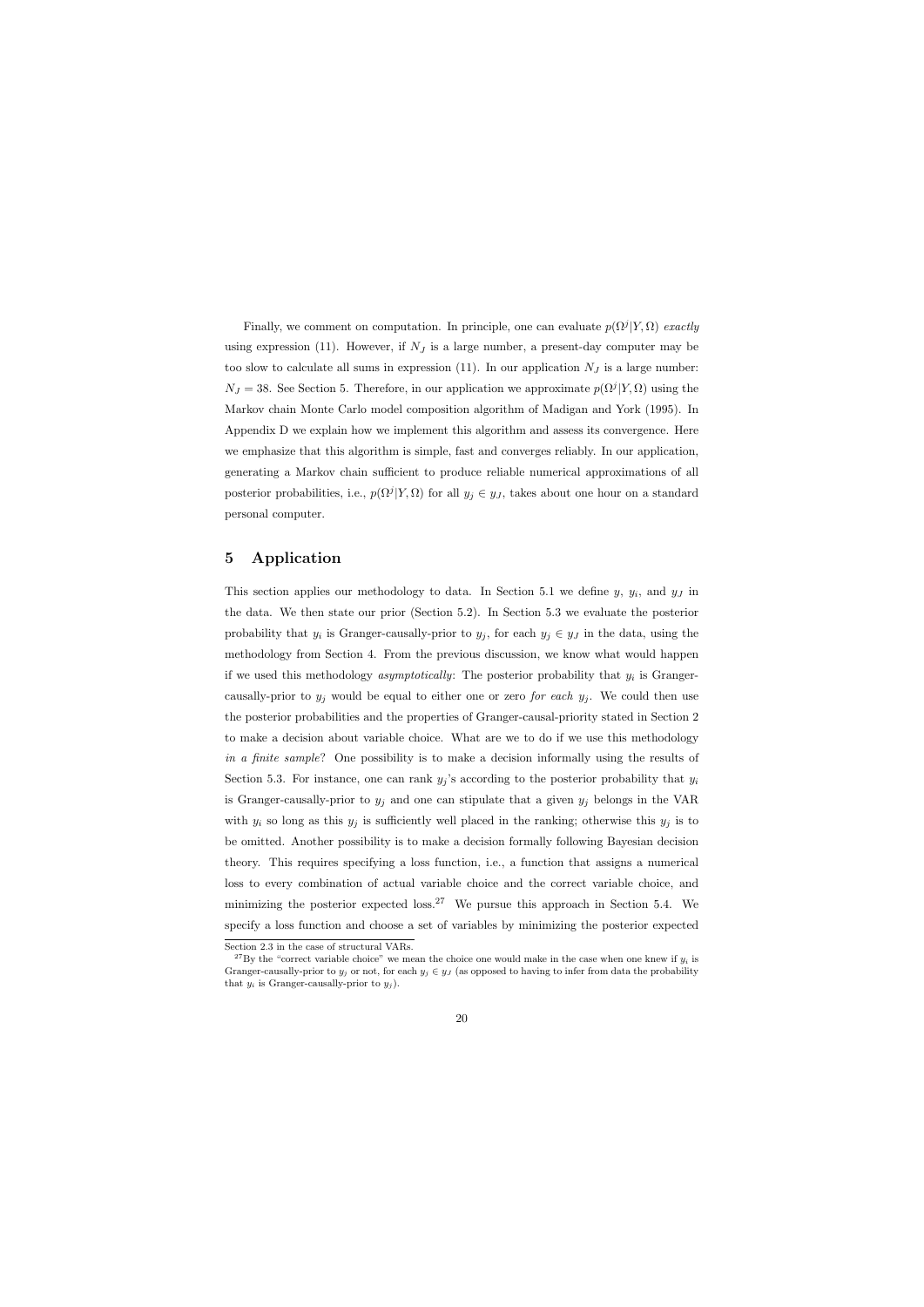loss. Section 5.5 reports root mean squared errors of point forecasts and gives an example of impulse responses. Section 5.6 summarizes the general lessons from Section 5.

## 5.1 Data: defining  $y, y_i$ , and  $y_j$

We put together two datasets, one for the euro area and one for the United States. Each dataset has three variables of interest (i.e., in each dataset  $y_i$  has three elements) and thirtyeight other variables (i.e., in each dataset  $y<sub>J</sub>$  has thirty-eight elements). Table 1 lists all variables.

The variables of interest (i.e., the elements of  $y_i$ ) are: a measure of real output, a measure of the price level, and a measure of the short-term interest rate. We motivated this choice in Section 1. In particular, in the euro area exercise we use real gross domestic product (GDP), the harmonized index of consumer prices (HICP), and the overnight interbank interest rate Eonia. In the U.S. exercise we use real GDP, the consumer price index (CPI), and the federal funds rate.

In the euro area exercise the other variables (i.e., the elements of  $y_J$ ) are: U.S. real GDP, the U.S. consumer price index, the federal funds rate, and thirty-five euro area variables listed in the next paragraph. In the U.S. exercise the other variables are: euro area real GDP, the HICP for the euro area, the Eonia, and thirty-five U.S. variables listed in the next paragraph.

The thirty-five variables are: (i) components of real GDP (consumption, government consumption, investment, exports, imports, change in inventories); (ii) labor market variables (unit labor cost, employment, unemployment rate, hours worked); (iii) interest rates (2-year and 10-year government bond yields, spread between corporate bonds rated BBB with maturity 7-10 years and government bonds with the same maturity, lending rate to non-financial corporations, mortgage interest rate); (iv) monetary aggregates (M1, M2, M3); (v) credit aggregates (government debt, loans for house purchase, consumer loans, loans to non-financial corporations); (vi) exchange rates (nominal exchange rate between the U.S. dollar and the euro, nominal effective exchange rate); (vii) commodity prices and other price indexes (oil price, index of commodity prices, consumer price index excluding energy and food, producer price index); (viii) housing market variables (house price index, real housing investment); (ix) stock market variables (stock index, stock volatility index); (x) survey-based indicators of economic activity and sentiment (capacity utilization, consumer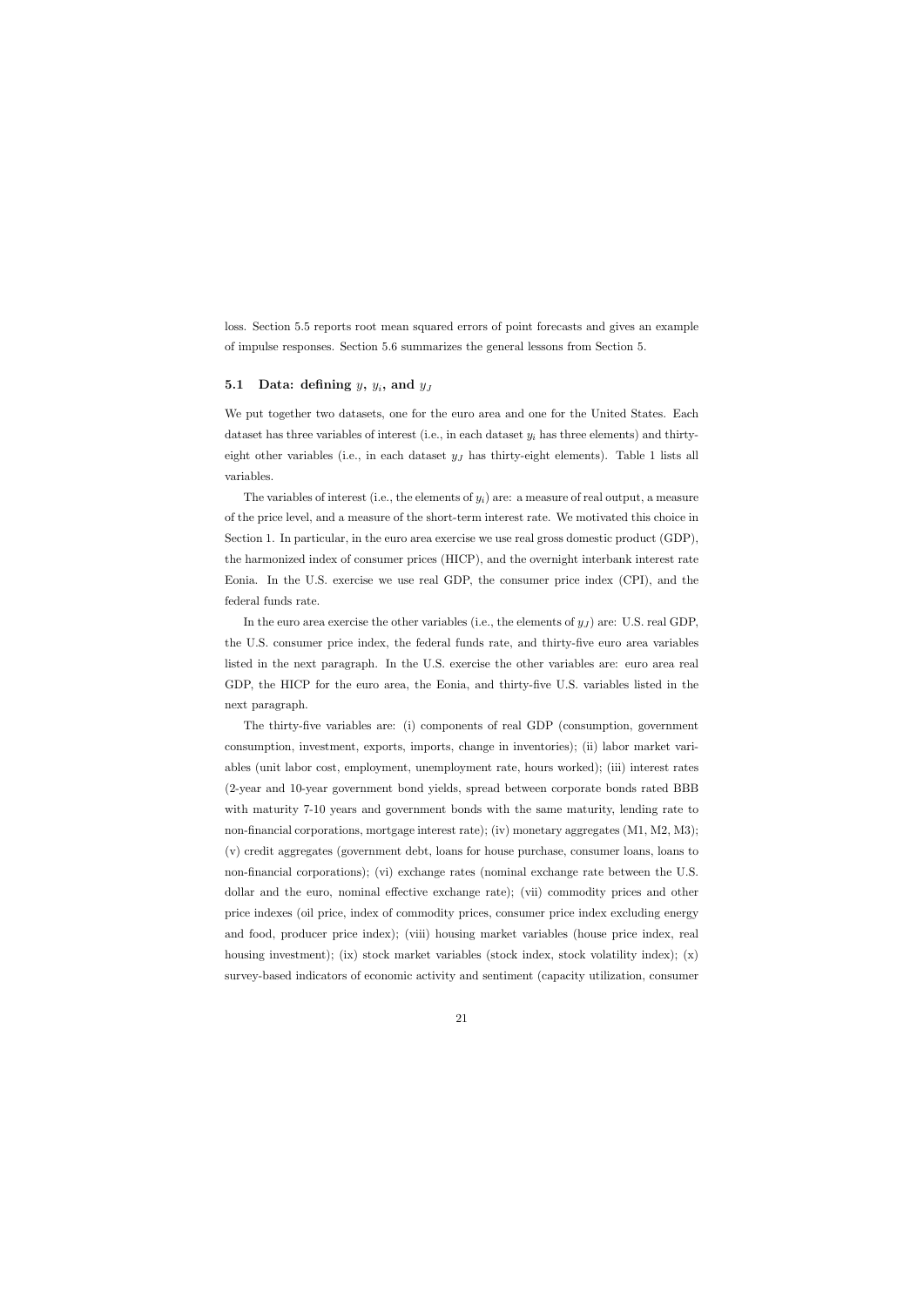| Variable                           | Units                               |           | Transformations |
|------------------------------------|-------------------------------------|-----------|-----------------|
| Euro area real GDP                 | real currency units*                | <b>SA</b> | log             |
| Euro area HICP                     | index                               | SA        | log             |
| Eonia.                             | percent                             |           |                 |
| U.S. real GDP                      | real currency units*                | <b>SA</b> | log             |
| U.S. CPI                           | index                               | SА        | log             |
| Federal funds rate                 | percent                             |           |                 |
| Real consumption                   | real currency units*                | <b>SA</b> | log             |
| Real government consumption        | real currency units*                | <b>SA</b> | log             |
| Real investment                    | real currency units*                | SА        | log             |
| Real exports                       | real currency units*                | <b>SA</b> | log             |
| Real imports                       | real currency units*                | <b>SA</b> | log             |
| Change in real inventories         | percent of real GDP                 | SA        |                 |
| Unit labor cost                    | index                               | SA        |                 |
| Employment                         | thousands of people                 | <b>SA</b> | log             |
| Unemployment rate                  | percent                             | <b>SA</b> |                 |
| Hours worked (U.S. only)           | hours                               | SА        | log             |
| 2-year government bond yield       | percent                             |           |                 |
| 10-year government bond yield      | percent                             |           |                 |
| Corporate bond spread              | percent                             |           |                 |
| Lending rate to NFCs               | percent                             |           |                 |
| Mortgage interest rate             | percent                             |           |                 |
| M1                                 | nominal currency units <sup>†</sup> | SА        | log             |
| M <sub>2</sub>                     | nominal currency units <sup>†</sup> | SA        | log             |
| M3 (euro area only)                | nominal currency units†             | <b>SA</b> | log             |
| Government debt                    | nominal currency units‡             | SA        | log             |
| Loans for house purchase           | nominal currency units†             | <b>SA</b> | log             |
| Consumer loans                     | nominal currency units <sup>†</sup> | <b>SA</b> | log             |
| Loans to NFCs                      | nominal currency units <sup>†</sup> | <b>SA</b> | log             |
| Dollar-euro exchange rate          | dollars per euro                    |           | log             |
| Nominal effective exchange rate    | index                               |           | log             |
| Oil price                          | dollar per barrel                   |           | log             |
| Commodity prices                   | index                               |           | log             |
| Consumer prices excl. energy, food | index                               | <b>SA</b> | log             |
| Producer prices                    | index                               | SА        | log             |
| House prices                       | index                               | SА        | log             |
| Real housing investment            | real currency units*                | <b>SA</b> | log             |
| Stock index                        | index                               |           | log             |
| Stock volatility index             | percent                             |           | log             |
| Capacity utilization               | percent                             | SА        |                 |
| Consumer confidence                | index                               | SА        |                 |
| Industrial confidence              | index                               | <b>SA</b> |                 |
| Purchasing managers' index         | index                               | SA        |                 |

Table 1: Variable names, units and transformations

Notes: <sup>∗</sup>Euro area: chained 2005 euros; United States: chained 2000 dollars. † Euro area: nominal index; United States: dollars. ‡Euro area: euros; United States: dollars.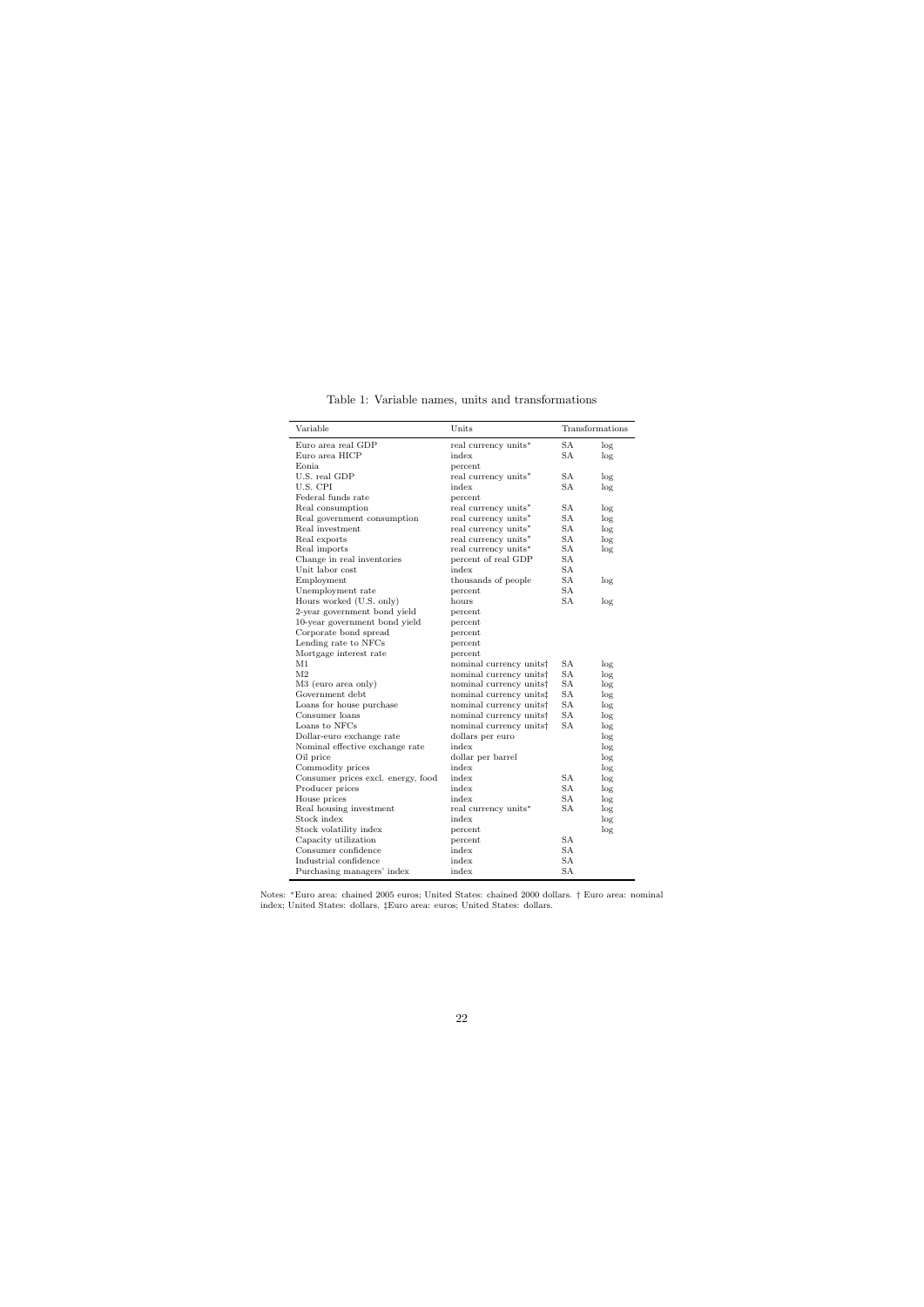confidence, industrial confidence, purchasing managers' index).<sup>28</sup>

The main sample contains quarterly data from 1999Q1 to 2012Q4. In the euro area exercise we decided to use data from 1999Q1, because this is when the monetary union started operating. We then decided to use the same period in the U.S. exercise, for the sake of comparability. In addition, we used a training sample in each exercise, as discussed in the next subsection.

## 5.2 Prior

The prior in the unrestricted model, i.e., in model  $\omega^U \in \Omega$ , consists of two pieces: (i) an initial prior formulated before seeing any data, and (ii) a training sample prior. Formally, matrices  $\tilde{Y}$  and  $\tilde{X}$  in expression (6) have the form

$$
\tilde{Y} = \begin{pmatrix} Y_{SZ} \\ Y_{ts} \end{pmatrix}, \quad \tilde{X} = \begin{pmatrix} X_{SZ} \\ X_{ts} \end{pmatrix}, \tag{12}
$$

and  $\tilde{\nu} = \nu_{SZ} + T_{ts}$ , where  $Y_{SZ}$ ,  $Y_{ts}$ ,  $X_{SZ}$ ,  $X_{ts}$ ,  $\nu_{SZ}$ , and  $T_{ts}$  are defined next. Given this prior, the prior in each restricted model, i.e., in each model  $\omega^R \in \Omega$ , is defined by equation (9). The initial prior is the prior of Sims and Zha (1998), the standard prior used in the VAR literature, implemented by means of dummy observations  $Y_{SZ}$  and  $X_{SZ}$ . The training sample prior is implemented with data from the training sample, 1989Q1-1998Q4, collected in matrices  $Y_{ts}$  and  $X_{ts}$ .  $T_{ts}$  is equal to the number of periods in the training sample minus the number of lags,  $P^{29}$ 

To choose the values of the hyperparameters controlling the prior of Sims and Zha (1998) we pursued an approach common in Bayesian econometrics: We searched for the hyperparameter values that maximize the marginal likelihood implied by model  $\omega^U$  in the training sample. The hyperparameter values we found were close to the hyperparameter

<sup>&</sup>lt;sup>28</sup>Due to data availability, we include hours worked only for the United States and we include M3 only for the euro area. The variables oil price and index of commodity prices are the same variables in the euro area exercise and in the U.S. exercise. We use the Dow Jones Euro STOXX index and the Dow Jones Industrial Average as the variable stock index in the euro area and in the United States, respectively. We use the VSTOXX (spliced with the VIX before the year 2000) and the VIX as the variable stock volatility index in the euro area and in the United States, respectively. The source of all data is the database of the ECB. The data are available from the authors upon request.

<sup>&</sup>lt;sup>29</sup>We found that adding this training sample improved the marginal likelihood implied by the unrestricted model in the sample 1999Q1-2012Q4 compared with using only the prior of Sims and Zha (1998), both in the euro area exercise and in the U.S. exercise.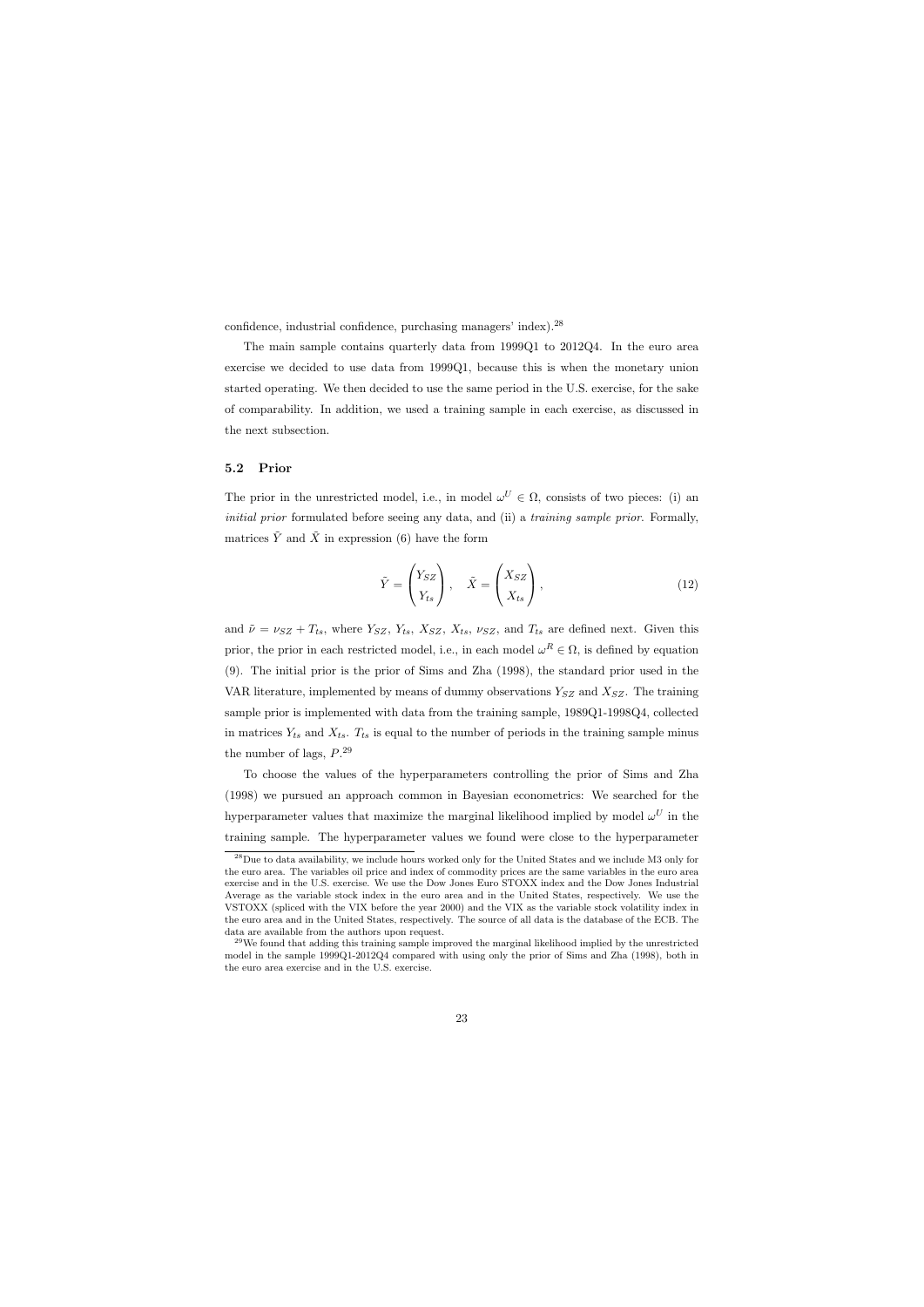values used by Sims and Zha and common in the VAR literature. Appendix C discusses the prior in detail and reports the hyperparameter values. Below we refer to the prior with these hyperparameter values as the "baseline." We also report how our findings change as we vary the hyperparameter values.

### 5.3 Evaluating the probability of Granger-causal-priority

Table 2 reports the posterior probability that  $y_i$  (output, the price level, and the short-term interest rate) is Granger-causally-prior to a given  $y_j$ , for each  $y_j \in y_j$ , in the euro area (left column) and in the United States (right column).<sup>30</sup> Three main findings are evident:

(1) The posterior probability of Granger-causal-priority is close to zero for: (i) the change in inventories, (ii) survey-based indicators of economic sentiment (industrial confidence and consumer confidence), (iii) survey-based indicators of economic activity (purchasing managers' index in the euro area; purchasing managers' index and capacity utilization in the United States), (iv) interest rates on government debt and on private debt (the yield on 2-year government bonds and the lending rate to non-financial corporations in the euro area; the corporate bond spread, the yield on 2-year government bonds, and the lending rate to non-financial corporations in the United States), and (v) the price of oil.<sup>31</sup>

(2) The posterior probability of Granger-causal-priority is close to one for the dollar-euro exchange rate, house prices, loans for house purchase, and government debt. $32$ 

(3) The findings are remarkably similar between the euro area and the United States. The variables at the top of Table 2 are essentially the same variables in the euro area and in the United States. The variables at the bottom of Table 2 are essentially the same variables in the euro area and in the United States. The rank correlation between the posterior probabilities in the euro area exercise and in the U.S. exercise is 0.73.

Let us note two additional findings apparent from Table 2. First, no monetary aggregate

<sup>&</sup>lt;sup>30</sup>Table 2 reports the findings obtained with one lag, i.e.,  $P = 1$ . We chose to focus on the case  $P = 1$ because the marginal likelihood implied by models in  $\Omega$  was much higher with  $P = 1$  than with any  $P > 1$ . See also Appendix C. Below we report how our findings change as we vary the number of lags, i.e., as we vary the value of P.

<sup>&</sup>lt;sup>31</sup>The posterior probability of Granger-causal-priority is also close to zero for investment, exports, and imports in the euro area and for the unemployment rate and the Eonia in the United States. By "close to zero" we mean "smaller than 0.1."

<sup>&</sup>lt;sup>32</sup>The posterior probability of Granger-causal-priority is also close to one for the nominal effective exchange rate, the consumer price index excluding energy and food, and the stock index in the euro area and for consumer loans, housing investment, and M2 in the United States. By "close to one" we mean "larger than 0.9."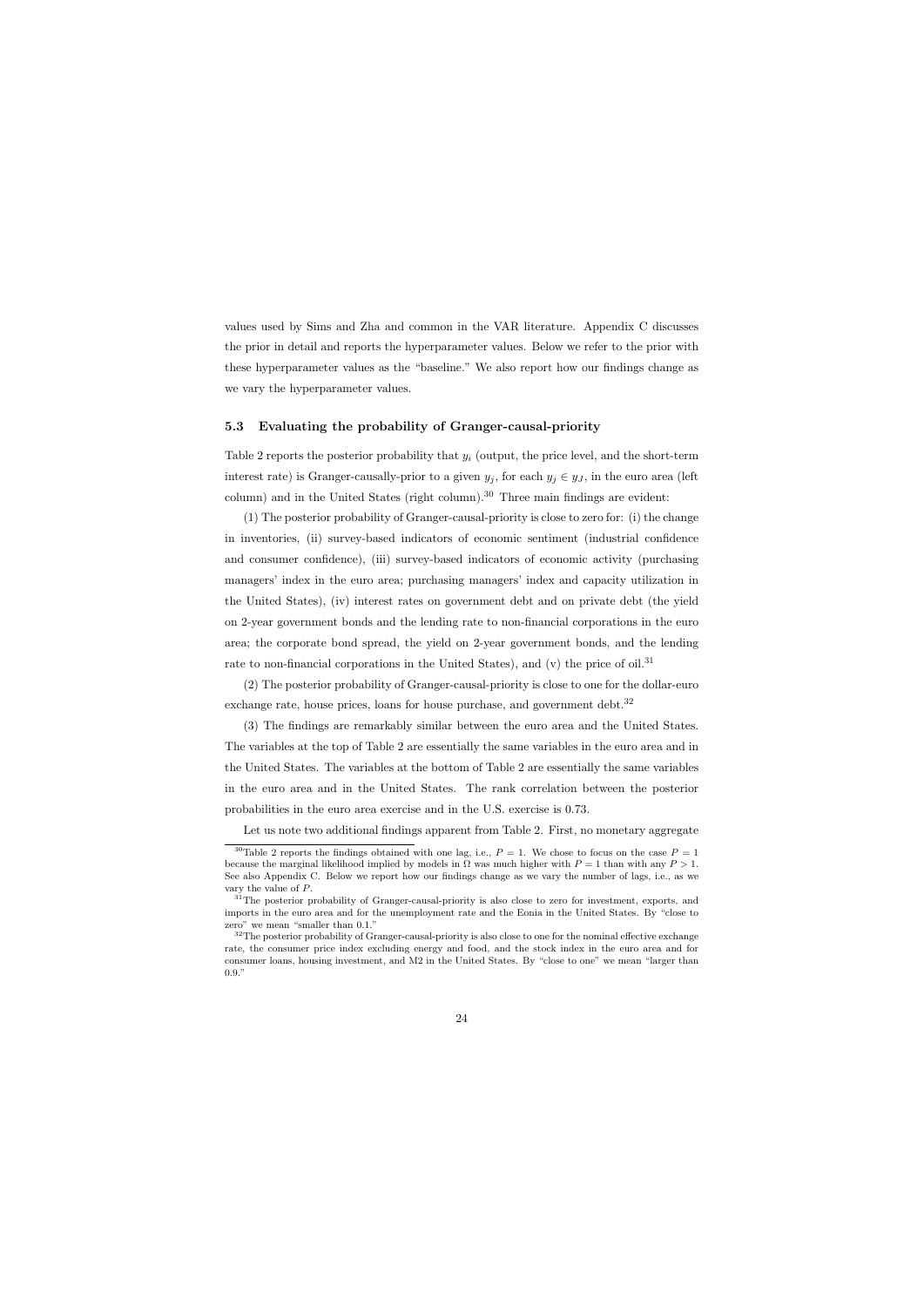| Euro area                          |       |                | <b>United States</b>               |       |
|------------------------------------|-------|----------------|------------------------------------|-------|
| Variable                           | Prob. | Rank           | Variable                           | Prob. |
| Change in inventories              | 0.00  | $\mathbf 1$    | Oil price                          | 0.00  |
| Industrial confidence              | 0.00  | $\sqrt{2}$     | Industrial confidence              | 0.00  |
| Purchasing managers' index         | 0.00  | 3              | Corporate bond spread              | 0.00  |
| 2-year government bond yield       | 0.02  | $\overline{4}$ | Change in inventories              | 0.01  |
| Oil price                          | 0.02  | 5              | 2-year government bond yield       | 0.01  |
| Lending rate to NFCs               | 0.04  | 6              | Purchasing managers' index         | 0.02  |
| Investment                         | 0.06  | $\overline{7}$ | Capacity utilization               | 0.02  |
| <b>Exports</b>                     | 0.06  | 8              | Unemployment rate                  | 0.02  |
| Imports                            | 0.09  | 9              | Eonia                              | 0.04  |
| Consumer confidence                | 0.10  | 10             | Consumer confidence                | 0.04  |
| Corporate bond spread              | 0.15  | 11             | Lending rate to NFCs               | 0.06  |
| Consumption                        | 0.17  | 12             | Hours worked                       | 0.11  |
| Mortgage interest rate             | 0.19  | 13             | Mortgage interest rate             | 0.15  |
| Unit labor cost                    | 0.20  | 14             | 10-year government bond yield      | 0.15  |
| Housing investment                 | 0.21  | 15             | Consumption                        | 0.19  |
| Unemployment rate                  | 0.26  | 16             | Investment                         | 0.21  |
| Employment                         | 0.27  | 17             | Euro area GDP                      | 0.22  |
| Federal funds rate                 | 0.34  | 18             | Producer prices                    | 0.24  |
| Capacity utilization               | 0.38  | 19             | Employment                         | 0.34  |
| Producer prices                    | 0.48  | 20             | Imports                            | 0.38  |
| U.S. consumer prices               | 0.57  | 21             | Stock index                        | 0.49  |
| 10-year government bond yield      | 0.63  | 22             | Nominal effective exchange rate    | 0.58  |
| Government consumption             | 0.72  | 23             | Commodity prices                   | 0.64  |
| Consumer loans                     | 0.78  | 24             | Exports                            | 0.68  |
| U.S. GDP                           | 0.80  | 25             | Euro area consumer prices          | 0.70  |
| Loans to NFCs                      | 0.81  | 26             | Stock volatility index             | 0.70  |
| M1                                 | 0.81  | 27             | Government consumption             | 0.74  |
| M <sub>2</sub>                     | 0.83  | 28             | Unit labor cost                    | 0.77  |
| M <sub>3</sub>                     | 0.86  | 29             | M1                                 | 0.77  |
| Stock volatility index             | 0.87  | 30             | Consumer prices excl. energy, food | 0.84  |
| Commodity prices                   | 0.88  | 31             | Loans to NFCs                      | 0.87  |
| Stock index                        | 0.94  | 32             | M <sub>2</sub>                     | 0.92  |
| Consumer prices excl. energy, food | 0.96  | 33             | Government debt                    | 0.93  |
| Nominal effective exchange rate    | 0.96  | 34             | Housing investment                 | 0.96  |
| Government debt                    | 0.99  | 35             | Loans for house purchase           | 0.98  |
| Loans for house purchase           | 0.99  | 36             | Consumer loans                     | 0.99  |
| House prices                       | 1.00  | 37             | Dollar-euro exchange rate          | 0.99  |
| Dollar-euro exchange rate          | 1.00  | 38             | House prices                       | 1.00  |

Table 2: Posterior probability that output, price level, and short-term interest rate are Granger-causally-prior to a variable

Note: Bold font indicates that a variable enters  $y_1$  in the best model, where "the best model" is defined in Section 5.4.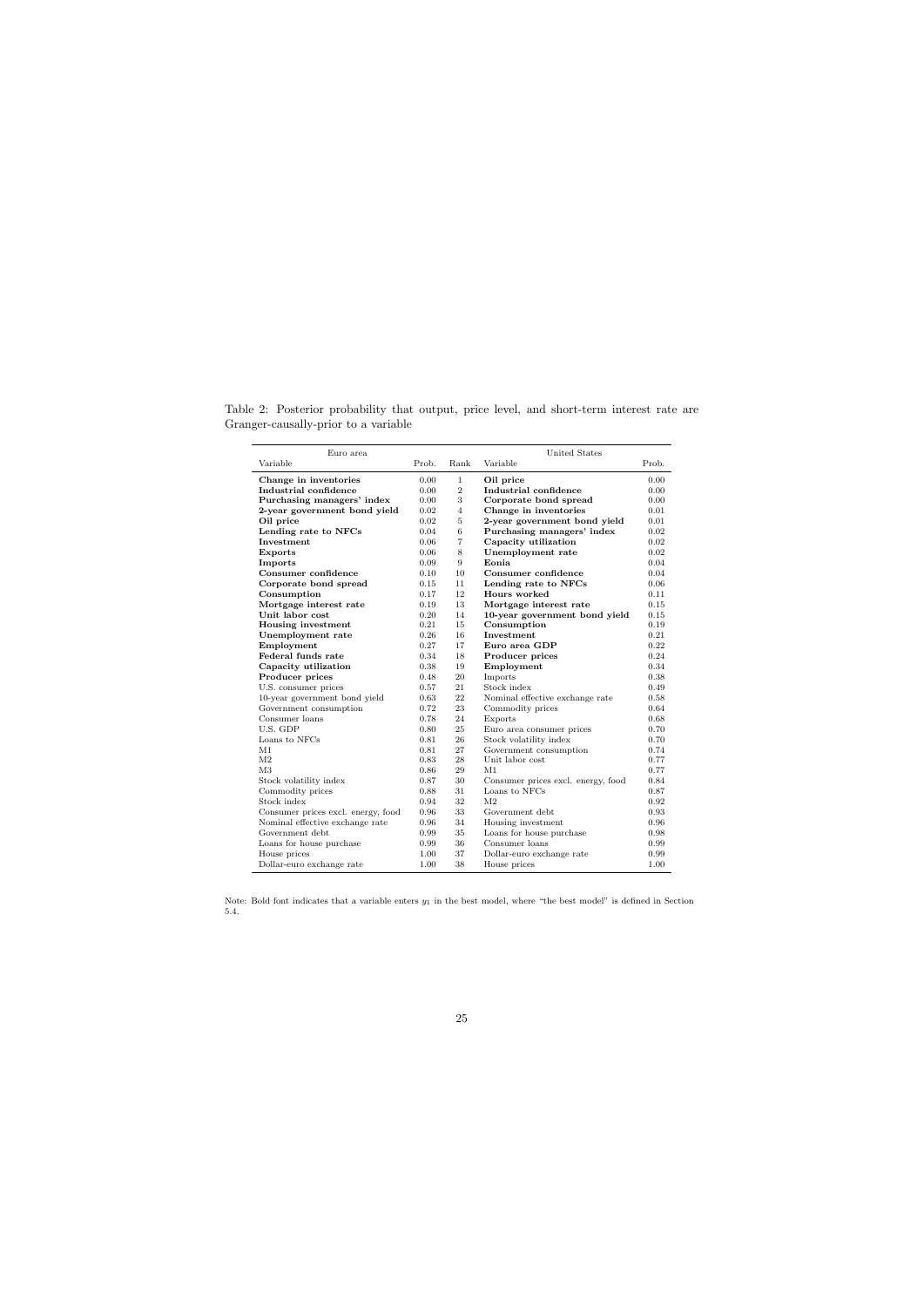and no credit aggregate ranks at the top of the table, either in the euro area or in the United States. This finding stands in contrast to the result that multiple interest rates, on government debt and on private debt, are important and rank at the top of the table. Second, both stock market variables (the stock index and the stock volatility index) rank in the lower half of Table 2 in the case of the euro area and in the case of the United States.

To study sensitivity of the findings reported in Table 2, we repeated the analysis in subsamples, varied the values of the hyperparameters of the prior, and changed the number of lags. Appendix E gives the details. Here we emphasize the main finding: The rank correlation between the posterior probabilities in the "baseline" case (in a given column of Table 2) and in any other specification that we considered is high. In particular, (i) this rank correlation is always higher than the rank correlation between the posterior probabilities in the euro area and in the United States in the "baseline" case, and (ii) the rank correlation between the posterior probabilities in the "baseline" case and in any subsample considered in Appendix E is higher than 0.9. In other words, the ranking of the variables is similar across the different specifications. Consequently, the answer to the question "Is a variable x more useful than a variable  $z$ ?" is likely to be the same in the different specifications. We think that this finding is an important indicator of robustness.

#### 5.4 Choosing the best variables

In this subsection we specify a loss function and choose a set of variables by minimizing the posterior expected loss. The main finding is that the variables chosen via this formal procedure are the variables ranked at the top of Table 2, i.e., the variables associated with lowest posterior probabilities of Granger-causal-priority. In other words, the formal approach leads us to make the same decision about variable choice that we can make based on the posterior probabilities of Granger-causal-priority alone, without specifying a loss function. We think that this finding is comforting.

We assume the commonly used *zero-one* loss function. This loss function is simple computationally and intuitive: A researcher with the zero-one loss function selects the model implying the highest marginal likelihood of the data. Let  $\omega^* \in \Omega$  denote the model with the highest marginal likelihood. We refer to this model as "the best model." Note that model  $\omega^*$  will have in  $y_1$  the variables of interest (i.e.,  $y_i$ ) and possibly one or more other variables (i.e., possibly one or more  $y_j$ 's). We refer to any  $y_j$ 's in  $y_1$  in model  $\omega^*$  as "the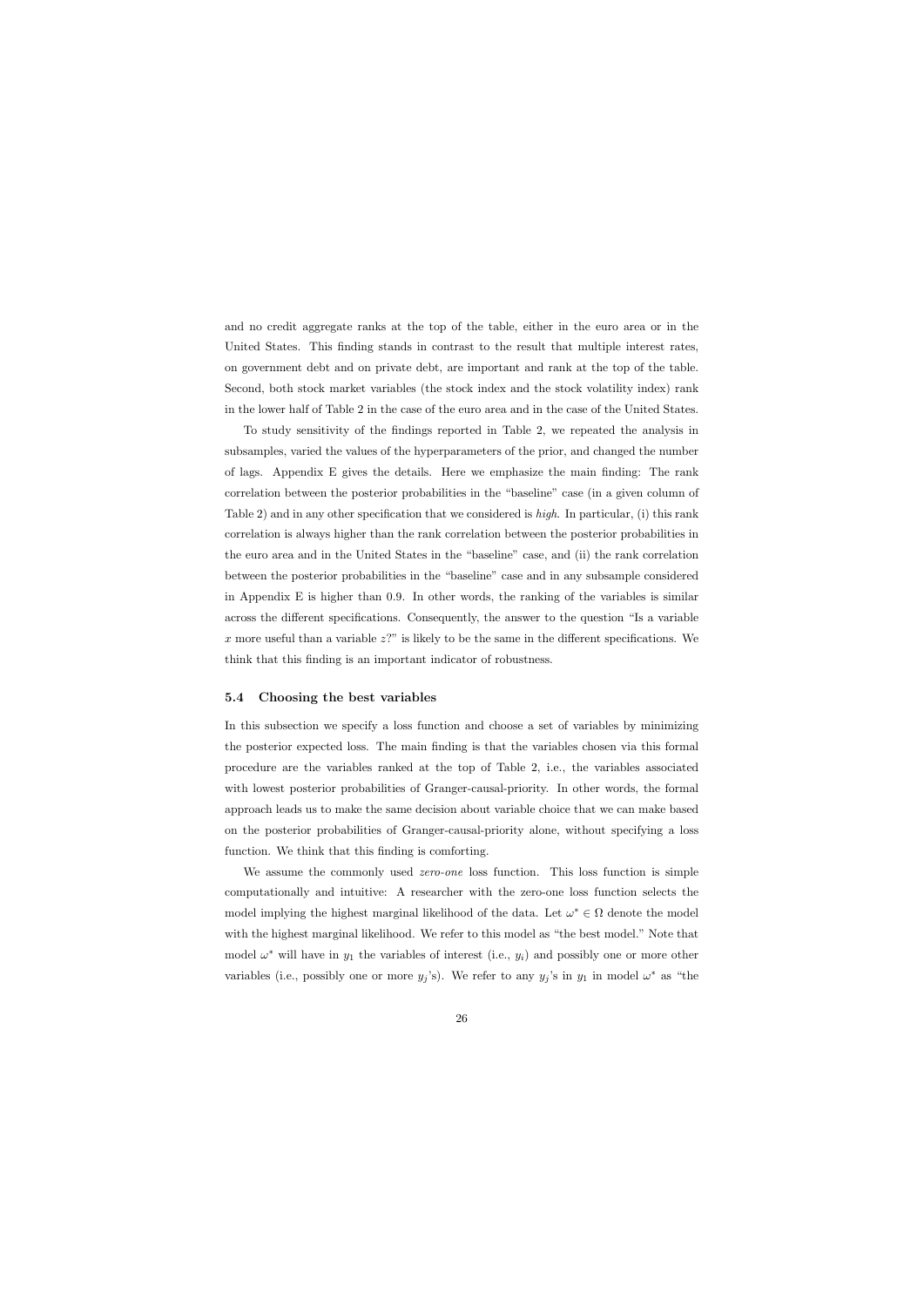best variables."

We find that the best model in the euro area has in  $y_1$  the twenty variables ranked at the top of the left column of Table 2 and listed there in bold font, from the change in inventories to producer prices. The best model in the United States has in  $y_1$  the nineteen variables ranked at the top of the right column of Table 2 and listed there in bold font, from the price of oil to employment.

The best model fits the data very well. The log Bayes factor in the favor of the best model (model  $\omega^*$ ) relative to the unrestricted model (model  $\omega^U$ ) is 42 in the euro area and 21 in the United States. See Table 3. A log Bayes factor of 42 corresponds to a posterior odds of about  $10^{18}$  to 1. A log Bayes factor of 21 corresponds to a posterior odds of about  $10^9$  to 1.

Choosing a subset of the available variables *wisely* improves fit, whereas choosing *any* subset of the available variables can deteriorate fit. Table 3 reports the log Bayes factor, relative to the unrestricted model, in favor of an arbitrarily chosen model with a Grangernoncausality restriction that is very different from the Granger-noncausality restriction in the best model. This log Bayes factor is -87 in the euro area and -91 in the United States, indicating overwhelming evidence in favor of the unrestricted model.

Table 3: Log Bayes factors in favor of individual models in  $\Omega$  relative to the unrestricted model  $\omega^U$ 

|                                     |              | Euro area United States |
|-------------------------------------|--------------|-------------------------|
| Best model in $\Omega$ , $\omega^*$ | $42^{\circ}$ | 21                      |
| Model "opposite" to $\omega^*$      | -87          | -91                     |

Note: The model "opposite" to  $\omega^*$  is constructed so that  $y_1$  in this model consists of  $y_i$  and all variables entering  $y_2$  in model  $\omega^*$ .

How sensitive are the findings concerning which variables are the best variables? We examined sensitivity in three ways. First, instead of looking only at the single best model we considered "the set of best models" defined as all models  $\omega \in \Omega$  such that  $\ln p(Y|\omega)$  $\ln p(Y|\omega^*)-1$ , i.e., the marginal likelihood of a model in the set of best models is within one log point of the marginal likelihood of model  $\omega^*$ . The set of best models contains six models in the euro area and fourteen models in the United States. The models in the set of best models are very similar to each other and to model  $\omega^*$ . For example, in the case of the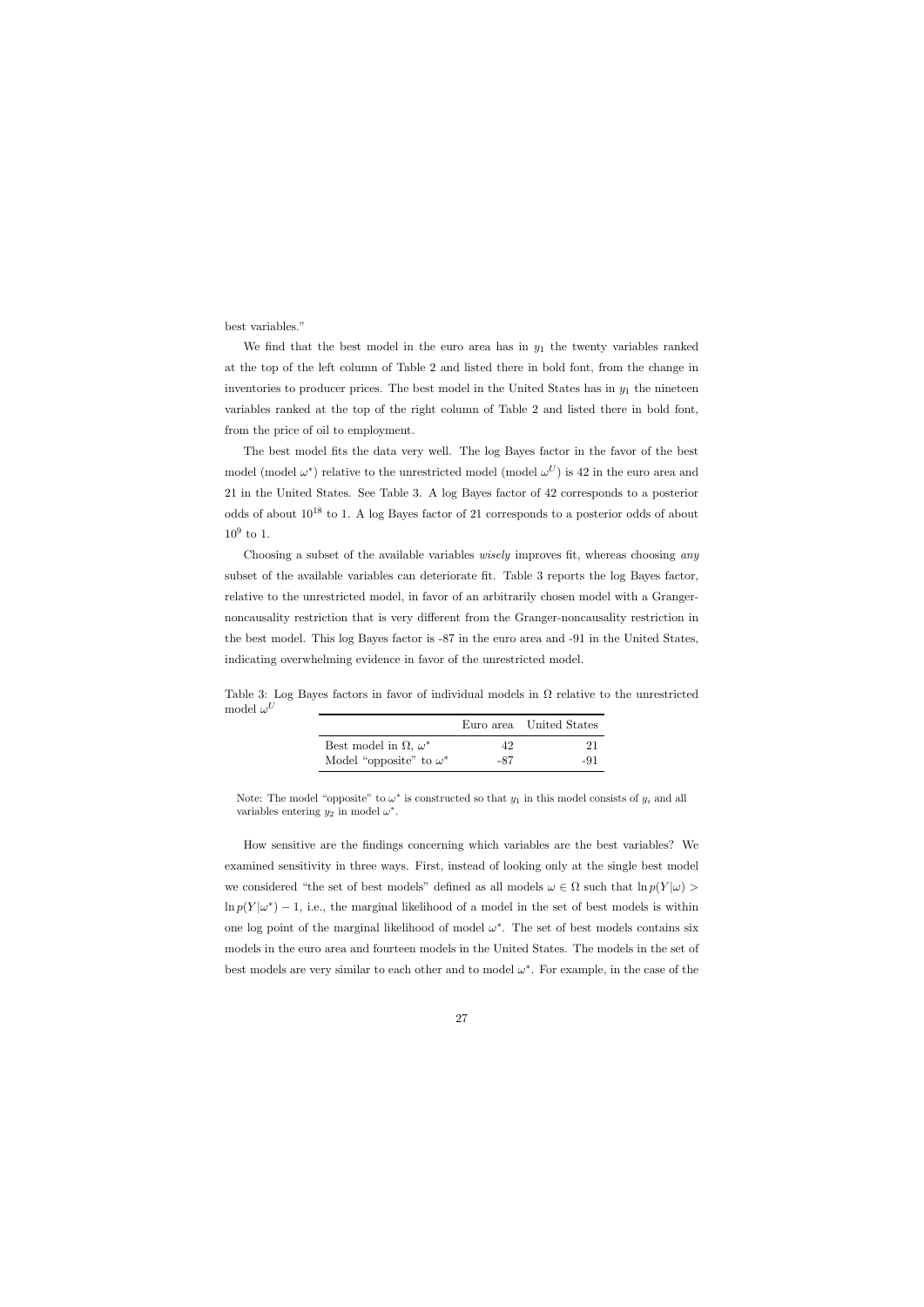United States the seventeen variables ranked at the top of the right column of Table 2 (i.e., from the price of oil to euro area GDP) enter  $y_1$  in each model in the set of best models.

Second, we searched for the best model in a set of models larger than  $\Omega$ . Specifically, we studied the set of models  $\Omega$  defined as the union of  $\Omega$  and the set of models with *multiple* Granger-noncausality relations imposed simultaneously.<sup>33</sup> We were curious whether "allowing for more zero restrictions" than in the set  $\Omega$  would lead to much better fit and a very different choice of variables. This turned out not to be the case. The marginal likelihood of the best model in  $\Omega$  exceeds the marginal likelihood of the best model in  $\Omega$  by only about 2 log points, in the euro area and in the United States. Furthermore, in the euro area the best model in  $\Omega$  has in  $y_1$  the same variables as the best model in  $\Omega$ ; in the United States, the best model in  $\tilde{\Omega}$  has in  $y_1$  the same variables as the best model in  $\Omega$  except for one variable.<sup>34</sup>

Third, we searched for the best model in subsamples, assuming different values of the hyperparameters of the prior, and changing the number of lags. Appendix E gives the details. Here we summarize the findings as follows: A) In each specification that we considered the best model has in  $y_1$  only or mainly the top ranking variables according to the posterior probability of Granger-causal-priority. The ranking of the variables is similar across the specifications (see the previous subsection), and thus the best model tends to include in  $y_1$  the same variables in the different specifications. B) Assuming a prior tighter than the "baseline" does not reverse the conclusion from the "baseline" specification that the best model is not the unrestricted model, i.e., the best model has in  $y_1$  only a subset of the variables in the dataset and  $y_2$  is nonempty. C) The number of variables entering  $y_1$  in the best model varies across the specifications, from eleven to thirty-two. At the same time, we do not find that assuming a prior tighter than the "baseline" systematically favors models with more variables entering  $y_1$ .

<sup>33</sup>Consider our example from Section 2.1. In this example,  $\Omega$  includes models with a single Grangernoncausality relation, e.g.,  $\sqrt{ }$  $\mathcal{L}$  $B_{xx}$  0 0  $B_{wx}$   $B_{ww}$   $B_{wz}$  $B_{zx}$   $B_{zw}$   $B_{zz}$  $\setminus$  and  $\sqrt{ }$  $\overline{1}$  $B_{xx}$   $B_{xw}$  0  $B_{wx}$   $B_{ww}$  0  $B_{zx}$   $B_{zw}$   $B_{zz}$  $\setminus$ .  $\tilde{\Omega}$  in addition includes models with multiple Granger-noncausality relations, e.g.,  $\sqrt{ }$  $\overline{1}$  $B_{xx}$  0 0  $B_{wx}$   $B_{ww}$  0  $B_{zx}$   $B_{zw}$   $B_{zz}$  $\setminus$  $\cdot$ 

<sup>&</sup>lt;sup>34</sup>Studying  $\tilde{\Omega}$  has a serious disadvantage compared with studying  $\Omega$ , because the Bayes factor for comparing models in  $\Omega$  is not available in closed-form. It turns out that the computational burden increases enormously as one switches to  $\Omega$  from  $\Omega$ . Our exercise with  $\overline{\Omega}$  included only seventeen variables and took several days of computing time. The details of the exercise are in an online appendix available at http://www2.wiwi.huberlin.de/bartosz/VariableChoiceOA.pdf.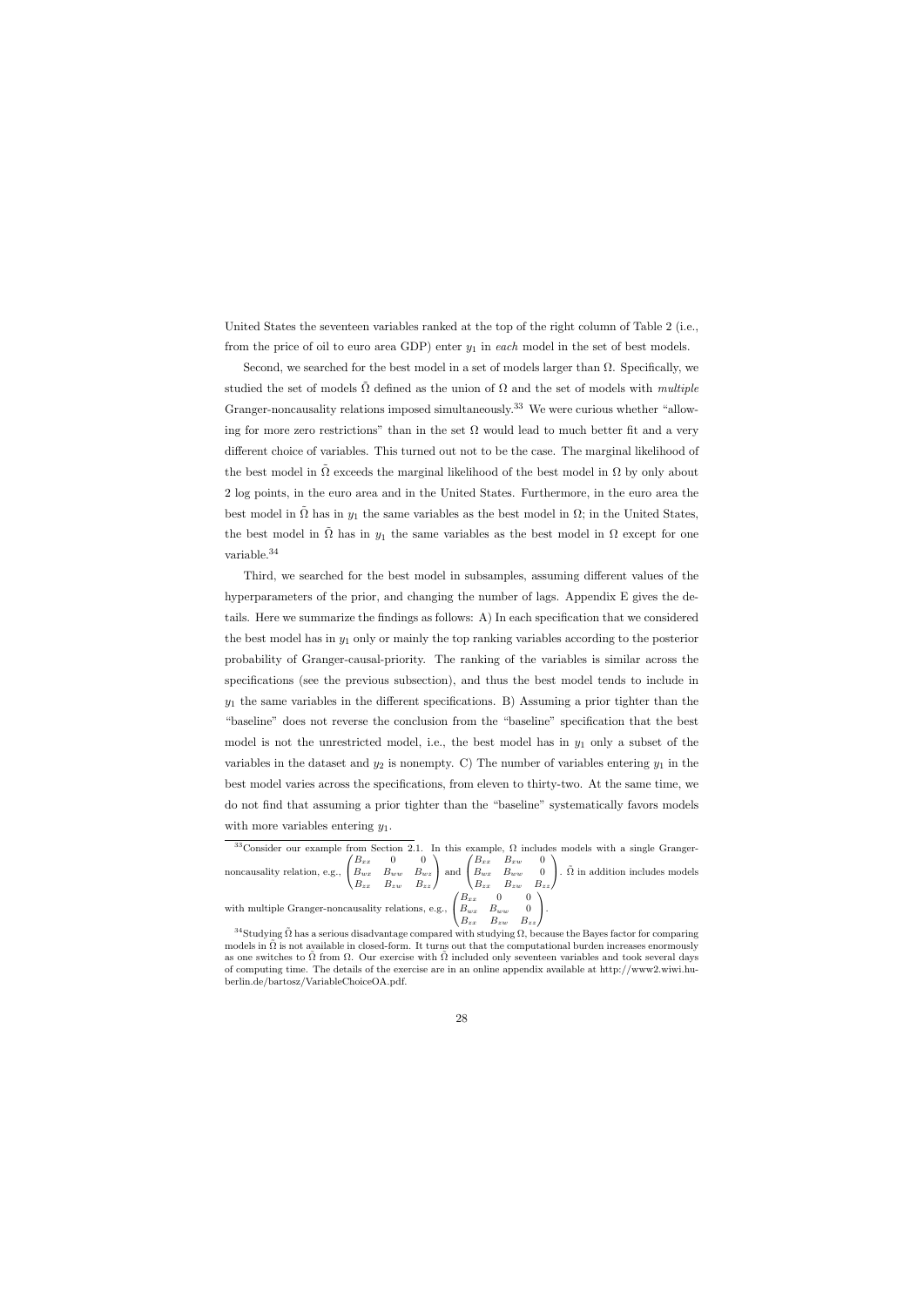#### 5.5 Root mean squared errors and impulse responses

This subsection reports root mean squared errors of point forecasts and gives an example of impulse responses.

The methodology developed in this paper relies on marginal likelihood. Marginal likelihood is an out-of-sample predictive density, as we discuss in the next section. Furthermore, knowing the value of marginal likelihood is necessary and sufficient for making probability statements about models given data. Therefore, knowing errors of out-of-sample point forecasts is of little additional value to Bayesians. However, reporting errors of out-of-sample point forecasts is a common practice. This being the case, we think it is worthwhile to see what the findings reported so far imply for errors of out-of-sample point forecasts.

We generated out-of-sample point forecasts from three different VARs. Each VAR includes  $y_i$  (i.e., output, the price level, and the short-term interest rate). The VAR that we refer to as "bottom 10" in addition to  $y_i$  includes the ten variables ranked at the bottom of Table 2, i.e., the ten variables associated with highest probabilities of Granger-causalpriority. We expect the VAR "bottom 10" to yield bad point forecasts. The VAR "top  $10$ " in addition to  $y_i$  in includes the ten variables ranked at the top of Table 2, i.e., the ten variables associated with lowest probabilities of Granger-causal-priority. We expect the VAR "top 10" to yield good point forecasts. For comparison, we use the VAR "all" that includes all variables, i.e.,  $y$ . For each quarter from 1999Q1 to 2010Q4 we fitted the three VARs to the data up to that quarter, and we generated out-of-sample point forecasts one quarter ahead and one year ahead. We used a single lag and the "baseline" prior including the training sample prior. We computed the point forecast as the median of the posterior predictive density. As a benchmark, we produced analogous forecasts from the random walk model with drift.

Table 4 reports the root mean squared errors (RMSEs) of the VAR point forecasts of output and the short-term interest rate, relative to the RMSEs of the random-walk-withdrift point forecasts. A number less than one indicates that a given VAR outperforms the random walk with drift. The VAR "top 10" yields good forecasts: (i) the VAR "top 10" typically outperforms the random walk with drift, (ii) the VAR "top 10" does about as well as or better than the VAR "all," and (iii) the VAR "top 10" always does better than the VAR "bottom 10."

We do not report RMSEs of the point forecasts of inflation. We found that the random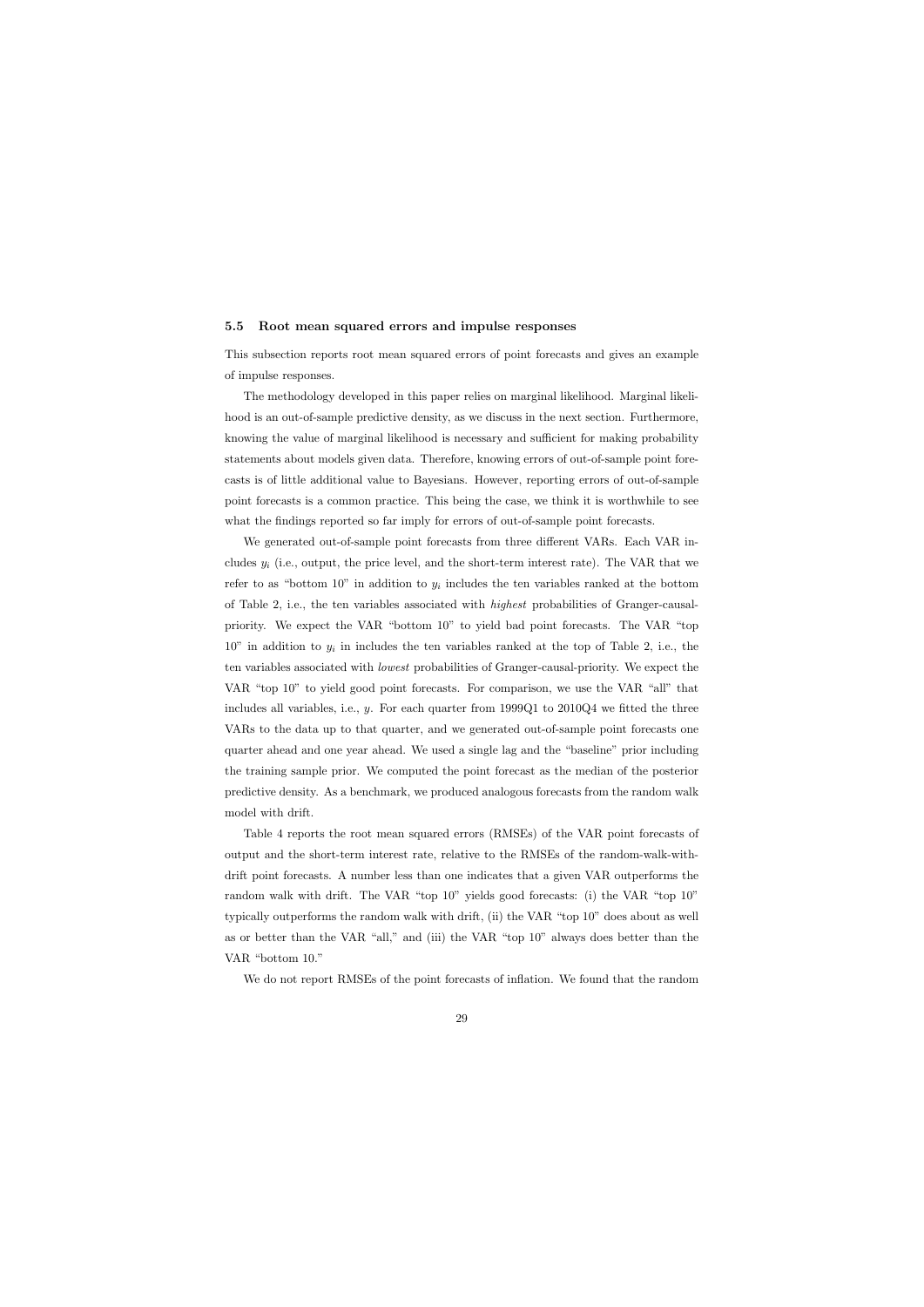walk with drift outperformed each of the VARs in the case of inflation. This is a common finding. It is well known that during the Great Moderation the random walk with drift beats VARs in terms of RMSEs of point forecasts of inflation. Furthermore, in the case of inflation, the rankings of the three VARs based on the RMSEs of the point forecasts were inconsistent across forecast horizons as well as between the euro area and the United States. This result makes sense. When any VAR is beaten by the random walk with drift, the least bad VAR (i.e., the VAR closest to the random walk with drift) can be a VAR with "irrelevant" variables, like the variables in the VAR "bottom 10."

|                          |               | Euro area   |       |               | United States |       |  |  |
|--------------------------|---------------|-------------|-------|---------------|---------------|-------|--|--|
|                          | "bottom $10"$ | "top $10$ " | "all" | "bottom $10"$ | "top $10"$    | "all" |  |  |
| $One-quarter-ahead$      |               |             |       |               |               |       |  |  |
| Output                   | 0.93          | 0.85        | 0.82  | 1.02          | 0.74          | 0.77  |  |  |
| Short-term interest rate | 0.97          | 0.70        | 0.75  | 1.04          | 0.79          | 0.79  |  |  |
| $One-year-ahead$         |               |             |       |               |               |       |  |  |
| Output                   | 1.02          | 0.99        | 1.05  | 1.08          | 0.76          | 0.81  |  |  |
| Short-term interest rate | 1.14          | 1.04        | 1.36  | 1.09          | 0.95          | 0.97  |  |  |

Table 4: RMSEs of VARs relative to RMSE of random-walk-with-drift

Note: Bold font indicates the lowest RMSE for a given variable-horizon pair.

We now give an example of impulse responses. We consider the recursive identification of monetary policy used by Christiano et al. (1999) and popular in the literature. The variables that enter the reaction function of the central bank contemporaneously are ordered first, the short-term interest rate (the variable controlled by monetary policy) is ordered second, and the variables that do not enter the reaction function of the central bank contemporaneously are ordered third. As is common, we divide our variables into "slow-moving" and "fast-moving." We assume that the "slow-moving" variables enter the reaction function of the central bank contemporaneously, but do not respond to monetary policy shocks contemporaneously, and that "fast-moving" variables do not enter the reaction function of the central bank contemporaneously, but can respond to monetary policy shocks contemporaneously. The "fast-moving" variables in our dataset are interest rates, monetary aggregates, credit aggregates, exchange rates, and stock market variables. All other variables that we have data on are "slow-moving". We are not interested in whether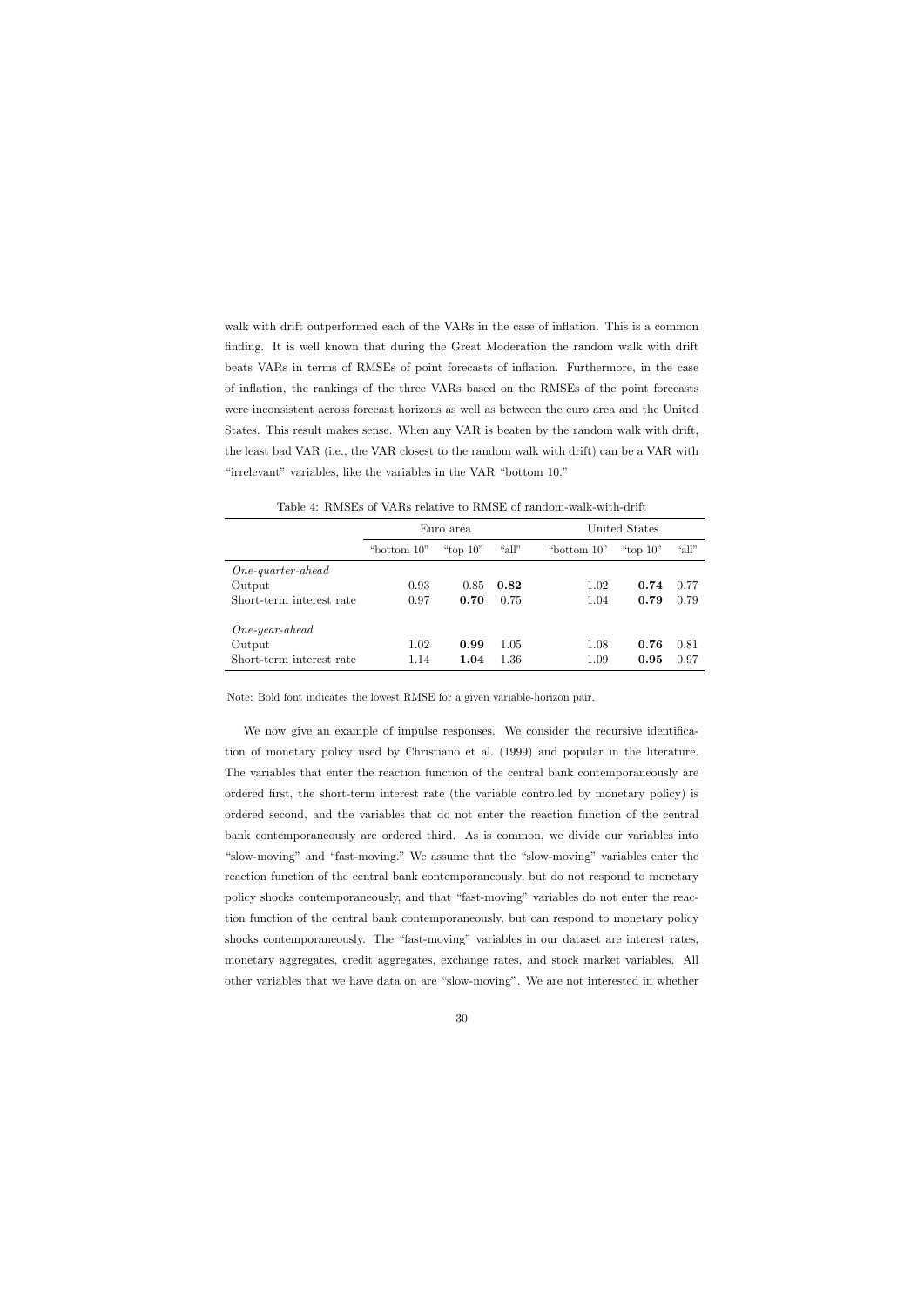this identification yields reasonable impulse responses in our sample. We do not expect this to be the case, and searching for an identification of monetary policy that does produce reasonable impulse responses is beyond the scope of this paper.<sup>35</sup> We focus on the following question. Suppose that one uses the same identification in a small VAR (i.e., a VAR with a small subset of the variables that one has data on), a large VAR (i.e., a VAR with all variables that one has data on), and different medium-sized VARs. Suppose also that the impulse responses to the identified shock differ notably between the small VAR and the large VAR. Is it true that the impulse responses in a medium-sized VAR with a wisely chosen subset of the variables are very similar to the impulse responses in the large VAR? We show that the answer is "yes."

Figure 1 displays the impulse responses of selected euro area variables to a recursively identified shock to the Eonia from four different VARs. The VAR that we refer to as "small" includes in addition to  $y_i$  commodity prices, the nominal effective exchange rate, U.S. GDP, and the federal funds rate.<sup>36</sup> The VAR "worst variables" is a medium-sized VAR that includes in addition to  $y_i$  the eighteen variables ranked at the bottom of Table 2 (left column), i.e., the eighteen variables associated with highest probabilities of Granger-causalpriority. The VAR "best variables" is a medium-sized VAR that includes in addition to  $y_i$ the twenty variables ranked at the top of Table 2 (left column), i.e., the twenty variables associated with lowest probabilities of Granger-causal-priority. The VAR "large" includes all variables, i.e., y. As Figure 1 shows, the impulse responses differ notably between the VAR "small" and the VAR "large." In particular, the VAR "small" displays the price puzzle and permanent effects of the Eonia shock on output.<sup>37</sup> The impulse responses in the VAR "worst variables" are very similar to the impulse responses in the VAR "small." Crucially, the impulse responses in the VAR "best variables" are very similar to the impulse responses in the VAR "large."<sup>38</sup> In particular, the price puzzle disappears and the effects of the Eonia shock on output become transitory. We conclude that choosing a subset of the available variables wisely can yield impulse responses very similar to the impulse responses from a VAR that includes all available variables. This is an important result for a researcher with

 ${}^{35}$ By "reasonable impulse responses" we mean impulse responses consistent with the intuition economists have about how the economy reacts to a monetary policy shock.

 $36$ This choice of variables is motivated by Peersman and Smets (2003), a well-known study of the effects of monetary policy shocks in the euro area.

<sup>&</sup>lt;sup>37</sup>The "price puzzle," well known in the VAR literature on monetary policy, is the tendency for the price level to rise after what otherwise appears to be a monetary contraction.

<sup>38</sup>We obtained the same finding in the case of the United States.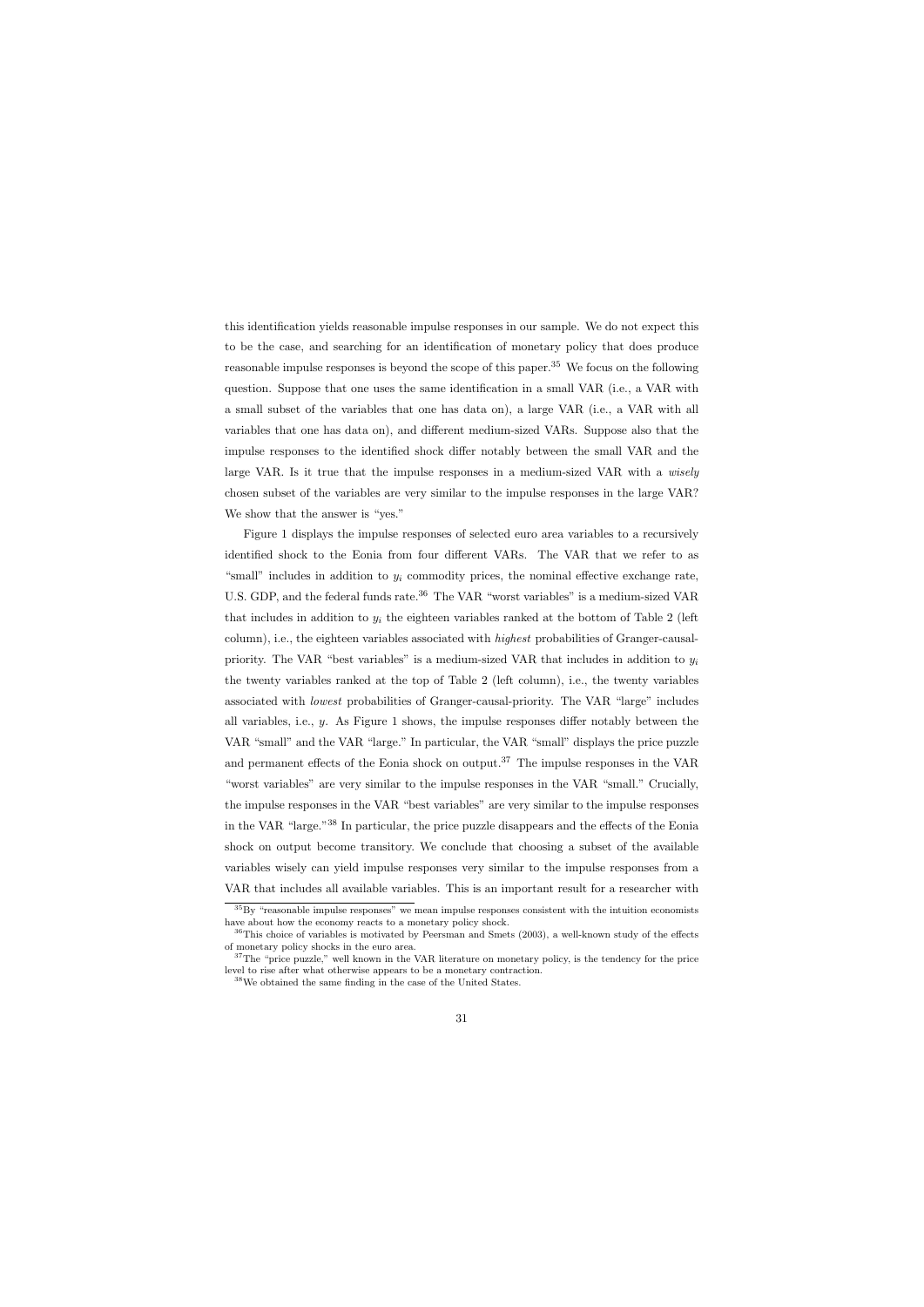a preference for fitting a structural VAR to a subset of the variables in his or her dataset.

Figure 1: Impulse responses to a recursively identified shock to short-term interest rate, euro area (posterior median, posterior 5th and 95th percentiles)



## 5.6 Summing up

Let us conclude this section with general lessons. Evaluating the posterior probability of Granger-causal-priority yields a ranking of the variables in one's dataset. Furthermore, a formal choice-of-variables procedure, based on a particular loss function, selects variables from the top of the ranking. This finding suggests that in practice variable choice can also occur informally, without specifying a loss function explicitly, simply by examining the posterior probabilities of Granger-causal-priority. A researcher with a preference for a small VAR will want to select only a few variables from the top of the ranking, whereas a researcher who is less constrained will choose a larger subset of the ranking. Another,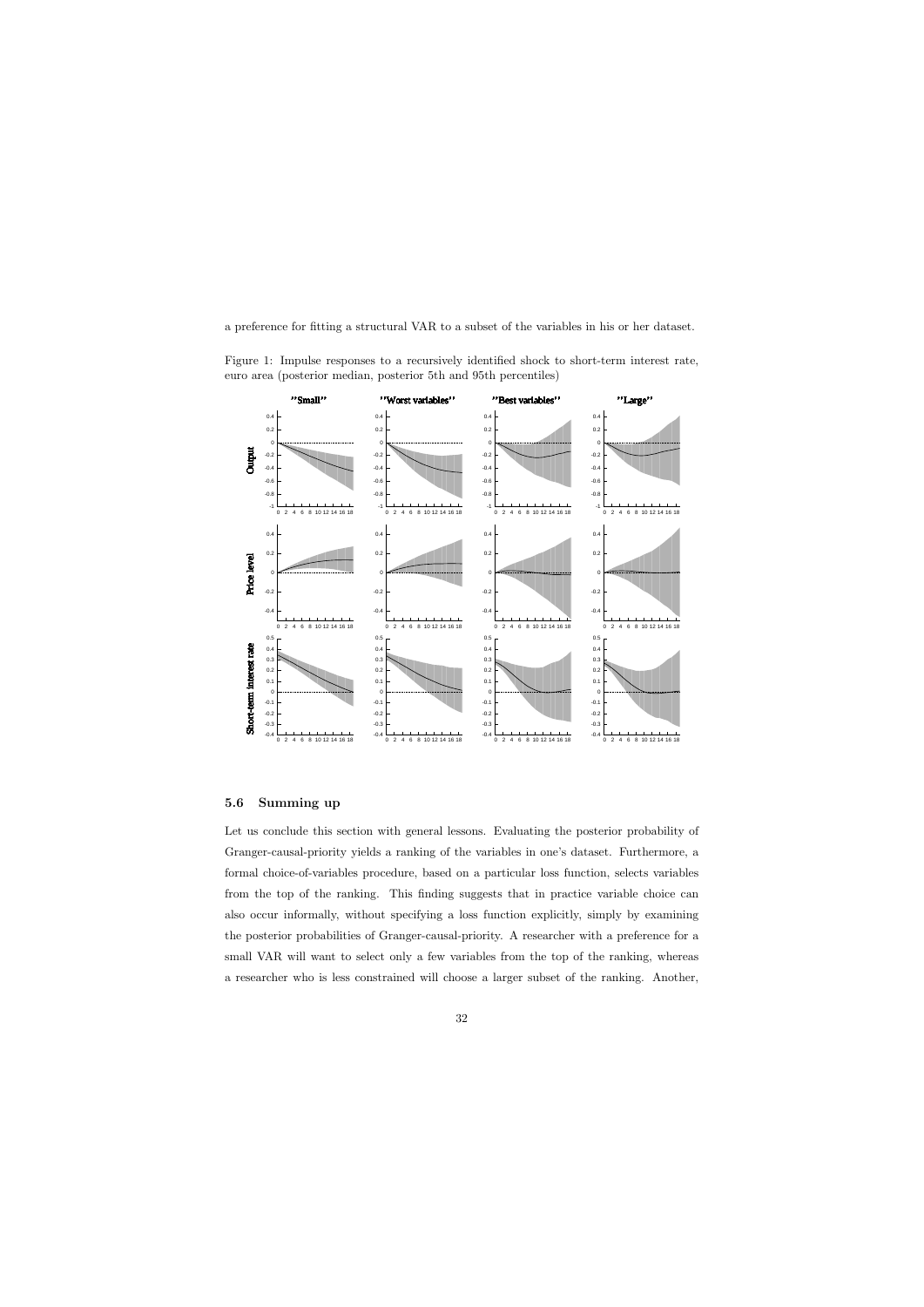formal possibility is to specify a loss function, different from the zero-one loss function, that explicitly incorporates a preference for a VAR of a particular size, or preferences about other aspects of VAR specification.

## 6 Marginal likelihood versus other objects

The methodology developed in this paper relies on marginal likelihood. In particular, our methodology involves comparisons of the marginal likelihood of an unrestricted VAR with the marginal likelihoods of VARs with Granger-noncausality restrictions. See, in particular, Proposition 2 and equation (11). In this section we compare marginal likelihood with three other objects. We think that this will help readers understand our methodology.

As is well known, the marginal likelihood of the data Y implied by a model  $\omega \in \Omega$  can be written as the product of one-period-ahead out-of-sample predictive densities:

$$
p(Y|\omega) = p(y_i(1, ..., T), y_J(1, ..., T)|y_i(-P+1, ..., 0), y_J(-P+1, ..., 0), \omega)
$$
  
= 
$$
\prod_{t=0}^{T-1} p(y_i(t+1), y_J(t+1)|y_i(-P+1, ..., t), y_J(-P+1, ..., t), \omega).
$$
 (13)

First, equation (13) shows that marginal likelihood measures the *out-of-sample* predictive performance of a model. Hence, a high marginal likelihood of a VAR with a particular Granger-noncausality restriction constitutes evidence that this restriction improves *out*of-sample forecasts. Second, one can rewrite equation (13) in terms of two-period-ahead out-of-sample predictive densities, three-period-ahead out-of-sample predictive densities, and so on. See, e.g., Geweke (2005), Section 2.6.2. Therefore marginal likelihood measures the overall out-of-sample predictive performance of a model, at any horizon. Third, the marginal likelihood of a model  $\omega$  measures how well model  $\omega$  fits all the data available to the researcher, Y. To stress this fact, we write  $(y_i, y_j)$  in equation (13) remembering that  $y = (y_i, y_j)$ . We think that confronting each model with all the data is consistent with the principle that "no information must be wasted" when one evaluates models. Fourth, knowing the value of marginal likelihood is necessary and sufficient for making probability statements about models given data. In other words, knowing the value of marginal likelihood leads one to "update one's prior" about models via Bayes' theorem.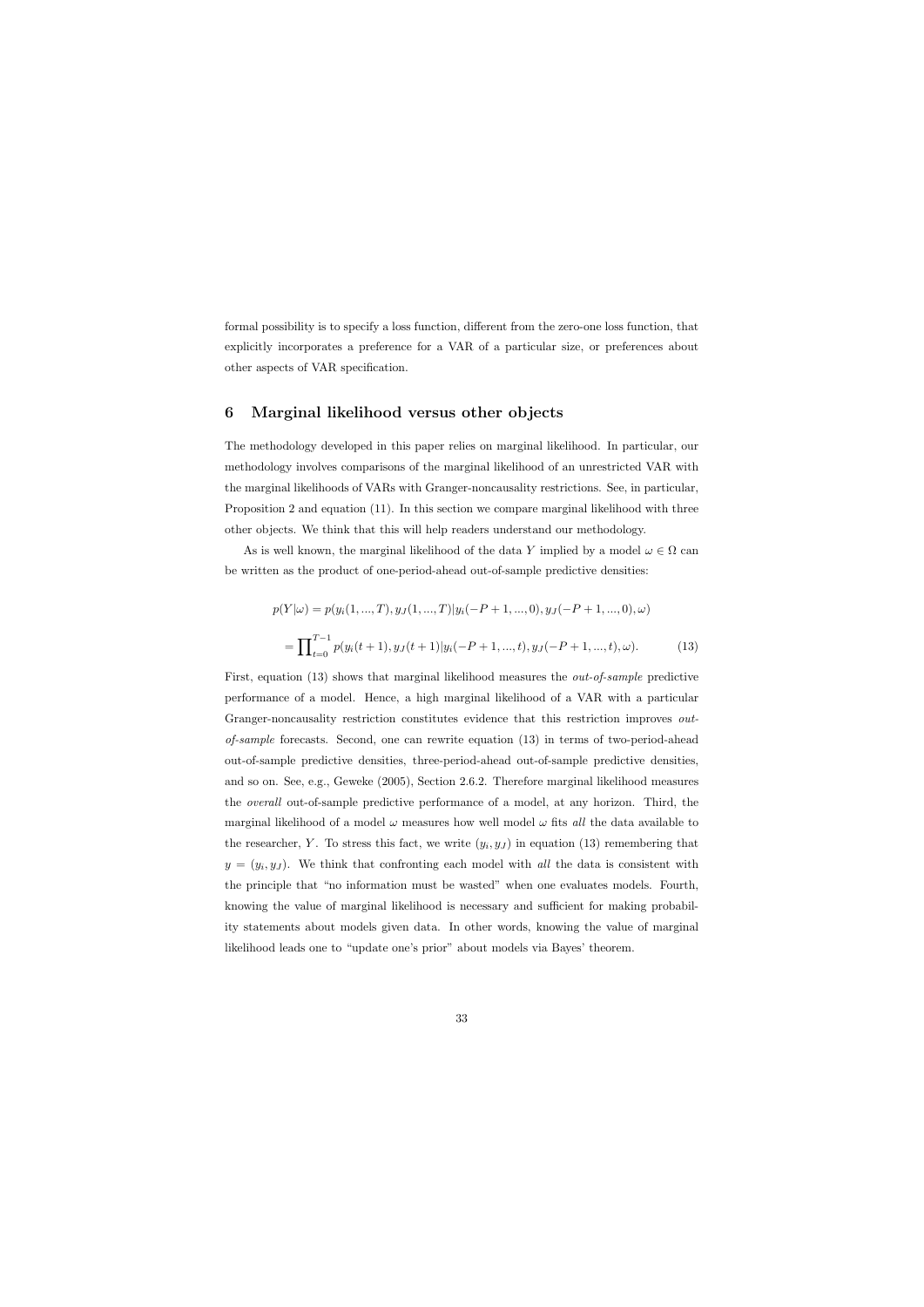An object with some popularity in the literature is the predictive density score.<sup>39</sup> The one-period-ahead predictive density score of  $y_i$  implied by a model  $\omega \in \Omega$  is given by

$$
g(Y_i|\omega, h=1) = \prod_{t=0}^{T-1} p(y_i(t+1)|y_i(-P+1,...,t), y_J(-P+1,...,t), \omega).
$$
 (14)

Consider using the predictive density score of  $y_i$  as a criterion for variable choice, instead of marginal likelihood. First, the predictive density score measures the out-of-sample predictive performance of a model, like marginal likelihood. Second, the predictive density score is specific to a given forecast horizon, h, unlike marginal likelihood. For instance, expression (14) assumes that the forecast horizon is one period,  $h = 1$ . One obtains a different expression and therefore a different value of the predictive density score for any other forecast horizon  $h \neq 1$ . Hence, a methodology based on the predictive density score of  $y_i$  will yield different choices of variables for different forecast horizons. We think that this will be a disadvantage in most contexts, because in most contexts – possibly always in structural VARs – researchers seek findings that are general and not specific to a particular forecast horizon.<sup>40</sup> Third, one can compute the predictive density score of a subset of the variables being modeled, here  $y_i$ , paying no attention to prediction of the other variables, here  $y<sub>J</sub>$ . This feature can be seen as an advantage if the interest is in the models' fit only to  $Y_i$ . On the other hand, we see this feature as inconsistent with the principle that "no information must be wasted" when one evaluates models. Fourth, knowing the value of the predictive density score of  $y_i$  does not justify making probability statements given data. The practical implication is that when one uses the predictive density score of  $y_i$ , one cannot summarize the evidence in the data by reporting posterior probabilities, as we do in Section 5.3. Furthermore, one cannot establish that a particular model is most probable given the data, as we do in Section 5.4.

An additional important consideration is that the predictive density score is costly to compute. Computing the predictive density score requires a loop in which for every period t the researcher reestimates the model using the data up to period  $t$ , computes the predictive density and evaluates it at the actually observed data point. By contrast, the marginal likelihood of any model  $\omega \in \Omega$  can be evaluated analytically given Proposition 2.<sup>41</sup>

<sup>39</sup>See, e.g., Amisano and Giacomini (2007) and Geweke and Amisano (2011).

 $^{40}\mathrm{Of}$  course, sometimes researchers are interested in prediction only for a particular horizon.

<sup>&</sup>lt;sup>41</sup>A closed-form expression for the Bayes factor in favor of any restricted model  $\omega^R \in \Omega$  is given in Proposition 2. The marginal likelihood of an unrestricted Gaussian VAR with a conjugate prior is standard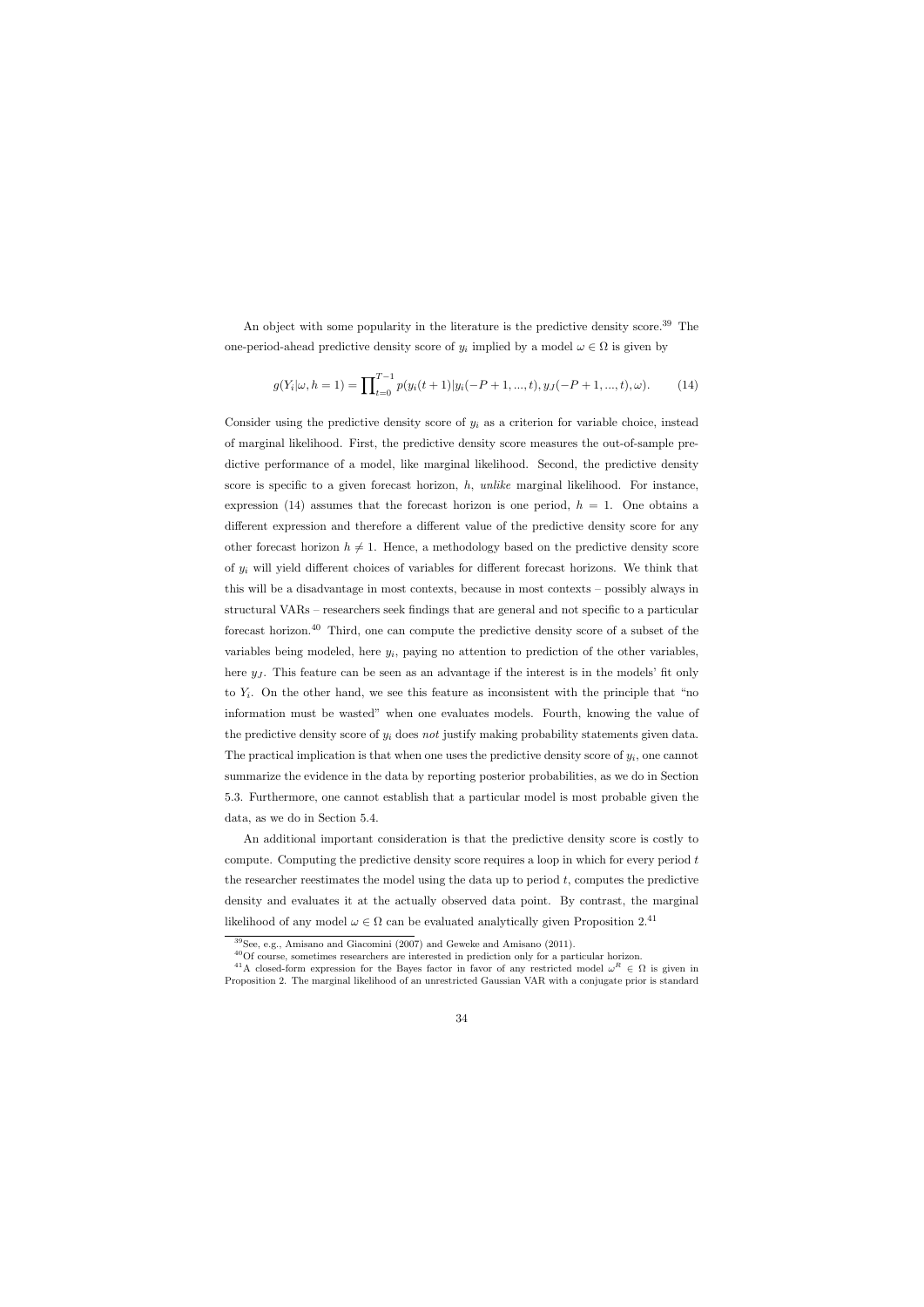Two other objects may seem to be possible criteria for variable choice. In the rest of this section we argue that each object has a serious flaw.

Consider the following predictive density:

$$
p(Y_i|\omega) = \int p(Y_i, Y_J|\omega)dY_J
$$
  
= 
$$
\prod_{t=0}^{T-1} p(y_i(t+1)|y_i(-P+1,...,t), y_J(-P+1,...,0), \omega).
$$
 (15)

One can think of  $p(Y_i|\omega)$  as the marginal likelihood of the data  $Y = (Y_i, Y_J)$  implied by a model  $\omega \in \Omega$  "marginalized" with respect to Y<sub>J</sub>. The predictive density  $p(Y_i|\omega)$  measures the out-of-sample fit to the data on  $y_i$  assuming that no data on  $y_j$  have been observed except for the initial observations. Note the term  $y_J(-P+1, ..., 0)$  in equation (15). Consider the following example. Suppose that we want to compare a VAR model  $\psi$  of  $y_i$  and  $y_{J\psi}$  with another VAR model  $\tilde{\psi}$  of  $y_i$  and another set of variables  $y_{J\tilde{\psi}}$ . Let  $y_{J\tilde{\psi}}$  have the same number of variables as  $y_{J\psi}$ . Furthermore, let each VAR have one lag and the same prior, e.g., the prior of Sims and Zha (1998). Suppose that we rescale variables such that each variable in  $y_{J\psi}$  and each variable in  $y_{J\psi}$  have the same value in the initial period,  $t = 0$ . Then it is straightforward to show that  $p(Y_i|\psi) = p(Y_i|\tilde{\psi})$ . The implication is strong. If one uses the predictive density  $p(Y_i|\psi)$  as a criterion to decide whether to include  $y_{J\psi}$  or  $y_{J\tilde{\psi}}$  in a VAR model with  $y_i$ , one ends up *indifferent*. Even if  $y_{J\psi}$  is strongly related to  $y_i$  and  $y_{J\tilde{\psi}}$  follows an independent white noise process!<sup>42</sup>

Next, consider the following predictive density:

$$
p(Y_i|Y_J, \omega) = \frac{p(Y_i, Y_J|\omega)}{\int p(Y_i, Y_J|\omega) dY_i}
$$

$$
= \prod_{t=0}^{T-1} p(y_i(t+1)|y_i(-P+1, ..., t), y_J(-P+1, ..., T), \omega).
$$
(16)

The density  $p(Y_i|Y_J,\omega)$  is the predictive density of  $Y_i$  conditional on the actually observed  $Y_J$ . This density measures the fit to the data on  $y_i$  assuming that data on  $y_j$  have been

and available in closed-form. Multiplying the Bayes factor by the marginal likelihood of the unrestricted VAR yields the marginal likelihood of the restricted VAR  $\omega^R$ .

 $^{42}$ If one uses a training sample prior in addition to the prior of Sims and Zha (1998), in this example it is no longer true that  $p(Y_i|\psi)$  is literally equal to  $p(Y_i|\tilde{\psi})$ . In our application, we evaluated  $p(Y_i|\omega)$  for many VARs using a training sample prior in addition to the prior of Sims and Zha (1998). We found that the differences between the values of  $p(Y_i|\omega)$  across different VARs were very small rather than literally zero.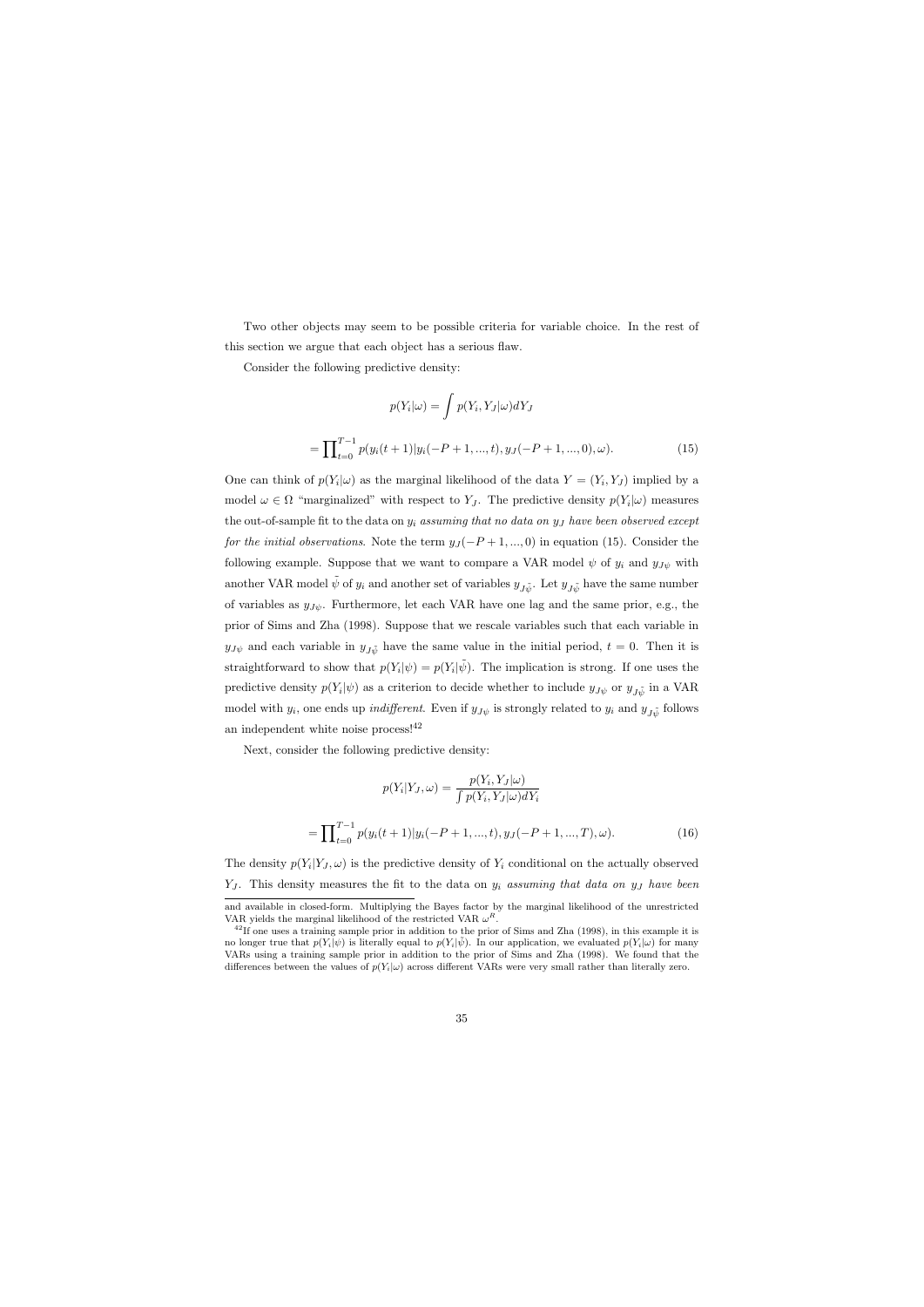observed through the end of the sample, period T. Note the term  $y_J(-P+1,...,T)$  in equation (16). The implication is strong. The density  $p(Y_i|Y_J,\omega)$  is not a measure of out-of-sample predictive performance. The density  $p(Y_i|Y_J,\omega)$  tells us how well model  $\omega$ captures the relation between  $y_J$  and  $y_i$  given a particular  $Y_J$ , namely the actually observed Y<sub>J</sub>. The density  $p(Y_i|Y_J,\omega)$  can attain a high value for a given model  $\omega$ , even if that model predicts both  $y_j$  and  $y_i$  poorly out-of-sample.

## 7 Conclusions

We develop a Bayesian methodology to choose variables to include in a reduced-form or structural VAR with an a priori given set of variables of interest. We rely on the idea of Granger-causal-priority, related to the well-known concept of Granger-noncausality. Our methodology is based on analytical results and thus it is simple to use. Applying the methodology to the case when the variables of interest are output, the price level, and the short-term interest rate, we find remarkably similar results for the euro area and the United States.

We think of the application shown in this paper as an illustration, certainly not the final word on which macroeconomic and financial variables interact most closely with output, the price level, and the short-term interest rate. We are interested in modeling the euro area economy and therefore we wanted to apply the methodology to euro area data. We then had to accept the fact that the euro area data sample is fairly short as well as the fact that a financial crisis occurs in the sample. In the future, it will be useful to redo this paper's analysis with models other than a VAR with a constant variance-covariance matrix which may fit better in this particular period, also in the United States. In some models, such as a VAR with stochastic volatility and a VAR with Markov-switching, the principle behind the choice of variables will be the same as the principle used in this paper. However, the computation of marginal likelihood will be much more complex than shown here.

## A Proof of Proposition 1

Consider the VAR given in equation (1) and the impulse response of y to  $\varepsilon$  given by  $C(L)$  $D(L) C(0)$ . Partition y into subsets  $y_q$ ,  $y_r$ , and  $y_2$ , with  $y_q \cup y_r = y_1$ . Partition  $\varepsilon$  into subsets  $\varepsilon_q$ ,  $\varepsilon_r$ , and  $\varepsilon_2$ , where  $\varepsilon_q$  is of the same size as  $y_q$ ,  $\varepsilon_r$  is of the same size as  $y_r$ ,  $\varepsilon_2$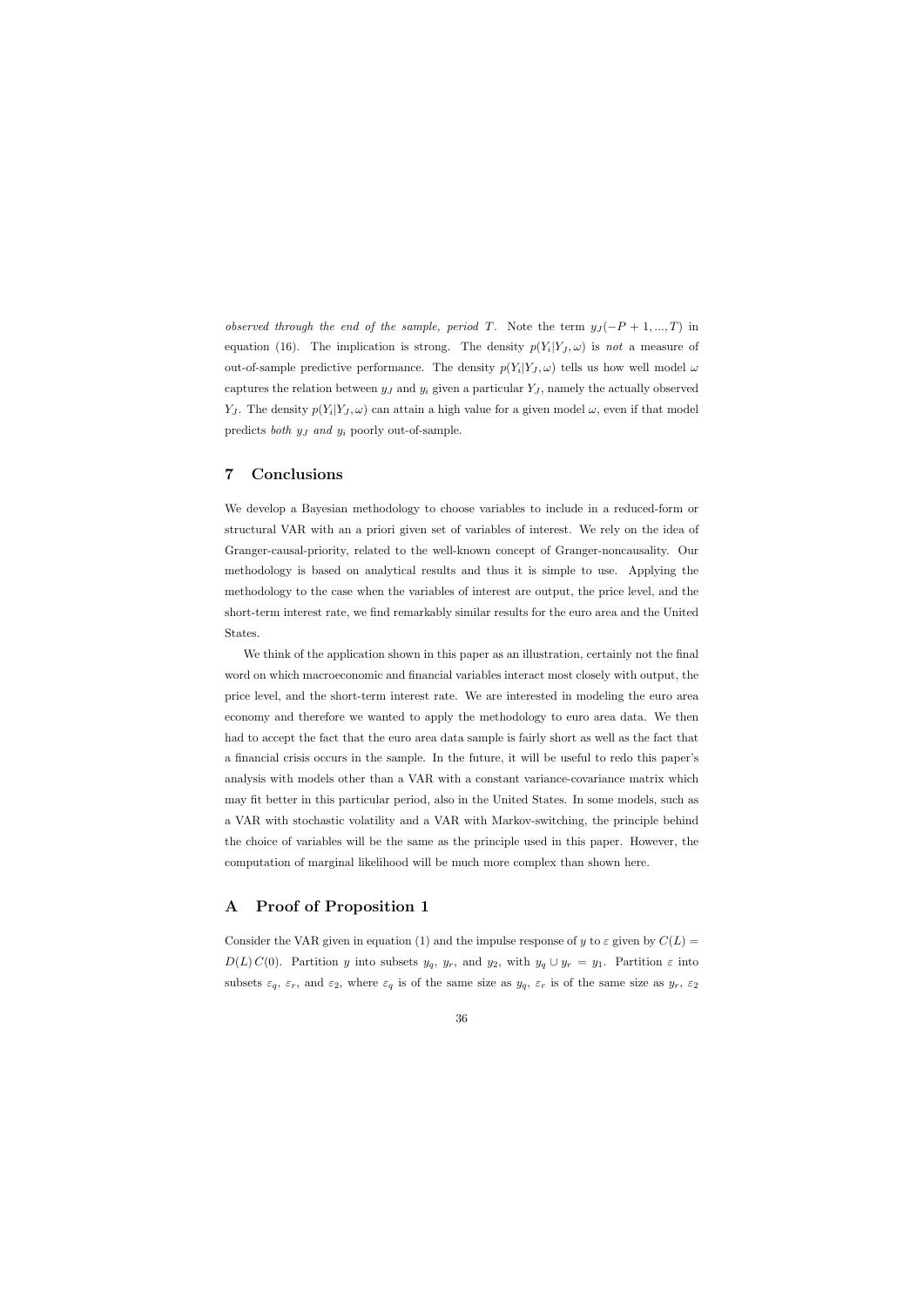is of the same size as  $y_2$ , and  $\varepsilon_q \cup \varepsilon_r = \varepsilon_1$ . The elements of  $\varepsilon$  can be ordered arbitrarily. Therefore, the subsets of  $\varepsilon$  are ordered  $\varepsilon_q$ ,  $\varepsilon_r$ ,  $\varepsilon_2$  without loss of generality.

We can write the VAR given in equation (1) as

$$
\begin{pmatrix} y_q(t) \\ y_r(t) \\ y_2(t) \end{pmatrix} = \gamma + \begin{pmatrix} B_{qq}(L) & B_{qr}(L) & 0 \\ B_{rq}(L) & B_{rr}(L) & 0 \\ B_{2q}(L) & B_{2r}(L) & B_{22}(L) \end{pmatrix} \begin{pmatrix} y_q(t-1) \\ y_r(t-1) \\ y_2(t-1) \end{pmatrix}
$$

$$
+ \begin{pmatrix} C_{qq}(0) & 0 & 0 \\ C_{rq}(0) & C_{rr}(0) & C_{r2}(0) \\ C_{2q}(0) & C_{2r}(0) & C_{22}(0) \end{pmatrix} \begin{pmatrix} \varepsilon_q(t) \\ \varepsilon_r(t) \\ \varepsilon_2(t) \end{pmatrix}.
$$

The restrictions  $B_{q2}(L) = 0$  and  $B_{r2}(L) = 0$ , i.e.,  $B_{12}(L) = 0$ , follow from assumption (i). The restrictions  $C_{qr}(0) = 0$  and  $C_{q2}(0) = 0$  follow from assumption (ii). Recursive substitution yields

$$
\begin{pmatrix} y_q(t) \\ y_r(t) \\ y_2(t) \end{pmatrix} = \delta + \begin{pmatrix} D_{qq}(L) & D_{qr}(L) & 0 \\ D_{rq}(L) & D_{rr}(L) & 0 \\ D_{2q}(L) & D_{2r}(L) & D_{22}(L) \end{pmatrix} \begin{pmatrix} C_{qq}(0) & 0 & 0 \\ C_{rq}(0) & C_{rr}(0) & C_{r2}(0) \\ C_{2q}(0) & C_{2r}(0) & C_{22}(0) \end{pmatrix} \begin{pmatrix} \varepsilon_q(t) \\ \varepsilon_r(t) \\ \varepsilon_2(t) \end{pmatrix}.
$$

The restrictions  $D_{q2}(L) = 0$  and  $D_{r2}(L) = 0$ , i.e.,  $D_{12}(L) = 0$ , follow from assumption (i). Furthermore, assumption (i) implies that  $D_{qq}(L)$ ,  $D_{qq}(L)$ ,  $D_{rq}(L)$ , and  $D_{rr}(L)$  each is a function only of  $B_{11}(L)$ , i.e.,  $D_{11}(L)$  is a function only of  $B_{11}(L)$ .

We now argue that  $C_{qq}(0)$  is a function only of  $\Sigma_{11}$  and  $C_{rq}(0)$  is a function only of  $\Sigma_{11}$ . Recall that  $C(0)C(0)' = \Sigma$ . Therefore,

$$
C_{qq}(0)C_{qq}(0)' = \Sigma_{qq},
$$
  

$$
C_{rq}(0)C_{qq}(0)' = \Sigma_{rq},
$$

where  $\Sigma_{qq}$  is a submatrix of  $\Sigma_{11}$  and  $\Sigma_{rq}$  a is submatrix of  $\Sigma_{11}$ . The first equation implies that  $C_{qq}(0)$  is a function only of  $\Sigma_{qq}$ . The second equation implies that  $C_{rq}(0)$  =  $\Sigma_{rq}C_{qq}(0)^{t-1}$ , i.e.,  $C_{rq}(0)$  is a function only of  $\Sigma_{qq}$  and  $\Sigma_{rq}$ . Hence,  $C_{qq}(0)$  is a function only of  $\Sigma_{11}$  and  $C_{rq}(0)$  is a function only of  $\Sigma_{11}$ .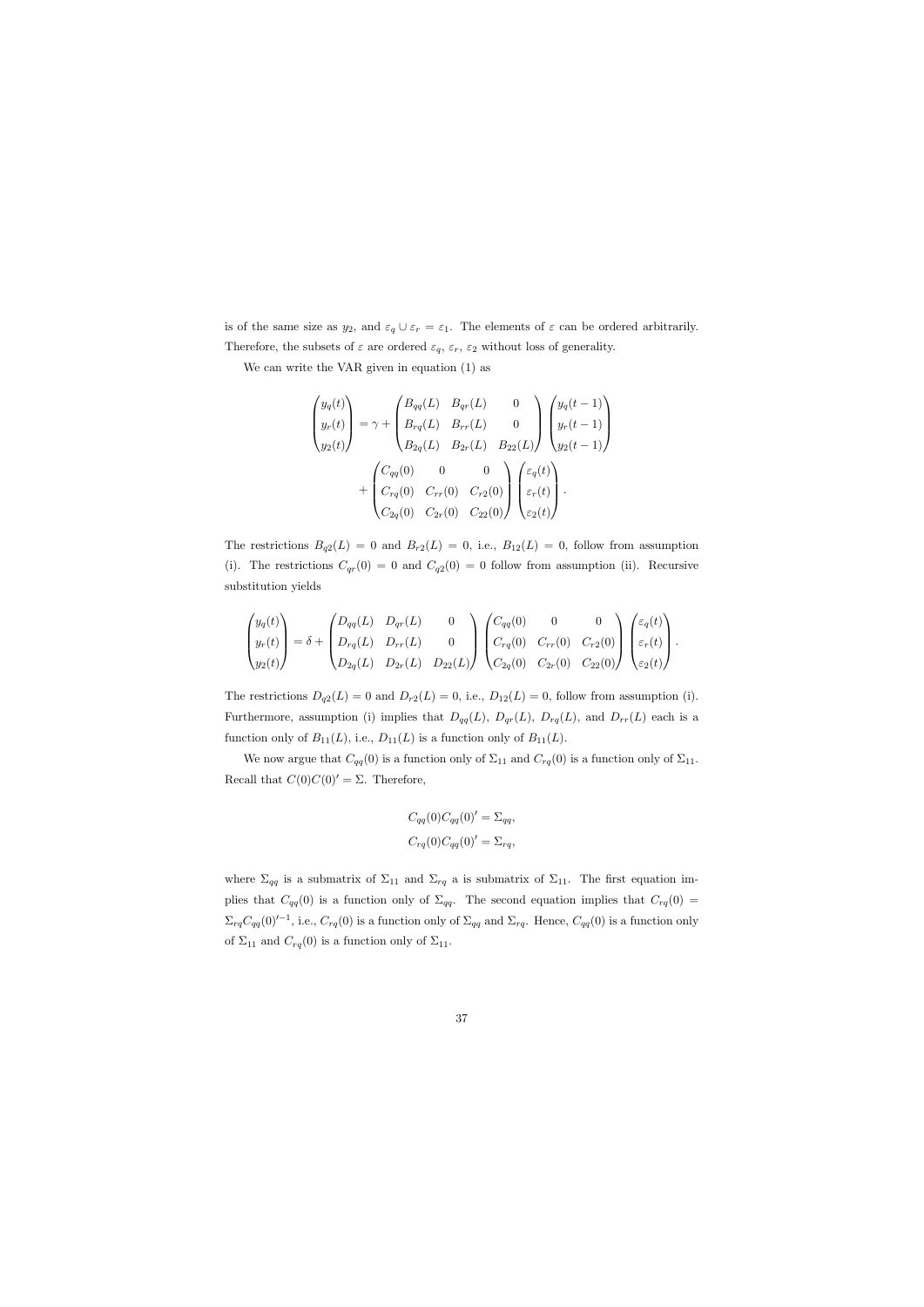Finally, matrix multiplication yields

$$
\begin{pmatrix} y_q(t) \\ y_r(t) \\ y_2(t) \end{pmatrix} = \delta + \begin{pmatrix} C_{qq}(L) & C_{qr}(L) & C_{q2}(L) \\ C_{rq}(L) & C_{rr}(L) & C_{r2}(L) \\ C_{2q}(L) & C_{2r}(L) & C_{22}(L) \end{pmatrix} \begin{pmatrix} \varepsilon_q(t) \\ \varepsilon_r(t) \\ \varepsilon_2(t) \end{pmatrix}.
$$

Consider  $C_{qq}(L)$  and  $C_{rq}(L)$ , i.e., the impulse response of  $y_1 = \{y_q, y_r\}$  to  $\varepsilon_q$ . We have

$$
C_{qq}(L) = D_{qq}(L)C_{qq}(0) + D_{qr}(L)C_{rq}(0),
$$
  
\n
$$
C_{rq}(L) = D_{rq}(L)C_{qq}(0) + D_{rr}(L)C_{rq}(0),
$$

where all terms on the right-hand side of each of the two equations have been shown to be functions only of  $B_{11}(L)$  and  $\Sigma_{11}$ . Thus the impulse responses of  $y_1$  to  $\varepsilon_q$ ,  $C_{1q}(L)$ , is a function only of  $B_{11}(L)$  and  $\Sigma_{11}$ .

## B Prior in the restricted VAR

Consider the prior density of  $B_{(\beta\alpha)}$  and  $\Sigma$  in the restricted VAR,  $p(B_{(\beta\alpha)}, \Sigma | \omega^R)$ . Recall that this density is defined in equation (9). In this appendix we focus on a particular marginal density of  $p(B_{(\beta\alpha)}, \Sigma | \omega^R)$ . We define this density, state a proposition about it, and point out this density's intuitive properties.

Consider the coefficients in the equations indexed by  $\alpha$ , i.e., the equations in which we impose zero restrictions. Let  $B_{(\beta)\alpha}$  denote the matrix collecting the unrestricted coefficients in these equations. Recall that the remaining coefficients in these equations, collected in matrix  $B_{\beta\alpha}$ , are set to zero in equation (5). Let  $\Sigma_{\alpha\alpha}$  denote the variance-covariance matrix of the innovations in these equations. Consider the prior density of  $B_{(\beta)\alpha}$  and  $\Sigma_{\alpha\alpha}$  in the restricted VAR,  $p(B_{(\beta)\alpha}, \Sigma_{\alpha\alpha}|\omega^R)$ . Note that  $p(B_{(\beta)\alpha}, \Sigma_{\alpha\alpha}|\omega^R)$  is a marginal density of  $p(B_{(\beta\alpha)}, \Sigma|\omega^R).$ 

**Proposition 3** Consider model  $\omega^R$ , defined in expressions (1), (5), and (9). The marginal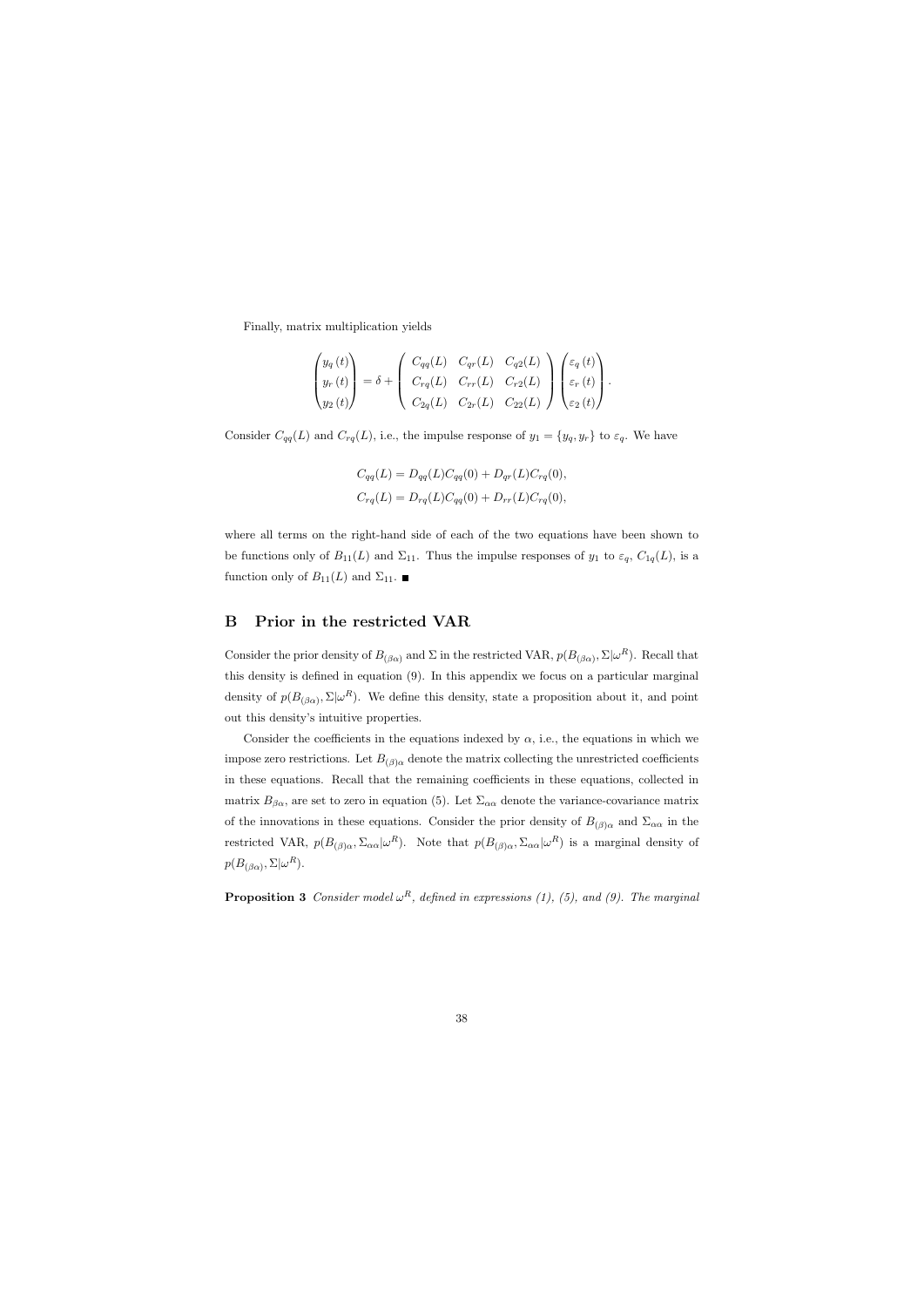prior density  $p(B_{(\beta)\alpha}, \Sigma_{\alpha\alpha}|\omega^R)$  is normal-inverted-Wishart and satisfies

$$
p(B_{(\beta)\alpha}, \Sigma_{\alpha\alpha}|\omega^R) \propto |\Sigma_{\alpha\alpha}|^{-(\tilde{\nu}_{(\beta)\alpha} + K_{(\beta)} + N_{\alpha} + 1)/2}
$$

$$
\exp\left(-\frac{1}{2}\operatorname{tr}(\tilde{Y}_{\alpha} - \tilde{X}_{(\beta)}B_{(\beta)\alpha})'(\tilde{Y}_{\alpha} - \tilde{X}_{(\beta)}B_{(\beta)\alpha})\Sigma_{\alpha\alpha}^{-1}\right).
$$
(17)

Furthermore, the marginal posterior density  $p(B_{(\beta)\alpha}, \Sigma_{\alpha\alpha}|Y, \omega^R)$  is normal-inverted-Wishart and satisfies

$$
p(B_{(\beta)\alpha}, \Sigma_{\alpha\alpha}|Y, \omega^R) \propto |\Sigma_{\alpha\alpha}|^{-(\bar{\nu}_{(\beta)\alpha} + K_{(\beta)} + N_{\alpha} + 1)/2}
$$

$$
\exp\left(-\frac{1}{2}\operatorname{tr}(\bar{Y}_{\alpha} - \bar{X}_{(\beta)}B_{(\beta)\alpha})'(\bar{Y}_{\alpha} - \bar{X}_{(\beta)}B_{(\beta)\alpha})\Sigma_{\alpha\alpha}^{-1}\right).
$$
(18)

The following notation appears in expressions (17)-(18):  $\tilde{\nu}_{(\beta)\alpha} = \tilde{\nu} + K_{\beta} - N_{(\alpha)}, \bar{\nu}_{(\beta)\alpha} =$  $\tilde{\nu}_{(\beta)\alpha}+T$ ,  $K_{\beta}$  is the number of the right-hand side variables whose coefficients are restricted,  $K_{(\beta)}$  is the number of the remaining right-hand side variables,  $N_{\alpha}$  is the number of the restricted equations,  $N_{(\alpha)}$  is the number of the unrestricted equations,  $\tilde{Y}_{\alpha}$  denotes the columns of  $\tilde{Y}$  corresponding to the equations indexed by  $\alpha$ ,  $\tilde{X}_{(\beta)}$  denotes the columns of  $\tilde{X}$  corresponding to the right-hand side variables indexed by  $(\beta)$ , i.e., the right-hand side variables whose coefficients are unrestricted,  $\bar{Y}_{\alpha}$  denotes the columns of  $\bar{Y}$  corresponding to the equations indexed by  $\alpha$ , and  $\bar{X}_{(\beta)}$  denotes the columns of  $\bar{X}$  corresponding to the right-hand side variables indexed by  $(\beta)$ .

**Proof.** Follows from Theorems A.17 and A.20 in Bauwens et al. (1999). ■

Consider a researcher whose prior in the unrestricted VAR,  $p(B, \Sigma | \omega^U)$ , is the prior of Sims and Zha (1998) with given hyperparameter values. Suppose that the researcher considers the restriction that  $y_2$  does not Granger-cause  $y_1$ , i.e.,  $B_{12}(L) = 0$ . Consider the marginal prior density of the parameters of the equations with  $y_1$  on the left-hand side,  $p(B_{(2)1}, \Sigma_{11} | \omega^R)$ . By Proposition 3,  $p(B_{(2)1}, \Sigma_{11} | \omega^R)$  is the prior of Sims and Zha (1998) with the same hyperparameter values as  $p(B, \Sigma | \omega^U)$ , except that the degrees of freedom of the density  $p(\Sigma_{11}|\omega^R)$  are greater by  $K_\beta - N_{(\alpha)}$  than the degrees of freedom of the density  $p(\Sigma|\omega^U)$ . Here  $K_{\beta}-N_{(\alpha)}=N_2P-N_2$ . Thus  $K_{\beta}-N_{(\alpha)}=0$  if  $P=1$ , i.e., the hyperparameter values are exactly the same if the VAR has one lag. In our empirical application we use the prior of Sims and Zha (1998) and we have  $P = 1$  in the baseline case and, therefore, the hyperparameter values in  $p(B, \Sigma | \omega^U)$  and  $p(B_{(2)1}, \Sigma_{11} | \omega^R)$  are exactly the same.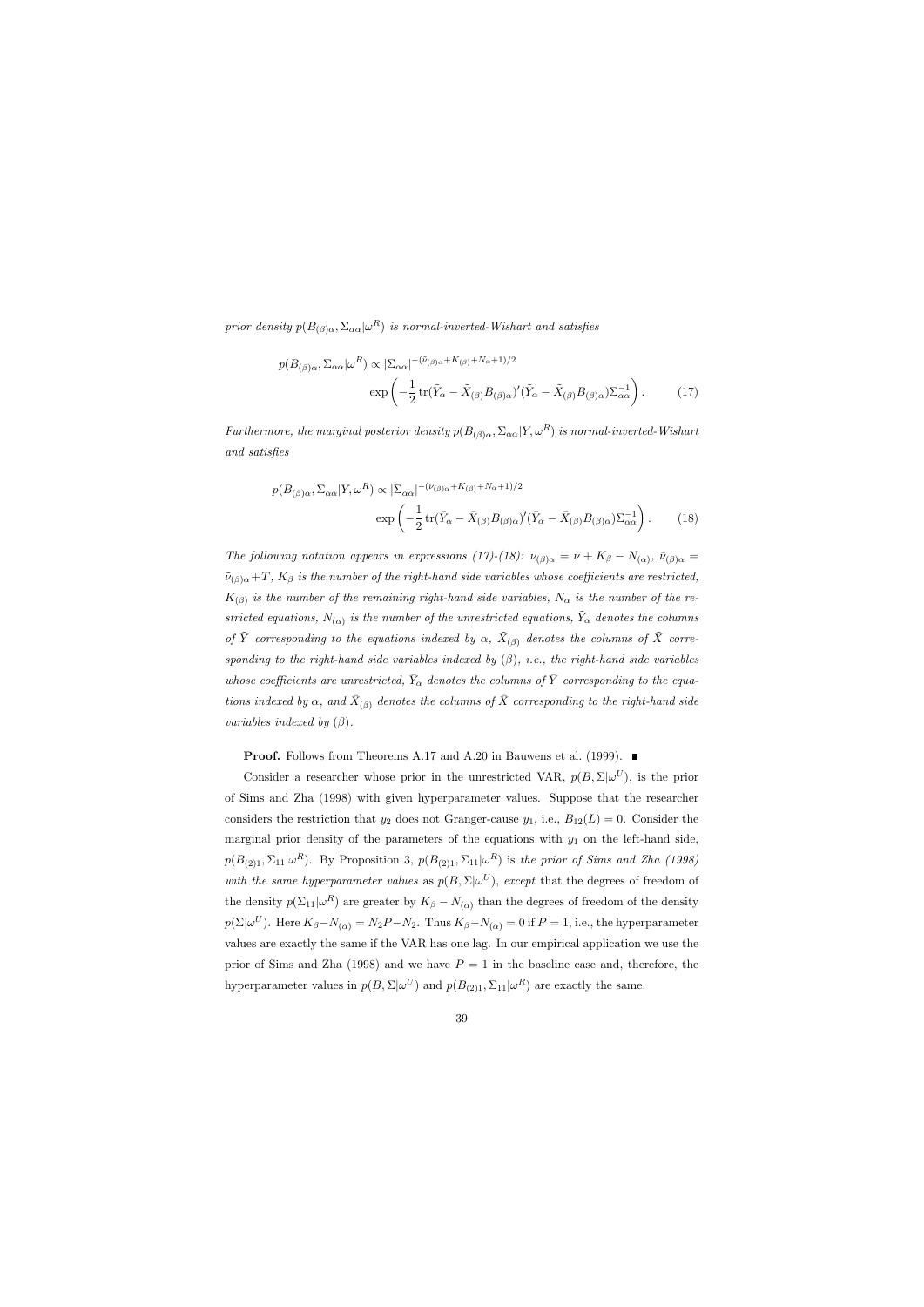Next, suppose that the researcher forecasts  $y_1$  using two models: (i) model  $\omega^R$ , the VAR given in equation (2), and (ii) the VAR given in equation (3) with the prior of Sims and Zha (1998) with the same hyperparameter values as  $p(B, \Sigma | \omega^U)$ , except for the degrees of freedom correction. By Proposition 3, the posterior densities of  $B_{11}(L)$  and  $\Sigma_{11}$  are identical in the two models. Consequently, the posterior predictive densities of  $y_1$  are identical in the two models.

## C Prior of Sims and Zha (1998)

This appendix contains the details of the prior of Sims and Zha (1998) including our choice of the hyperparameter values. The prior of Sims and Zha consists of four components controlled by scalar hyperparameters  $\lambda_1$ ,  $\lambda_3$ ,  $\lambda_4$ ,  $\mu_5$ ,  $\mu_6$ , and  $\nu_{SZ}$ .<sup>43</sup> As explained below, we extend this set of hyperparameters with another scalar,  $\mu_{\sigma}$ .

The first component is the Minnesota prior for B given by

$$
p(\text{vec }B|\Sigma) = \mathcal{N}\left(\text{vec}\left(\frac{I_N}{0_{K-N\times N}}\right), \Sigma \otimes WW'\right),\,
$$

where W is a diagonal matrix of size  $K \times K$  such that: (i) the diagonal entry corresponding to variable n and lag p is equal to  $\lambda_1/(\sigma_n p^{\lambda_3})$ , and (ii) the last diagonal entry, corresponding to the constant term, is equal to  $\lambda_4$ . We set  $\sigma_n$  equal to  $\hat{\sigma}_n\mu_{\sigma}$ , where  $\hat{\sigma}_n$  is the standard deviation of the residuals from the univariate autoregression with  $P$  lags fit by ordinary least squares to the n'th time series, and  $\mu_{\sigma}$  is a scaling factor common for all n. (Typically, in the literature  $\mu_{\sigma} = 1$ .) We implement the Minnesota prior with K dummy observations collected in the matrices

$$
Y_{Minnesota} = W^{-1} \begin{pmatrix} I_N \\ 0_{K-N\times N} \end{pmatrix}, \quad X_{Minnesota} = W^{-1}.
$$

The second component is the no-cointegration prior. We implement the no-cointegration prior with N dummy observations collected in the matrices

$$
Y_{no-cointegration} = \mu_5 \operatorname{diag}(\bar{y}), \quad X_{no-cointegration} = \mu_5(\operatorname{diag}(\bar{y}),...,\operatorname{diag}(\bar{y}),0),
$$

 $43\text{We}$  use the notation of Sims and Zha (1998) for the hyperparameters. Historically, there was also a hyperparameter  $\lambda_2$ , but this hyperparameter is always equal to 1 in the conjugate framework.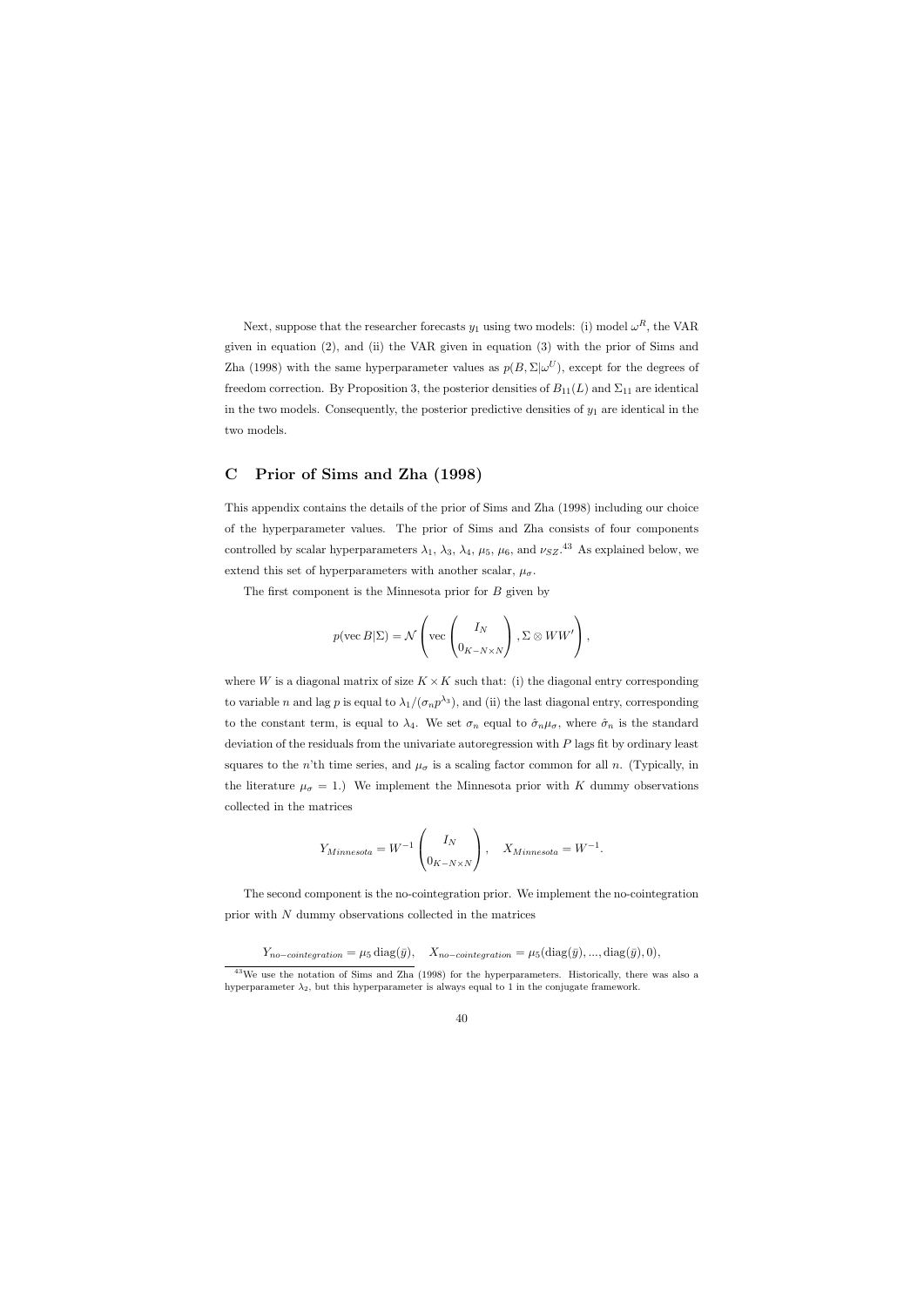where  $\bar{y} = (1/P) \sum_{t+P-1}^{0} y(t)$ , i.e.,  $\bar{y}$  is equal to the average of the initial values of y, and  $diag(x)$  denotes a diagonal matrix with vector x on the diagonal.

The third component is the one-unit-root prior. We implement the one-unit-root prior with the single dummy observation

$$
Y_{one-unit-root} = \mu_6 \bar{y}', \quad X_{one-unit-root} = \mu_6(\bar{y}', \dots, \bar{y}', 1).
$$

The fourth component is the marginal prior about  $\Sigma$ ,  $p(\Sigma) = \mathcal{IW}(ZZ', \nu_{SZ})$ , where Z is an  $N \times N$  matrix and  $\nu_{SZ}$  is a scalar hyperparameter. We set  $Z =$ √  $\nu_{SZ}$  –  $N-1$  diag( $\sigma$ ), where  $\sigma = (\sigma_1, ..., \sigma_N)$ . This choice of Z implies that, so long as  $\nu_{SZ} > N + 1$ , the prior expectation of  $\Sigma$  is

$$
E(\Sigma) = \frac{ZZ'}{\nu_{SZ} - N - 1} = \text{diag}(\sigma^2).
$$

Note that the density  $p(\Sigma)$  satisfies

$$
p(\Sigma) \propto |\Sigma|^{-(\nu_{SZ}+N+1)/2} \exp\left(-\frac{1}{2}\operatorname{tr}\left(ZZ'\Sigma^{-1}\right)\right)
$$

$$
= |\Sigma|^{-(\nu_{SZ}+1)/2} |\Sigma|^{-N/2} \exp\left(-\frac{1}{2}\operatorname{tr}\left(Z'-0B\right)'\left(Z'-0B\right)\Sigma^{-1}\right),
$$

i.e.,  $p(\Sigma)$  is proportional to a likelihood of N observations with Z' on the left-hand side and  $0_{N\times K}$  on the right-hand side multiplied by the factor  $|\Sigma|^{-(\nu_{SZ}+1)/2}$ . Therefore, we implement the marginal prior about  $\Sigma$  with N dummy observations given in the matrices

$$
Y_{\Sigma} = Z', \quad X_{\Sigma} = 0_{N \times K}.
$$

Collecting all dummy observations introduced here yields the matrices  $Y_{SZ}$  and  $X_{SZ}$ appearing in the main text in expression (12), i.e.,

$$
Y_{SZ} = \begin{pmatrix} Y_{Minnesota} \\ Y_{one-unit-root} \\ Y_{no-cointegration} \\ Y_{\Sigma} \end{pmatrix}, \quad X_{SZ} = \begin{pmatrix} X_{Minnesota} \\ X_{one-unit-root} \\ X_{no-cointegration} \\ X_{\Sigma} \end{pmatrix}.
$$

Let us explain how we selected the values of the hyperparameters  $\lambda_1$ ,  $\lambda_3$ ,  $\lambda_4$ ,  $\mu_5$ ,  $\mu_6$ ,  $\nu_{SZ}$ , and  $\mu_{\sigma}$ . We searched for the hyperparameter values that maximize the marginal likelihood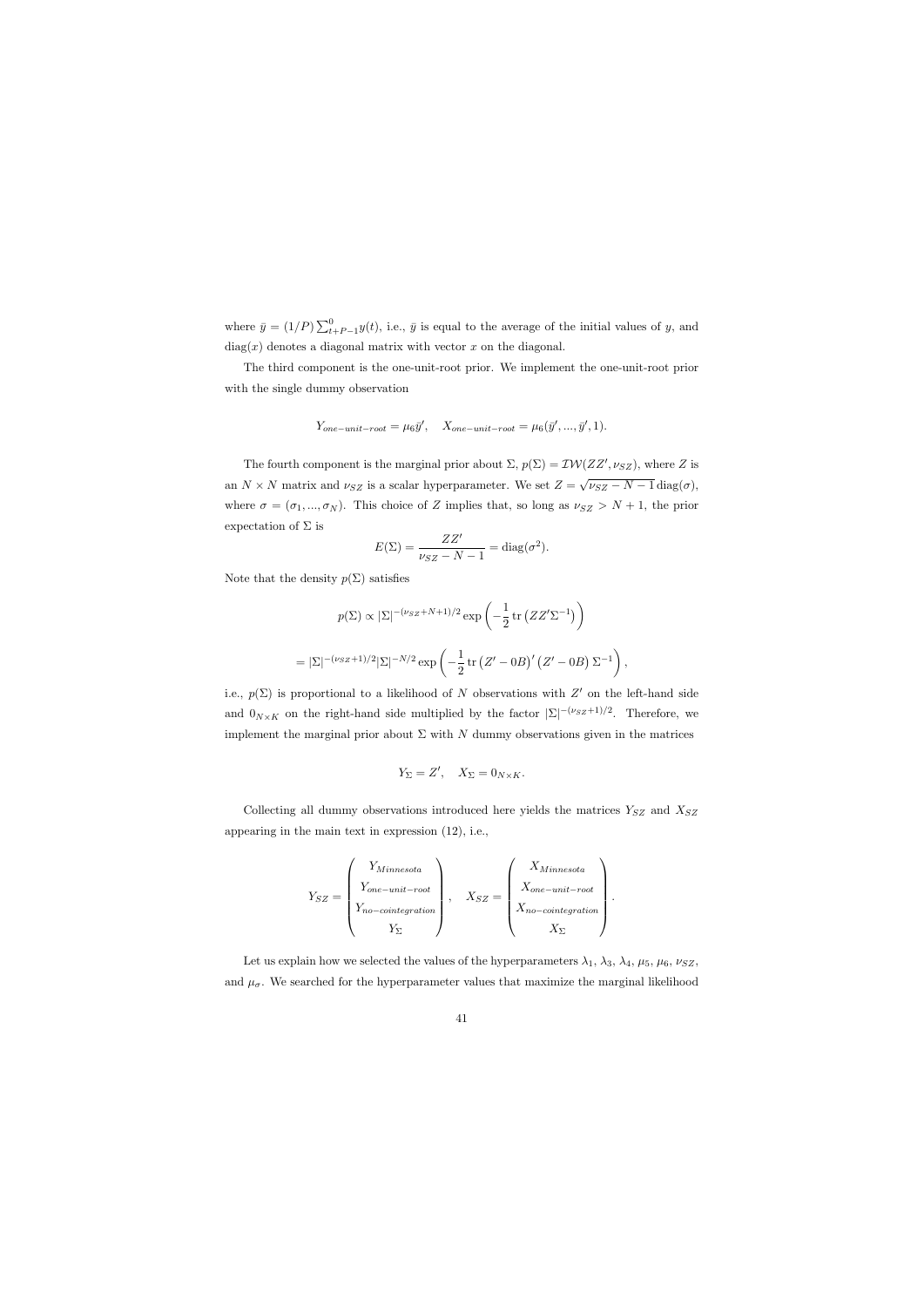| Priors                                  |         |  | $\lambda_1$ $\lambda_3$ $\lambda_4$ $\mu_5$ $\mu_6$ | $\nu_{SZ}$                                           | $\mu_{\sigma}$ |
|-----------------------------------------|---------|--|-----------------------------------------------------|------------------------------------------------------|----------------|
| "Baseline"                              |         |  |                                                     | $0.1 \quad 1 \quad 1 \quad 0.5 \quad 0.5 \quad N+20$ |                |
| "Fixed $\nu_{SZ}$ "                     | 0.2     |  |                                                     | $1 \quad 1 \quad 0.5 \quad 0.5 \quad N+2$            | -3             |
| "Tighter"                               | $(1)$ 1 |  |                                                     | $1 \quad 1 \quad 1 \quad 2 \quad N+20$               |                |
| Sims and Zha $(1998)$ 0.2 1 1 1 1 $N+1$ |         |  |                                                     |                                                      |                |

Table 5: Hyperparameter values in the "baseline" prior and in alternative priors

implied by the unrestricted VAR, i.e., by model  $\omega^U \in \Omega$ , in the training sample. Simultaneously, we searched for the marginal-likelihood-maximizing lag length P. We used a grid of values for each hyperparameter and lag length:  $\lambda_1 \in \{0.005, 0.01, 0.05, 0.1, 0.2, 0.3, 0.4\},\$  $\lambda_3 \in \{0.5, 1, 2\}, \ \lambda_4 \in \{0.5, 1, 2, 5\}, \ \mu_5 \in \{0, 0.5, 1, 2, 4\}, \ \mu_6 \in \{0, 0.5, 1, 2, 4\}, \ \nu_{SZ} \in$  $\{N+2, N+10, N+20, N+30, N+40\}, \mu_{\sigma} \in \{0.25, 0.5, 1, 2, 3, 4\}, \ P = \{1, 2, 3, 4\}.$  We found that the hyperparameter values that maximized the marginal likelihood in the euro area were different from those that maximized the marginal likelihood in the United States. However, the second-best hyperparameter values were the same in the euro area and in the United States. The marginal likelihood associated with the second-best hyperparameter values was approximately 1 log point lower than the maximum in the euro area and less than 2.5 log points lower than the maximum in the United States. We decided to use the second-best hyperparameter values as our "baseline" prior. Table 5 reports these hyperparameter values in the first row ("baseline"). These hyperparameter values are close to those used by Sims and Zha (1998) and common in the literature. We report the hyperparameter values used by Sims and Zha in the last row of Table 5. Furthermore, we found that in both the euro area and the United States the marginal likelihood in the training sample was maximized at lag length  $P = 1$ .

In the paper we report the findings obtained with the "baseline" prior and two alternative prior settings, referred to as "fixed  $\nu_{SZ}$ " prior and "tighter" prior, respectively. To define the "fixed  $\nu_{SZ}$ " prior, we repeated the maximization of the marginal likelihood in the training sample keeping the value of  $\nu_{SZ}$  fixed at  $\nu_{SZ} = N + 2$ . Fixing  $\nu_{SZ}$  at  $N + 2$  is a common practice in the literature. We found that with  $\nu_{SZ}$  fixed at  $N+2$  setting  $\mu_{\sigma} = 3$  (i.e.,  $\hat{\sigma}$ scaled by a factor of 3) dominated all other values of  $\mu_{\sigma}$  and that  $\lambda_1$  should be higher than 0.1, while the best values of the other hyperparameters were not far from the "baseline"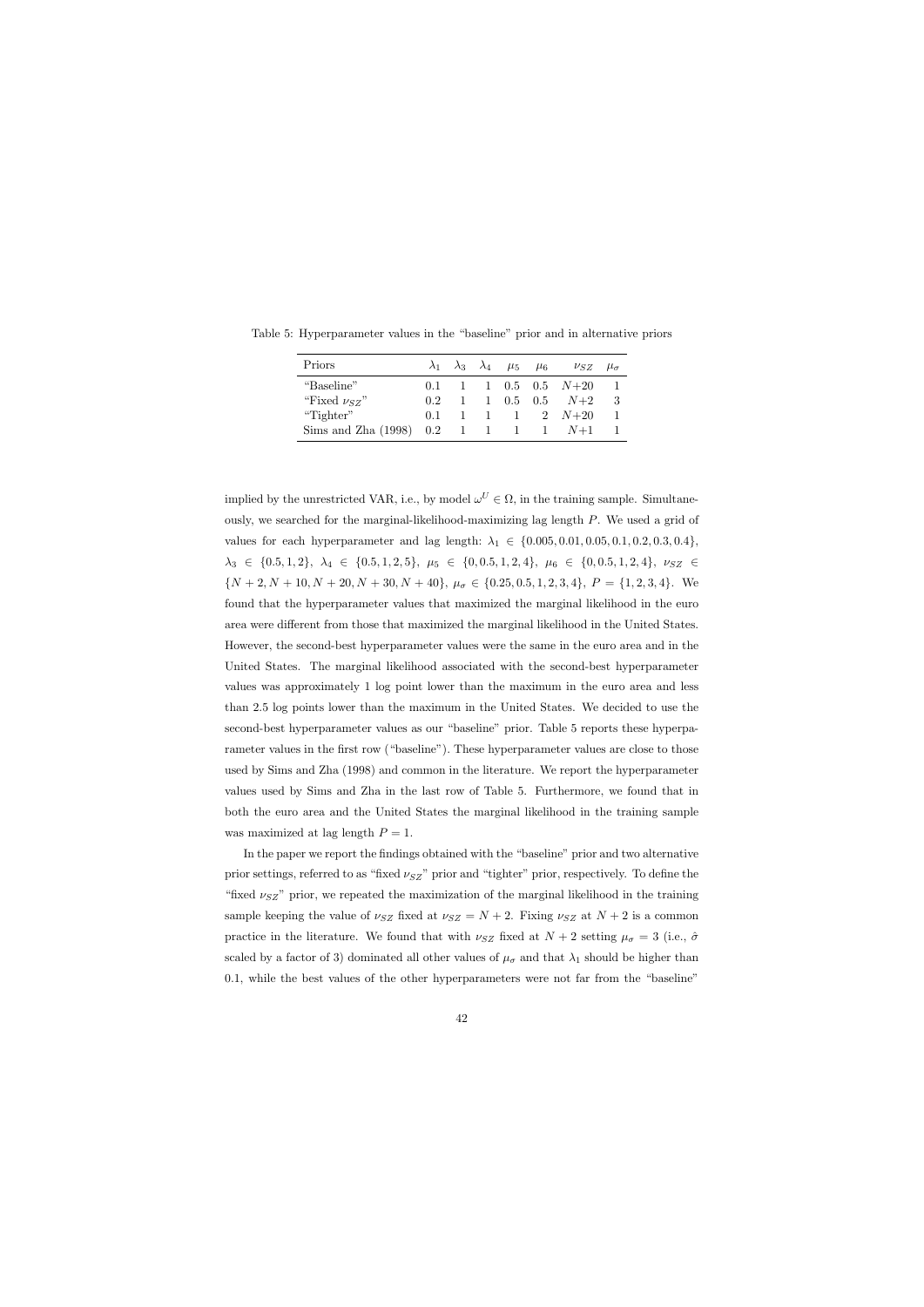prior. Therefore, in the "fixed  $\nu_{SZ}$ " prior we decided to use  $\nu_{SZ} = N + 2$ ,  $\mu_{\sigma} = 3$ ,  $\lambda_1 = 0.2$ and the same values of the hyperparameters  $\lambda_3$ ,  $\lambda_4$ ,  $\mu_5$ ,  $\mu_6$  as in the "baseline" prior. Note that, again, we found that the marginal likelihood in the training sample was maximized at  $P = 1$ . In the "tighter" prior, we set  $\mu_5 = 2$  (weight of the "no-cointegration" dummy) and  $\mu_6 = 1$  (weight of the "one-unit-root" dummy), while keeping all the other hyperparameters at their "baseline" values. This prior is tighter than the "baseline."

## D Computational details

To study the set of models  $\Omega$  we employ the Markov chain Monte Carlo model composition  $(MC<sup>3</sup>)$  algorithm of Madigan and York (1995). MC<sup>3</sup> is used when: (i) one wants to obtain posterior results conditional on a set of models, and (ii) the set is too large to evaluate the posterior results of interest in each model in the set in reasonable time.  $MC^3$  generates a Markov chain that moves through the set of models visiting any given model with a probability equal to that model's posterior probability. The researcher computes posterior results of interest based on the visited sample of models. By construction, the visited sample of models contains many models with high posterior probabilities and few models with low posterior probabilities. Since models with low posterior probabilities have little effect on the posterior results of interest, the approximation error caused by using only a subset of models quickly converges to zero.

For each model  $\omega \in \Omega$ , we define a set of models called the *neighborhood* of model  $\omega$ , nbr( $\omega$ ). Suppose that the chain is at some model  $\omega$ . We randomly draw a candidate model  $ω'$  from nbr(ω) attaching the same probability to each model in nbr(ω). The chain moves from  $\omega$  to  $\omega'$  with probability

$$
\min\left\{1,\frac{\#nbr(\omega)p(Y|\omega')}{\#nbr(\omega')p(Y|\omega)}\right\},\,
$$

where  $\#nbr(\omega)$  denotes the number of models in  $nbr(\omega)$ . With the complementary probability the chain stays at model  $\omega$ , i.e., we record another occurrence of state  $\omega$ . The process continues until the chain has the desired length. In each exercise (i.e., for each column in Tables 2, 6, and 7), we ran two chains of one million draws each, starting from maximally dispersed initial points. We estimated the posterior probabilities of Granger-causal-priority (henceforth, "GCP probabilities") in the way described below. In the tables we report the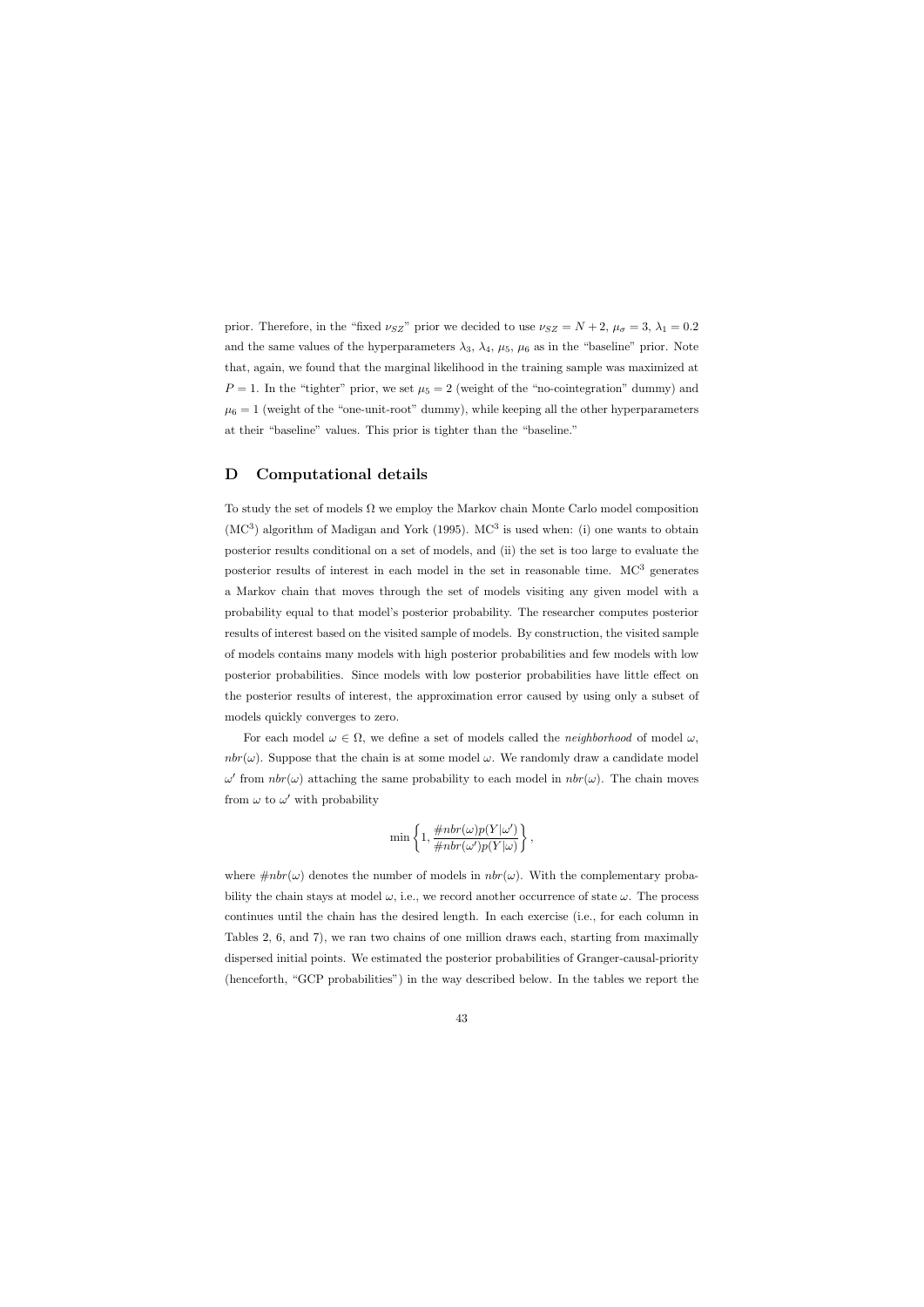average of the two estimates. We established convergence by verifying that the estimates from the two independent chains do not differ significantly. A chain of one million draws runs about one hour on a standard personal computer.

Definition of a neighborhood in the set  $\Omega$ . The neighborhood of a model  $\omega \in \Omega$ is the set of all models that differ from  $\omega$  only by the position of one variable, i.e., models where one variable from  $y_1$  of  $\omega$  is in  $y_2$  and models where one variable from  $y_2$  of  $\omega$  is in y<sub>1</sub>. For each  $\omega$ , we have  $\#nbr(\omega) = N_J$ .

Initial points for the two chains. The first chain starts at the unrestricted model,  $y_1 = y$ . The second chain starts at the model where  $y_i$  is Granger-causally-prior to all other variables,  $y_1 = y_i$  and  $y_2 = y_j$ . These two initial points are maximally dispersed, because the number of moves necessary to get from one of the initial points to the other is weakly larger than for any other pair of models in  $\Omega$ . We also experimented with random initial points, and the results were unaffected.

Estimator of GCP probability. In each chain we estimated the posterior probability that  $y_i$  is Granger-causally-prior to  $y_j$ ,  $p(\Omega^j | Y, \Omega)$ , using as an estimator the frequency of visits of the chain in  $\Omega^{j}$ . We discarded the first half of the chain (i.e., the first 500,000 states of the chain) to ensure that the results do not depend on the initialization. That is, we estimated the GCP probability as  $\hat{p}(\Omega^j | Y, \Omega) = \left(\sum_{m=500,001}^{1000,000} \theta_m^j\right) / 500,000$ , where  $\theta_m^j$  is the value of the indicator function taking the value of 1 if the  $m$ 'th model in the chain belongs to  $\Omega^j$  and 0 otherwise,  $\theta^j_m \equiv I(\omega_m \in \Omega^j)$ . We computed numerical standard deviations of  $\hat{p}(\Omega^j | Y, \Omega)$  using the Newey-West estimator that accounts for the autocorrelation of  $\theta_m^j$  up to order 500. Most of the autocorrelations go to zero long before 500, but for few variables the autocorrelation of the order 500 is equal to about 0.1. On average, the Newey-West standard error is equal to about 0.005.

Convergence diagnostics. We tested whether the GCP probabilities differ significantly between the two chains using the test statistic in Geweke (2005), Section 4.7. The joint chi-squared test for the equality of the two vectors of GCP probabilities was never rejected at the 5 percent level of significance. We also tested the equality of GCP probabilities associated with individual variables. The test statistic has the asymptotic standard normal distribution. The overwhelming majority of the test statistics lay below 2. However, in individual cases the test statistic exceeded 2. In these cases, we ran more simulations confirming that we kept obtaining probabilities within 0.01 of the reported numbers (i.e.,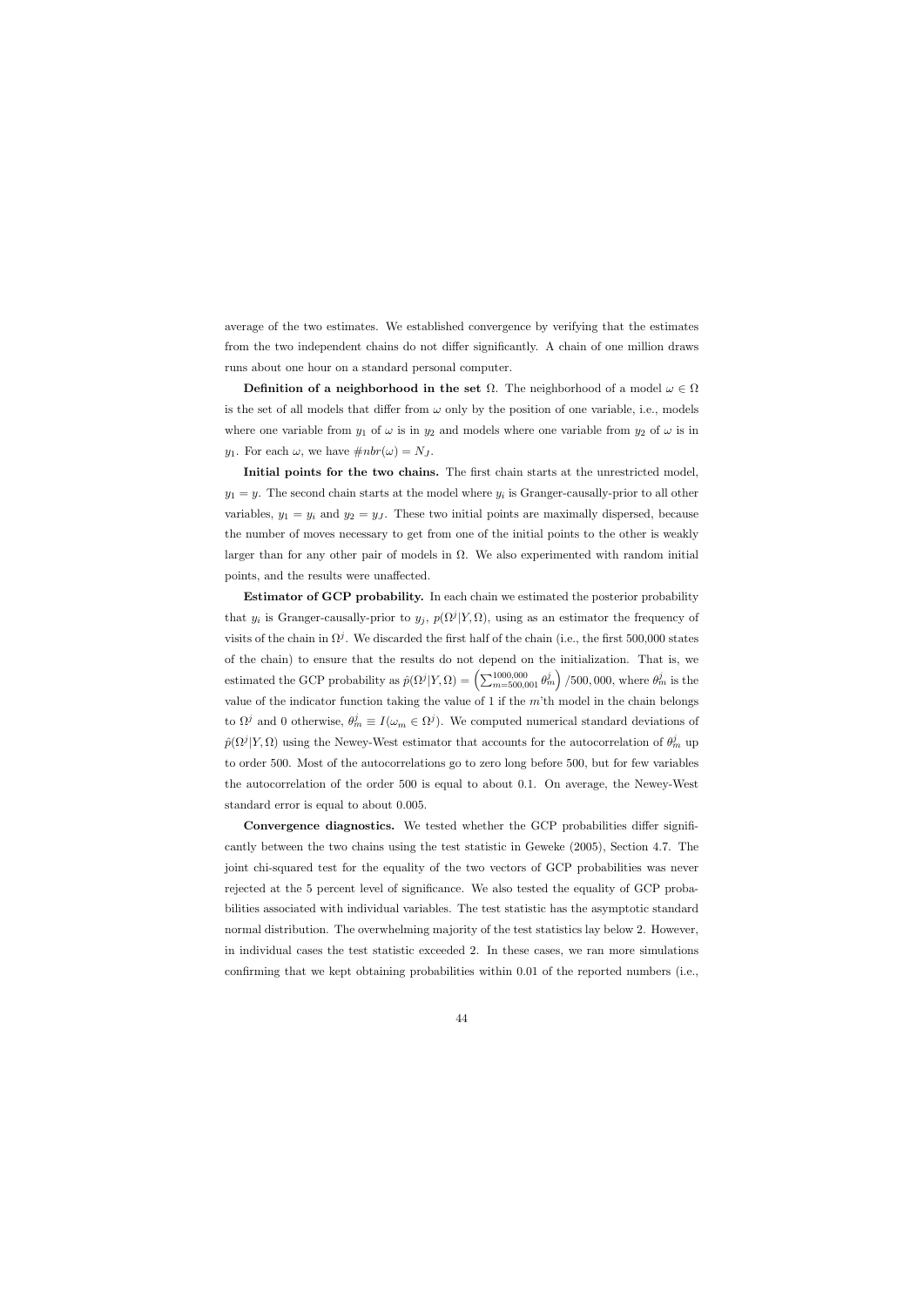within 0.01 of the numbers like those in Table 2).

Finding the best model. The following piece of evidence makes us confident that the best model visited by the chains that we ran is the best model in  $\Omega$ : The ranking of more than two thousand top models, i.e., the best model and the models directly below the best model in terms of marginal likelihood, is the same in the two chains. The exact numbers are 2646 models in the euro area exercise and 4025 models in the U.S. exercise, in the "baseline" case.

We conclude that the findings reported in Section 5 and Appendix E are robust to Monte Carlo error.

## E Sensitivity analysis

We describe how the results reported in Table 2 change as we redo the analysis in subsamples, vary the values of the hyperparameters of the prior, and change the number of lags.

We begin by repeating the analysis in subsamples: (i) we drop the last four quarters from the sample, i.e., the sample ends in  $2011Q4$ , (ii) we drop the last eight quarters from the sample, i.e., the sample ends in 2010Q4, and (iii) we drop the last twelve quarters from the sample, i.e., the sample ends in 2009Q4. Note that dropping the last twelve quarters from the sample amounts to omitting as much as one-fifth of the data (in essence, the entire period after the financial crisis of 2008-2009). The results are in Table 6 (the United States) and in Table 7 (euro area). See the columns labeled "Dropping last..." 4Q, 8Q, and 12Q, respectively. For comparison, each of the two tables reproduces (column "baseline") the results from Table 2. Consider the case of the United States (Table 6). The rank correlation between the posterior probabilities in the "baseline" specification and in any subsample is high,  $0.94$  or more. Furthermore, in each subsample the best variables (in bold font) are the same or nearly the same as in the "baseline" specification. Recall that the best variables are the variables than enter  $y_1$  in the best model, i.e., in the model attaining highest marginal likelihood in a given specification. Consider the case of the euro area (Table 7). The rank correlation between the posterior probabilities in the "baseline" specification and in any subsample is high, 0.9 or more, though somewhat lower than in the case of the United States. Furthermore, in each subsample the best variables are the same or nearly the same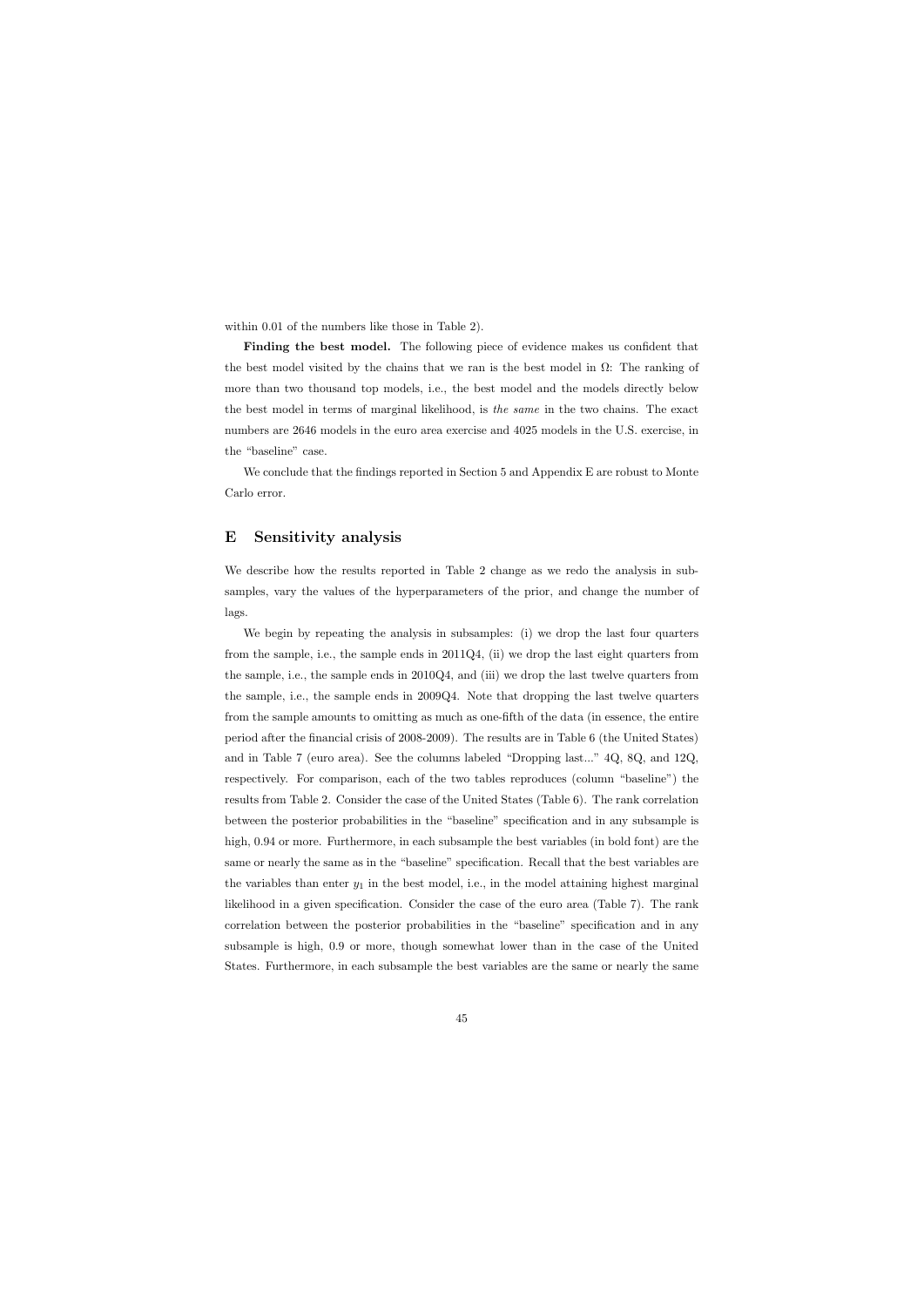as in the "baseline" specification, though there is somewhat less overlap compared with in the case of the United States.

Next, we compare the results obtained with the "baseline" prior with the results obtained with two alternative prior settings, referred to in Tables 6-7 as "fixed  $\nu_{SZ}$ " and "tighter." The details of each of the prior settings are in Appendix C. We note the following three findings. First, the rank correlation between the posterior probabilities in the "baseline" specification and under each alternative prior setting is high, 0.92-0.93 and 0.82 in one case. Second, the number of variables entering  $y_1$  in the best model varies across the different prior settings, from eleven to twenty-one. At the same time, we do not find that assuming a prior tighter than the "baseline" systematically favors models with more variables entering  $y_1$ . Third, Tables 6-7 report the log marginal likelihood of the data implied by the best model in  $\Omega$ ,  $\log p(Y|\omega^*)$ , and the log marginal likelihood of the data implied by the unrestricted model,  $\log p(Y|\omega^U)$ , in each specification. For each prior setting we find that  $\log p(Y|\omega^*) > \log p(Y|\omega^U)$ , in the United States and in the euro area. In particular, assuming a prior tighter than the "baseline" does not reverse the conclusion from the "baseline" specification that the best model is not the unrestricted model.<sup>44</sup>

Finally, we consider the effects of changing the number of lags. Tables 6-7 show the results with two lags,  $P = 2$ , assuming the "baseline" prior. The rank correlation between the posterior probabilities obtained with one lag and obtained with two lags is fairly high, 0.81 in the United States and 0.83 in the euro area. In principle, we could have defined  $\Omega$ to include models with different values of P, instead of studying  $\Omega$  conditional on  $P = 1$ (Section 5) and redoing the study conditional on  $P = 2$  (this appendix). However, it turns out that adding lags deteriorates the fit greatly and thus including in  $\Omega$  models with different values of P would have had a negligible effect on the results reported in Section 5. To see this, note that Tables 6-7 report the log marginal likelihood of the data in a given specification implied by the set of models  $\Omega$ , log  $p(Y|\Omega)$ . The difference of 22 log points or more (compare the column "baseline" with the column "2 lags" in each table) corresponds to a posterior odds of  $10^9$  to 1 or higher, in favor of the specification with  $P=1$  relative to

<sup>&</sup>lt;sup>44</sup>We condition on values of the hyperparameters. A different approach would be to specify a prior about the hyperparameters, as in Giannone et al. (2012), and report posterior probabilities of Granger-causalpriority having integrated over the hyperparameters. To implement this approach, we would need to run a Markov Chain alternating between a step in the space of VAR restrictions and a step in the space of the hyperparameters. We conjecture that this approach is feasible computationally, but we chose not to pursue it for fear that attention would have been diverted from the novelty in this paper.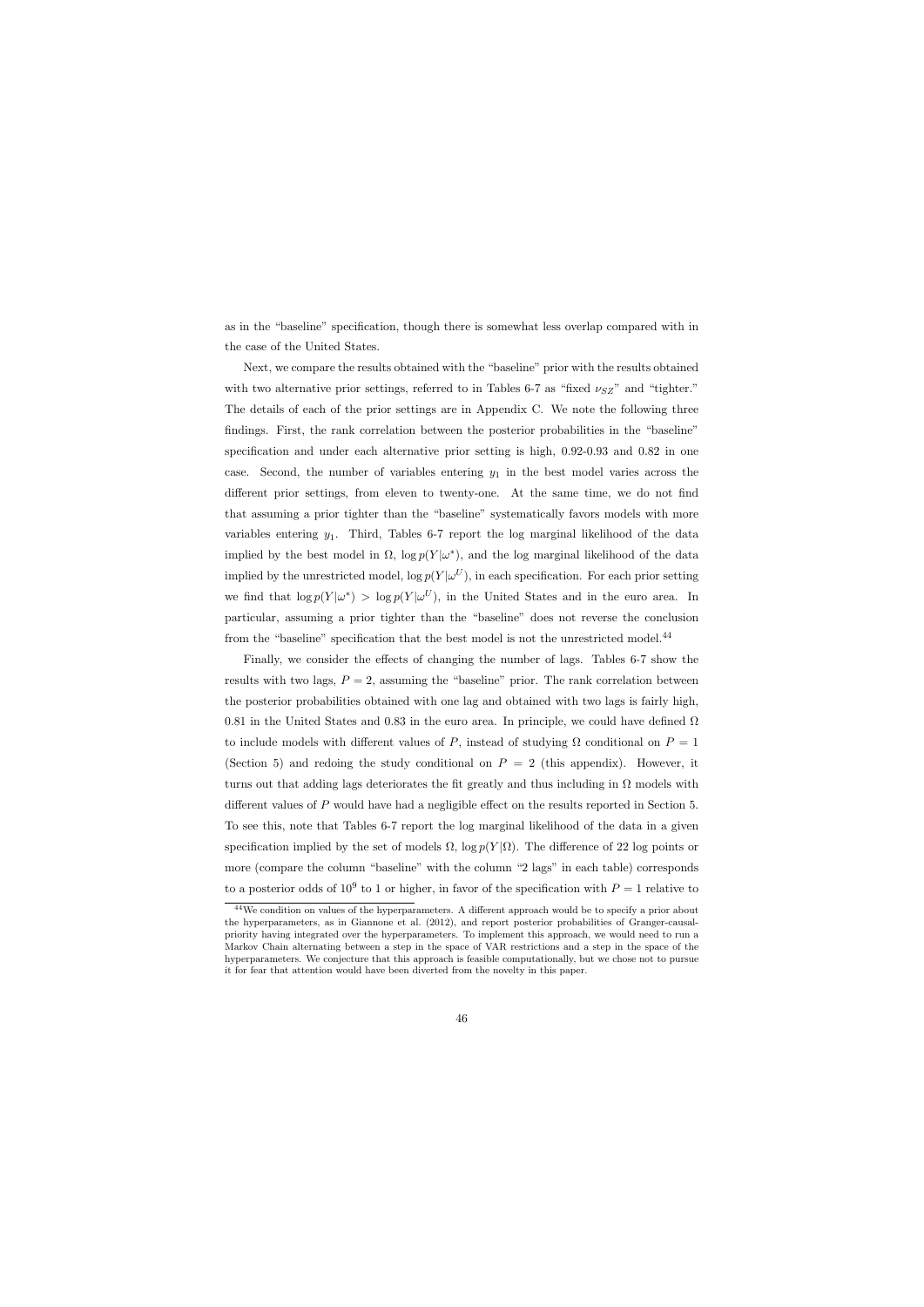Table 6: Sensitivity analysis, United States, posterior probability that output, price level, and short-term interest rate are Granger-causally-prior to a variable

| Variable                           | "Baseline" |                | Dropping last  |                |                     | Changing prior |      |
|------------------------------------|------------|----------------|----------------|----------------|---------------------|----------------|------|
|                                    |            | 4Q             | 8Q             | 12Q            | "fixed $\nu_{SZ}$ " | "tighter"      |      |
| Oil price                          | 0.00       | 0.00           | 0.00           | 0.00           | 0.00                | 0.02           | 0.00 |
| Industrial confidence              | 0.00       | 0.00           | 0.00           | 0.00           | 0.01                | 0.00           | 0.00 |
| Corporate bond spread              | 0.00       | 0.00           | 0.00           | 0.00           | 0.19                | 0.00           | 0.00 |
| Change in real inventories         | 0.01       | 0.04           | 0.05           | 0.07           | 0.05                | 0.00           | 0.00 |
| 2-year government bond yield       | 0.01       | 0.02           | 0.03           | 0.05           | 0.05                | 0.31           | 0.00 |
| Purchasing managers' index         | 0.02       | 0.02           | 0.01           | 0.01           | 0.00                | 0.10           | 0.00 |
| Capacity utilization               | 0.02       | 0.04           | 0.06           | 0.06           | 0.10                | 0.04           | 0.01 |
| Unemployment rate                  | 0.02       | 0.04           | 0.00           | 0.00           | 0.21                | 0.00           | 0.02 |
| Eonia                              | 0.04       | 0.06           | 0.01           | 0.00           | 0.03                | 0.85           | 0.88 |
| Consumer confidence                | 0.04       | 0.06           | 0.10           | 0.11           | 0.10                | 0.13           | 0.00 |
| Lending rate to NFCs               | 0.06       | 0.09           | 0.14           | 0.21           | 0.03                | 0.05           | 0.00 |
| Hours worked                       | 0.11       | 0.12           | 0.10           | 0.10           | 0.19                | 0.10           | 0.02 |
| Mortgage interest rate             | 0.15       | 0.17           | 0.27           | 0.35           | 0.16                | 0.23           | 0.01 |
| 10-year government bond yield      | 0.15       | 0.16           | 0.24           | 0.33           | 0.11                | 0.29           | 0.02 |
| Real consumption                   | 0.19       | 0.26           | 0.35           | 0.36           | 0.21                | 0.35           | 0.01 |
| Real investment                    | 0.21       | 0.18           | 0.16           | 0.17           | 0.38                | 0.07           | 0.02 |
| Euro area real GDP                 | 0.22       | 0.24           | 0.23           | 0.21           | 0.21                | 0.69           | 0.78 |
| Producers price index              | 0.24       | 0.18           | 0.26           | 0.27           | 0.18                | 0.38           | 0.03 |
| Employment                         | 0.34       | 0.26           | 0.28           | 0.28           | 0.48                | 0.27           | 0.04 |
| Real imports                       | 0.38       | 0.37           | 0.38           | 0.38           | 0.47                | 0.23           | 0.01 |
| Stock index                        | 0.49       | 0.54           | 0.58           | 0.58           | 0.57                | 0.80           | 0.04 |
| Nominal effective exchange rate    | 0.58       | 0.56           | 0.58           | 0.48           | 0.36                | 0.31           | 0.03 |
| Commodity prices                   | 0.64       | 0.62           | 0.55           | 0.52           | 0.64                | 0.41           | 0.07 |
| Real exports                       | 0.68       | 0.69           | 0.64           | 0.59           | 0.44                | 0.74           | 0.04 |
| Euro area consumer prices          | 0.70       | 0.62           | 0.62           | 0.51           | 0.41                | 0.67           | 0.17 |
| Stock volatility index             | 0.70       | 0.59           | 0.43           | 0.44           | 0.56                | 0.51           | 0.41 |
| Real government consumption        | 0.74       | 0.72           | 0.76           | 0.75           | 0.79                | 0.80           | 0.21 |
| Unit labor cost                    | 0.77       | 0.78           | 0.81           | 0.77           | 0.82                | 0.72           | 0.07 |
| M1                                 | 0.77       | 0.73           | 0.46           | 0.31           | 0.81                | 0.14           | 0.04 |
| Consumer prices excl. energy, food | 0.84       | 0.63           | 0.47           | 0.48           | 0.69                | 0.77           | 0.09 |
| Loans to NFCs                      | 0.87       | 0.84           | 0.83           | 0.78           | 0.94                | 0.65           | 0.18 |
| M <sub>2</sub>                     | 0.92       | 0.89           | 0.74           | 0.57           | 0.89                | 0.98           | 0.92 |
| Government debt                    | 0.93       | 0.92           | 0.91           | 0.90           | 0.94                | 0.66           | 0.23 |
| Real housing investment            | 0.96       | 0.86           | 0.84           | 0.82           | 0.94                | 0.90           | 0.36 |
| Loans for house purchase           | 0.98       | 0.97           | 0.97           | 0.96           | 0.98                | 0.93           | 0.31 |
| Consumer loans                     | 0.99       | 0.99           | 1.00           | 0.96           | 0.96                | 0.89           | 0.74 |
| Dollar-euro exchange rate          | 0.99       | 1.00           | 1.00           | 1.00           | 0.60                | 0.81           | 0.73 |
| House prices                       | 1.00       | 1.00           | 1.00           | 1.00           | 0.99                | 0.99           | 0.77 |
| correlation with the baseline      |            | 0.99           | 0.96           | 0.93           | 0.95                | 0.80           | 0.48 |
| rank correlation with the baseline |            | 0.99           | 0.96           | 0.94           | 0.93                | 0.82           | 0.81 |
| $\log p(Y \Omega)$                 | 3489       | $\overline{a}$ | $\overline{a}$ |                | 3468                | 3464           | 3438 |
| $\log p(Y \omega^*)$               | 3509       |                |                |                | 3489                | 3484           | 3461 |
| $\log p(Y \omega^U)$               | 3489       | $\overline{a}$ | $\overline{a}$ | $\overline{a}$ | 3484                | 3464           | 3456 |

Notes: The column "baseline" reproduces the results from Table 2. Bold font indicates that a variable enters  $y_1$  in the best model, where "the best model" is defined in Section 5.4.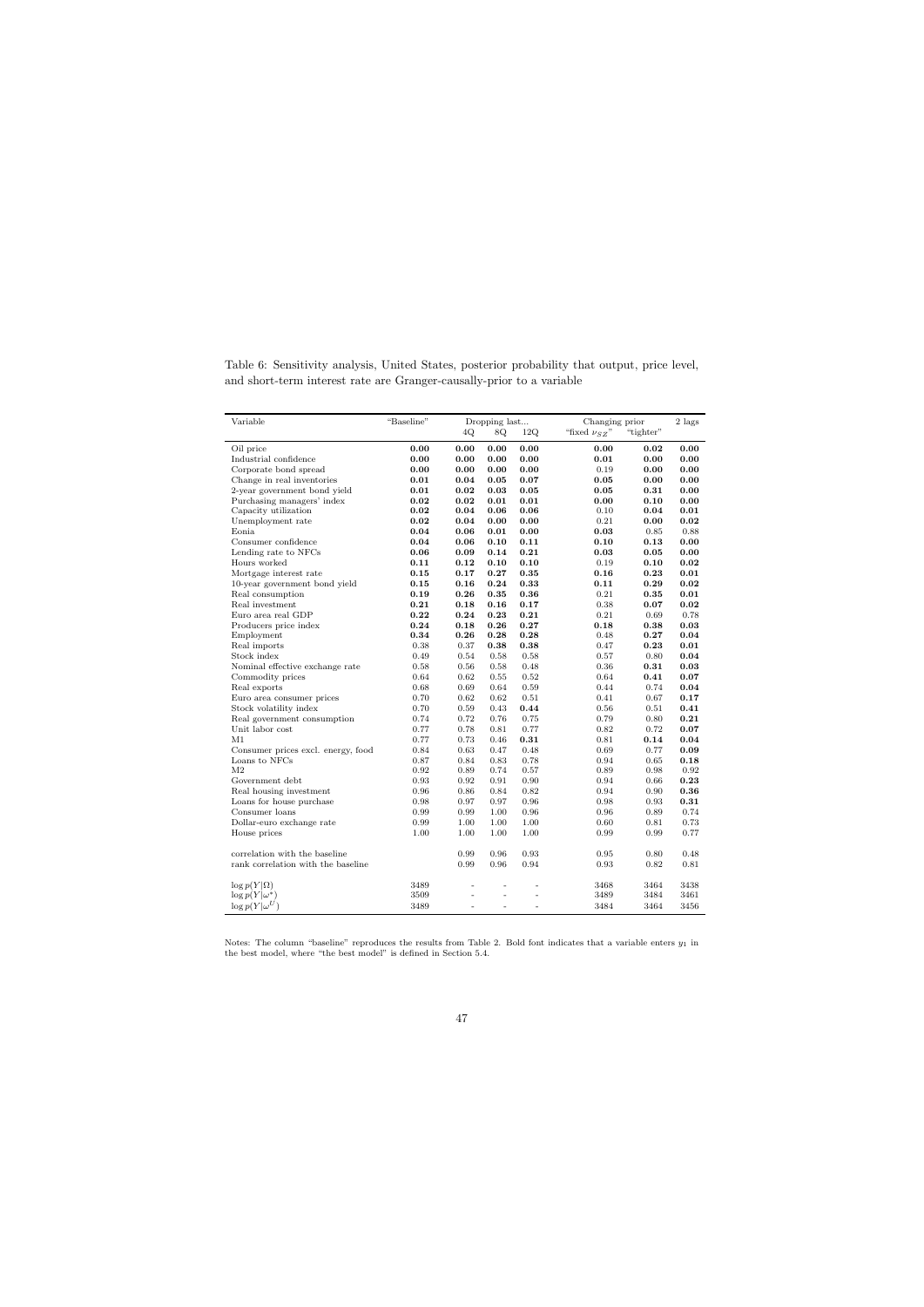|  |  |  | Table 7: Sensitivity analysis, euro area, posterior probability that output, price level, and |  |  |  |
|--|--|--|-----------------------------------------------------------------------------------------------|--|--|--|
|  |  |  | short-term interest rate are Granger-causally-prior to a variable                             |  |  |  |

| Variable                                   | "Baseline"   | Dropping last  |                    |                | Changing prior     |              |              |
|--------------------------------------------|--------------|----------------|--------------------|----------------|--------------------|--------------|--------------|
|                                            |              | 4Q             | 8Q                 | 12Q            | "fixed $\nu_{SZ}"$ | "tighter"    |              |
| Change in real inventories                 | 0.00         | 0.00           | 0.00               | 0.00           | 0.00               | 0.00         | 0.00         |
| Industrial confidence                      | 0.00         | 0.00           | 0.00               | 0.00           | 0.00               | 0.00         | 0.00         |
| Purchasing managers' index                 | 0.00         | 0.00           | 0.01               | 0.01           | 0.01               | 0.10         | 0.02         |
| 2-year government bond yield               | 0.02         | 0.02           | 0.03               | 0.03           | 0.28               | 0.28         | 0.00         |
| Oil price                                  | 0.02         | 0.12           | 0.42               | 0.34           | 0.00               | 0.00         | 0.00         |
| Lending rate to NFCs                       | 0.04         | 0.05           | 0.02               | 0.03           | 0.04               | 0.07         | 0.00         |
| Real investment                            | 0.06         | 0.08           | 0.07               | 0.08           | 0.01               | 0.06         | 0.01         |
| Real exports                               | 0.06         | 0.07           | 0.06               | 0.08           | 0.01               | 0.07         | 0.00         |
| Real imports                               | 0.09         | 0.12           | 0.09               | 0.10           | 0.01               | 0.09         | 0.00         |
| Consumer confidence                        | 0.10         | 0.13           | 0.30               | 0.24           | 0.04               | 0.02         | 0.96         |
| Corporate bond spread                      | 0.15         | 0.04           | 0.10               | 0.15           | 0.97               | 0.00         | 1.00         |
| Real consumption                           | 0.17         | 0.21           | 0.10               | 0.11           | 0.03               | 0.19         | 0.00         |
| Mortgage interest rate                     | 0.19         | 0.18           | 0.07               | 0.12           | 0.26               | 0.15         | 0.04         |
| Unit labor cost                            | 0.20         | 0.26           | 0.18               | 0.25           | 0.06               | 0.29         | 0.01         |
| Real housing investment                    | 0.21         | 0.23           | 0.24               | 0.30           | 0.11               | 0.24         | 0.61         |
| Unemployment rate                          | 0.26         | 0.10           | 0.09               | 0.11           | 0.81               | 0.09         | 0.99         |
| Employment                                 | 0.27         | 0.23           | 0.30               | 0.16           | 0.63               | 0.22         | 0.53         |
| Fed funds rate                             | 0.34         | 0.19           | 0.95               | 0.97           | 0.96               | 0.01         | 1.00         |
| Capacity utilization                       | 0.38         | 0.29           | 0.41               | 0.49           | 0.99               | 0.63         | 1.00         |
| Producers price index                      | 0.48         | 0.50           | 0.75               | 0.76           | 0.93               | 0.62         | 0.90         |
| U.S. consumer prices                       | 0.57         | 0.60           | 0.60               | 0.56           | 0.90               | 0.67         | 0.56         |
| 10-year government bond yield              | 0.63         | 0.39           | 0.21               | 0.30           | 0.90               | 0.35         | 0.48         |
| Real government consumption                | 0.72         | 0.58           | 0.31               | 0.30           | 0.98               | 0.58         | 0.96         |
| Consumer loans                             | 0.78         | 0.68           | 0.45               | 0.24           | 0.99               | 0.71         | 0.98         |
| U.S. real GDP                              | 0.80         | 0.79           | 0.83               | 0.82           | 1.00               | 0.70         | 1.00         |
| Loans to NFCs                              | 0.81         | 0.61           | 0.72               | 0.69           | 1.00               | 0.71         | 1.00         |
| M1                                         | 0.81         | 0.85           | 0.84               | 0.81           | 0.84               | 0.90         | 0.96         |
| M <sub>2</sub>                             | 0.83         | 0.75           | 0.34               | 0.40           | 1.00               | 0.87         | 1.00         |
| M <sub>3</sub>                             | 0.86         | 0.78           | 0.35               | 0.42           | 1.00               | 0.90         | 1.00         |
| Stock volatility index<br>Commodity prices | 0.87<br>0.88 | 0.88<br>0.87   | 0.98<br>$\rm 0.95$ | 0.97<br>0.94   | 1.00<br>0.98       | 0.89<br>0.71 | 1.00<br>0.93 |
| Stock index                                |              |                |                    |                |                    |              |              |
| Consumer prices excl. energy, food         | 0.94<br>0.96 | 0.95<br>0.93   | 0.98<br>0.99       | 0.97<br>0.99   | 1.00<br>1.00       | 0.91<br>0.82 | 1.00<br>1.00 |
| Nominal effective exchange rate            | 0.96         | 0.96           | 0.97               | 0.97           | 0.99               | 0.96         | 1.00         |
| Government debt                            | 0.99         | 0.99           | 1.00               | 0.98           | 1.00               | 0.99         | 1.00         |
| Loans for house purchase                   | 0.99         | 0.99           | 0.99               | 0.97           | 1.00               | 0.99         | 1.00         |
| House prices                               | 1.00         | 1.00           | 1.00               | 1.00           | 1.00               | 1.00         | 1.00         |
| Dollar-euro exchange rate                  | 1.00         | 1.00           | 1.00               | 1.00           | 1.00               | 1.00         | 1.00         |
|                                            |              |                |                    |                |                    |              |              |
| correlation with the baseline              |              | 0.98           | 0.85               | $\rm 0.85$     | 0.86               | 0.95         | 0.79         |
| rank correlation with the baseline         |              | $\rm 0.98$     | 0.90               | 0.91           | 0.92               | 0.93         | 0.83         |
|                                            |              |                |                    |                |                    |              |              |
| $\log p(Y \Omega)$                         | 4852         | $\overline{a}$ | $\overline{a}$     |                | 4849               | 4814         | 4816         |
| $\log p(Y \omega^*)$                       | 4873         |                | $\overline{a}$     |                | 4873               | 4834         | 4840         |
| $\log p(Y \omega^U)$                       | 4831         | $\overline{a}$ | $\overline{a}$     | $\overline{a}$ | 4837               | 4797         | 4808         |

Notes: The column "baseline" reproduces the results from Table 2. Bold font indicates that a variable enters  $y_1$  in the best model, where "the best model" is defined in Section 5.4.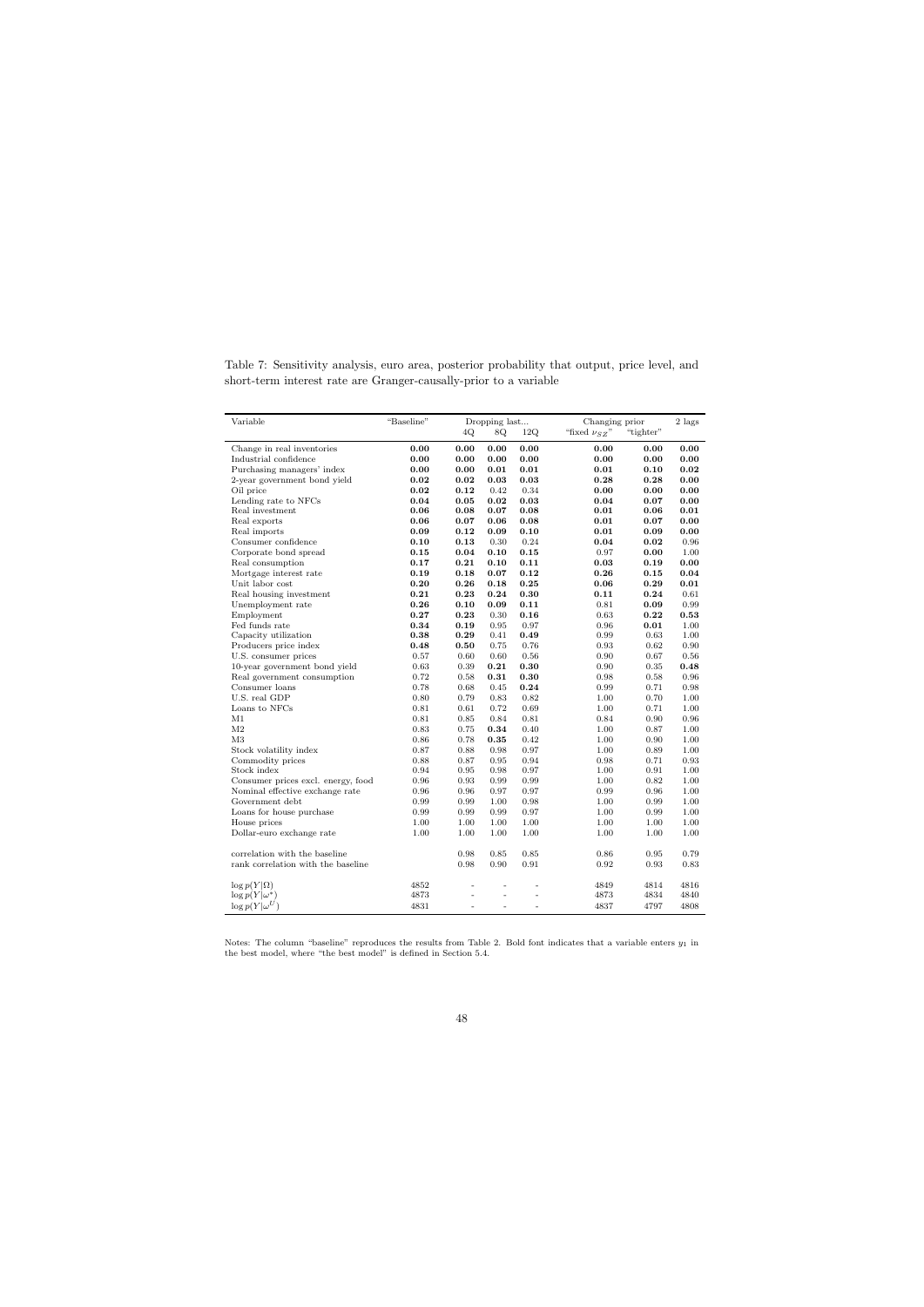the specification with  $P = 2$ . We conclude that in our application it is reasonable to focus on the findings conditional on  $P = 1$ .

## References

- Altig, D., Christiano, L. J., Eichenbaum, M., and Evans, C. L. (2011). Firm-specific capital, nominal rigidities and the business cycle. Review of Economic Dynamics, 14(2):225–247.
- Amisano, G. and Giacomini, R. (2007). Comparing density forecasts via weighted likelihood ratio tests. Journal of Business and Economic Statistics, 25(2):177–190.
- Ban´bura, M., Giannone, D., and Reichlin, L. (2010). Large Bayesian vector auto regressions. Journal of Applied Econometrics, 25(1):71–92.
- Bauwens, L., Lubrano, M., and Richard, J.-F. (1999). Bayesian Inference in Dynamic Econometric Models. Oxford University Press, Oxford.
- Bernanke, B., Boivin, J., and Eliasz, P. S. (2005). Measuring the effects of monetary policy: A factor-augmented vector autoregressive (FAVAR) approach. The Quarterly Journal of Economics, 120(1):387–422.
- Chib, S. (1995). Marginal likelihood from the Gibbs output. Journal of the American Statistical Association, 90(432):1313–1321.
- Christiano, L. J., Eichenbaum, M., and Evans, C. L. (1999). Monetary policy shocks: What have we learned and to what end? In Taylor, J. B. and Woodford, M., editors, *Handbook* of Macroeconomics 1A, pages 65–148. North-Holland, Amsterdam.
- Christiano, L. J., Eichenbaum, M., and Evans, C. L. (2005). Nominal rigidities and the dynamic effects of a shock to monetary policy. Journal of Political Economy, 113(1):1–45.
- Cushman, D. O. and Zha, T. (1997). Identifying monetary policy in a small open economy under flexible exchange rates. *Journal of Monetary Economics*, 39(3):433–448.
- Dickey, J. M. (1971). The weighted likelihood ratio, linear hypotheses on normal location parameters. The Annals of Mathematical Statistics, 42(1):204–223.
- Doan, T. A. and Todd, R. (2010). Causal orderings for multivariate linear systems. Unpublished note, Estima.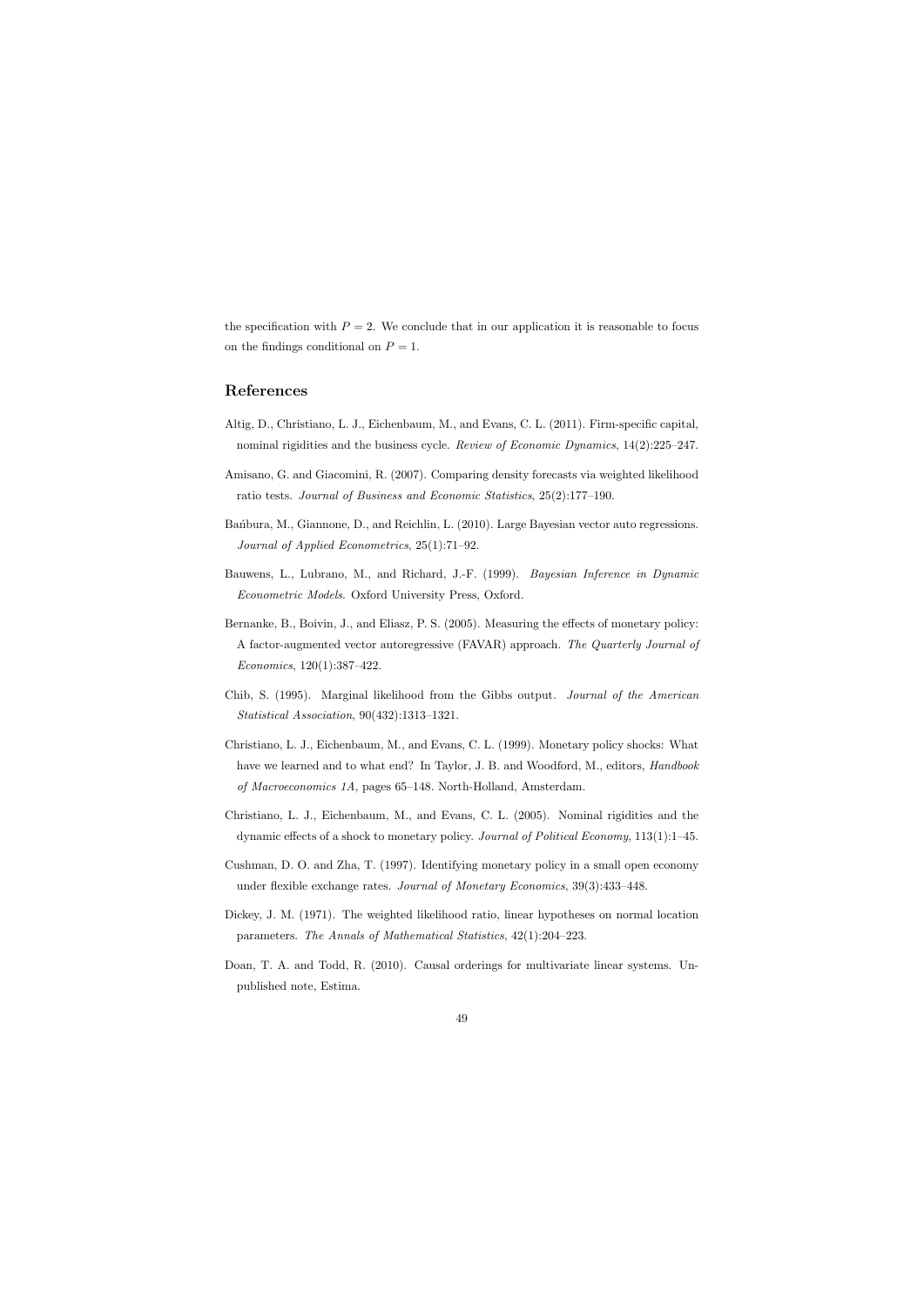- Dufour, J.-M. and Renault, E. (1998). Short run and long run causality in time series: theory. Econometrica, 66(5):1099–1125.
- Fernández-Villaverde, J. and Rubio-Ramirez, J. F. (2004). Comparing dynamic equilibrium models to data: A Bayesian approach. Journal of Econometrics, 123(1):153–187.
- Forni, M. and Gambetti, L. (2012). Sufficient information in structural VARs. Discussion paper, Universita di Modena e Reggio Emilia and Universitat Autonoma de Barcelona.
- Forni, M., Hallin, M., Lippi, M., and Reichlin, L. (2000). The generalized dynamic-factor model: Identification and estimation. The Review of Economics and Statistics, 82(4):540– 554.
- Galí, J. (1999). Technology, employment, and the business cycle: Do technology shocks explain aggregate fluctuations? American Economic Review, 89(1):249–271.
- George, E. I., Sun, D., and Ni, S. (2008). Bayesian stochastic search for VAR model restrictions. Journal of Econometrics, 142(1):553–580.
- Geweke, J. (2005). Contemporary Bayesian Econometrics and Statistics. John Wiley and Sons, Hoboken, New Jersey.
- Geweke, J. and Amisano, G. (2011). Optimal prediction pools. Journal of Econometrics, 164(1):130–141.
- Giannone, D., Lenza, M., and Primiceri, G. E. (2012). Prior selection for vector autoregressions. Discussion paper, Universit´e Libre de Bruxelles, European Central Bank and Northwestern University.
- Giannone, D. and Reichlin, L. (2006). Does information help recovering structural shocks from past observations? Journal of the European Economic Association, 4(2-3):455–465.
- Granger, C. W. J. (1969). Investigating causal relations by econometric models and crossspectral methods. Econometrica, 37(3):424–38.
- Hamilton, J. D. (1994). Time Series Analysis. Princeton University Press, Princeton, New Jersey.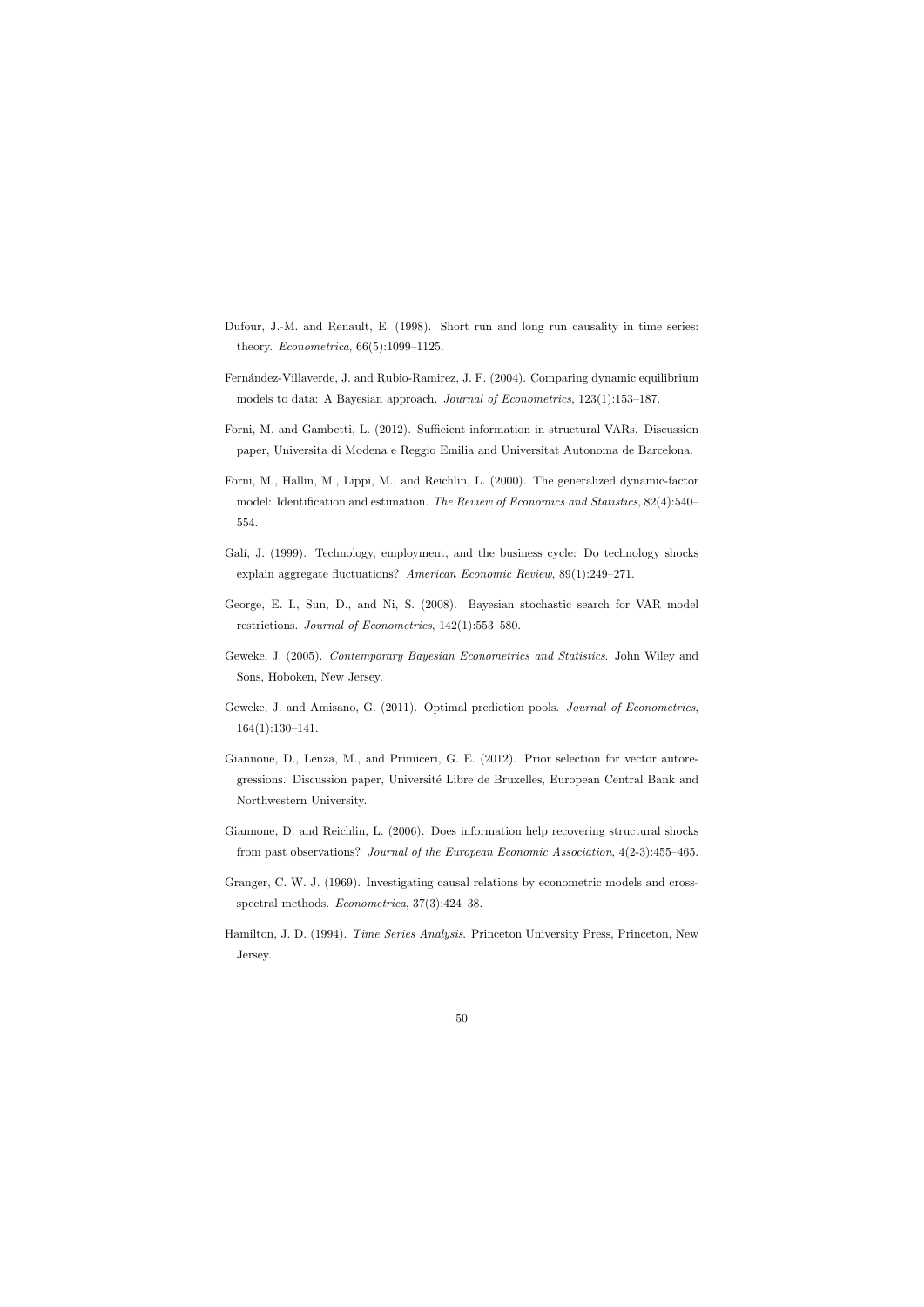- Hansen, L. P. and Sargent, T. J. (1991). Two difficulties in interpreting vector autoregressions. In Hansen, L. P. and Sargent, T. J., editors, Rational Expectations Econometrics, pages 77–119. Westview, Boulder, Colorado.
- Leamer, E. E. (1978). Specification Searches: Ad Hoc Inference with Non Experimental Data. John Wiley and Sons, New York.
- Lippi, M. and Reichlin, L. (1993). The dynamic effects of aggregate demand and supply disturbances: Comment. American Economic Review, 83(3):644–52.
- Lütkepohl, H. (1993). Testing for causation between two variables in higher-dimensional VAR models. In Schneeweiss, H. and Zimmermann, K. F., editors, Studies in Applied Econometrics, pages 75–91. Physica-Verlag, Heidelberg, Germany.
- Maćkowiak, B. (2007). External shocks, U.S. monetary policy and macroeconomic fluctuations in emerging markets. Journal of Monetary Economics, 54(8):2512–2520.
- Madigan, D. and York, J. (1995). Bayesian graphical models for discrete data. International Statistical Review, 63(2):215–232.
- Peersman, G. and Smets, F. (2003). The monetary transmission mechanism in the euro area: Evidence from VAR analysis. In Angeloni, I., Kashyap, A., and Mojon, B., editors, Monetary Policy Transmission in the Euro Area, pages 36–55. Cambridge University Press, Cambridge.
- Robert, C. P. (2001). The Bayesian Choice: from Decision-Theoretic Motivations to Computational Implementation. Springer, New York.
- Rubio-Ramirez, J. F., Waggoner, D. F., and Zha, T. (2010). Structural vector autoregressions: Theory of identification and algorithms for inference. Review of Economic Studies, 77(2):665–696.
- Sims, C. A. (1972). Money, income, and causality. American Economic Review, 62(4):540– 52.
- Sims, C. A. (1980). Macroeconomics and reality. Econometrica, 48(1):1–48.
- Sims, C. A. (1986). Are forecasting models usable for policy analysis? Federal Reserve Bank of Minneapolis Quarterly Review, Winter:2–16.